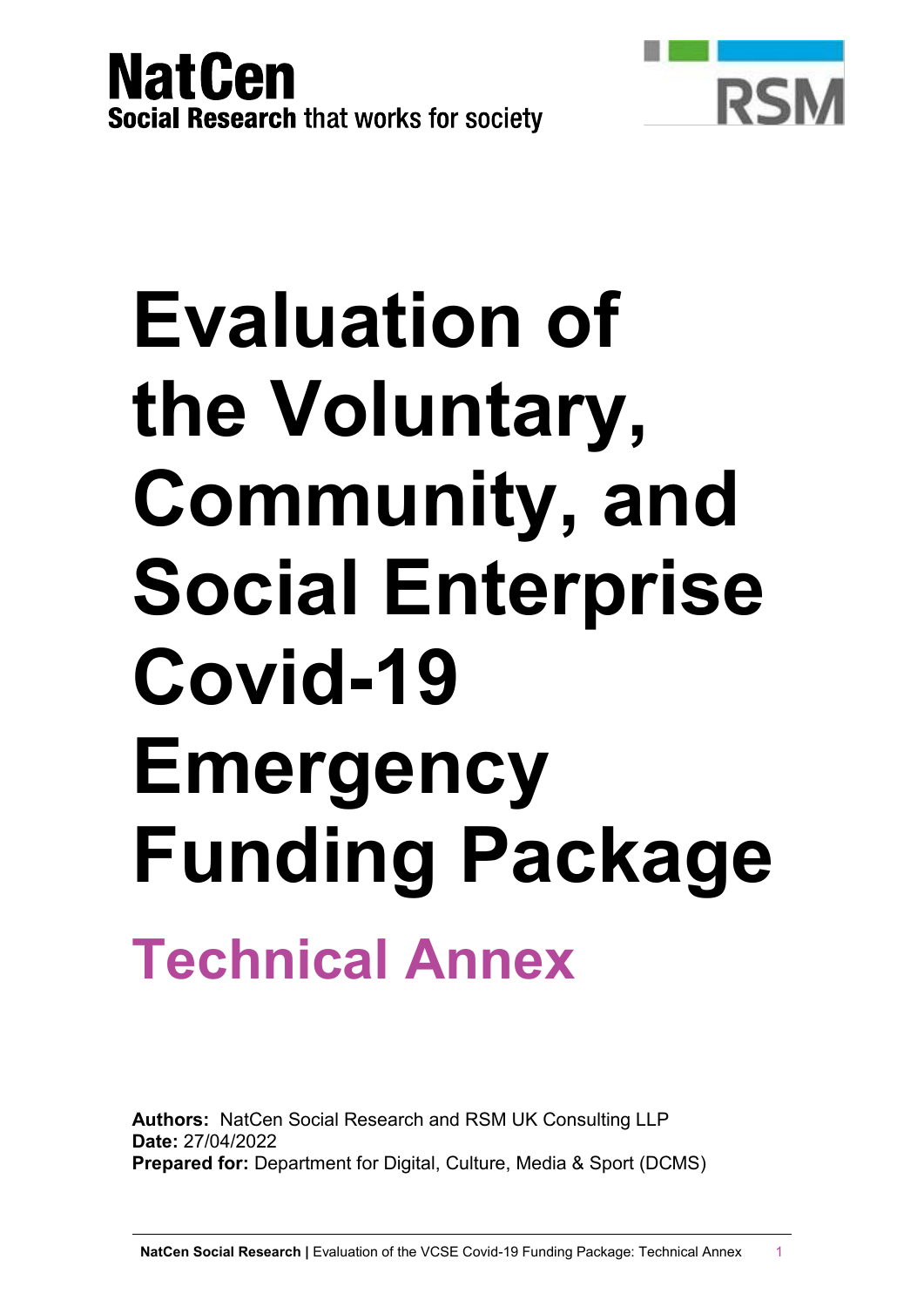At **NatCen Social Research** we believe that social research has the power to make life better. By really understanding the complexity of people's lives and what they think about the issues that affect them, we give the public a powerful and influential role in shaping decisions and services that can make a difference to everyone. And as an independent, not for profit organisation we're able to put all our time and energy into delivering social research that works for society.

Evaluation report prepared for the Department for Digital, Culture, Media & Sport



Department for<br>Digital, Culture,<br>Media & Sport

NatCen Social Research 35 Northampton Square London EC1V 0AX T 020 7250 1866 [www.natcen.ac.uk](http://www.natcen.ac.uk/)

A Company Limited by Guarantee Registered in England No.4392418. A Charity registered in England and Wales (1091768) and Scotland (SC038454) This project was carried out in compliance with ISO20252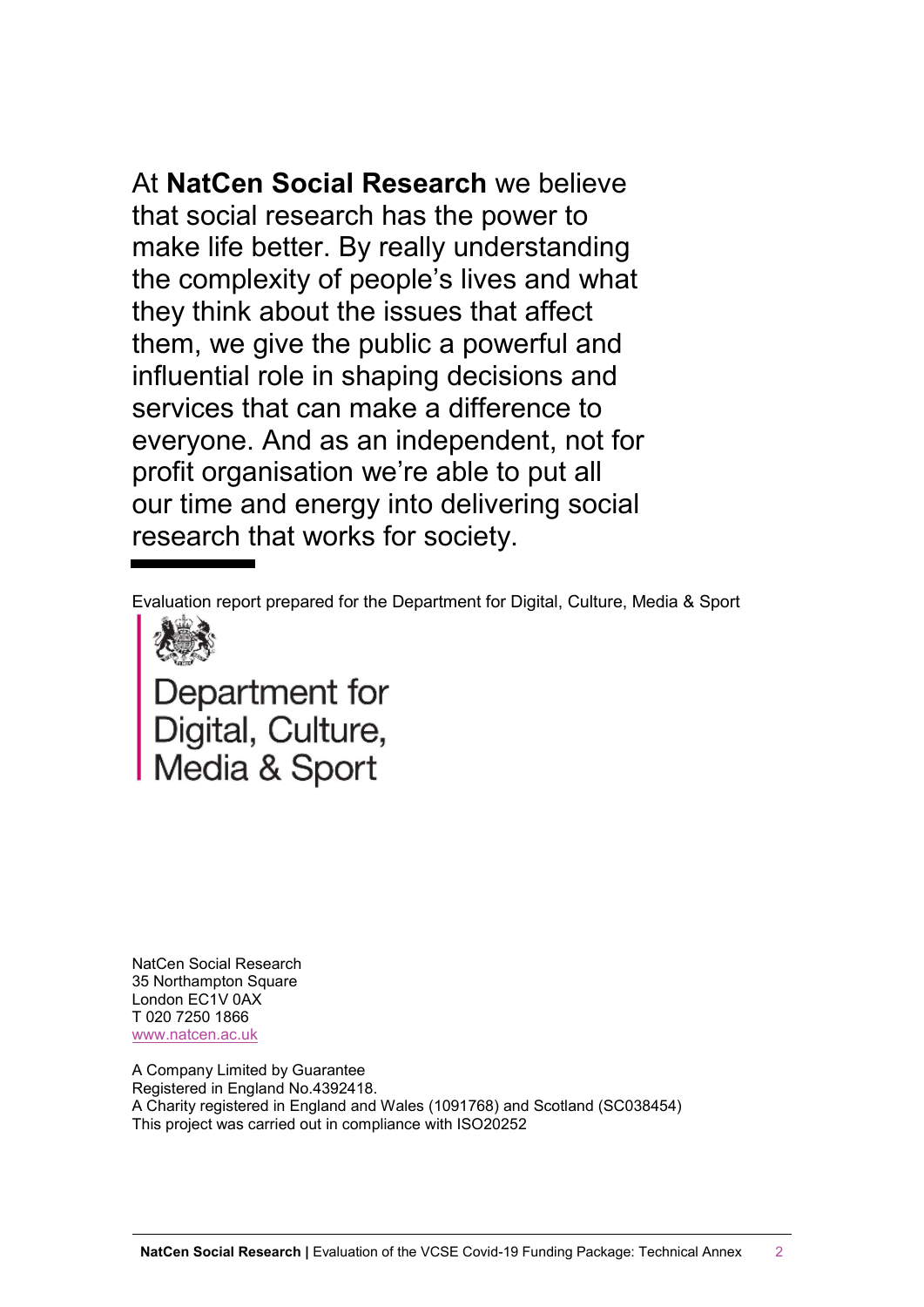# **Contents**

| 1.3.1 Agreeing key principles for the development of the ToC 5<br>1.3.3 Workshop with the core DCMS oversight and management team 5 |  |
|-------------------------------------------------------------------------------------------------------------------------------------|--|
|                                                                                                                                     |  |
|                                                                                                                                     |  |
|                                                                                                                                     |  |
|                                                                                                                                     |  |
|                                                                                                                                     |  |
|                                                                                                                                     |  |
| 1.6 Quantitative data collection and analysis 18                                                                                    |  |
|                                                                                                                                     |  |
|                                                                                                                                     |  |
| 1.8 Involvement of the Expert Advisory Group  22                                                                                    |  |
|                                                                                                                                     |  |
|                                                                                                                                     |  |
|                                                                                                                                     |  |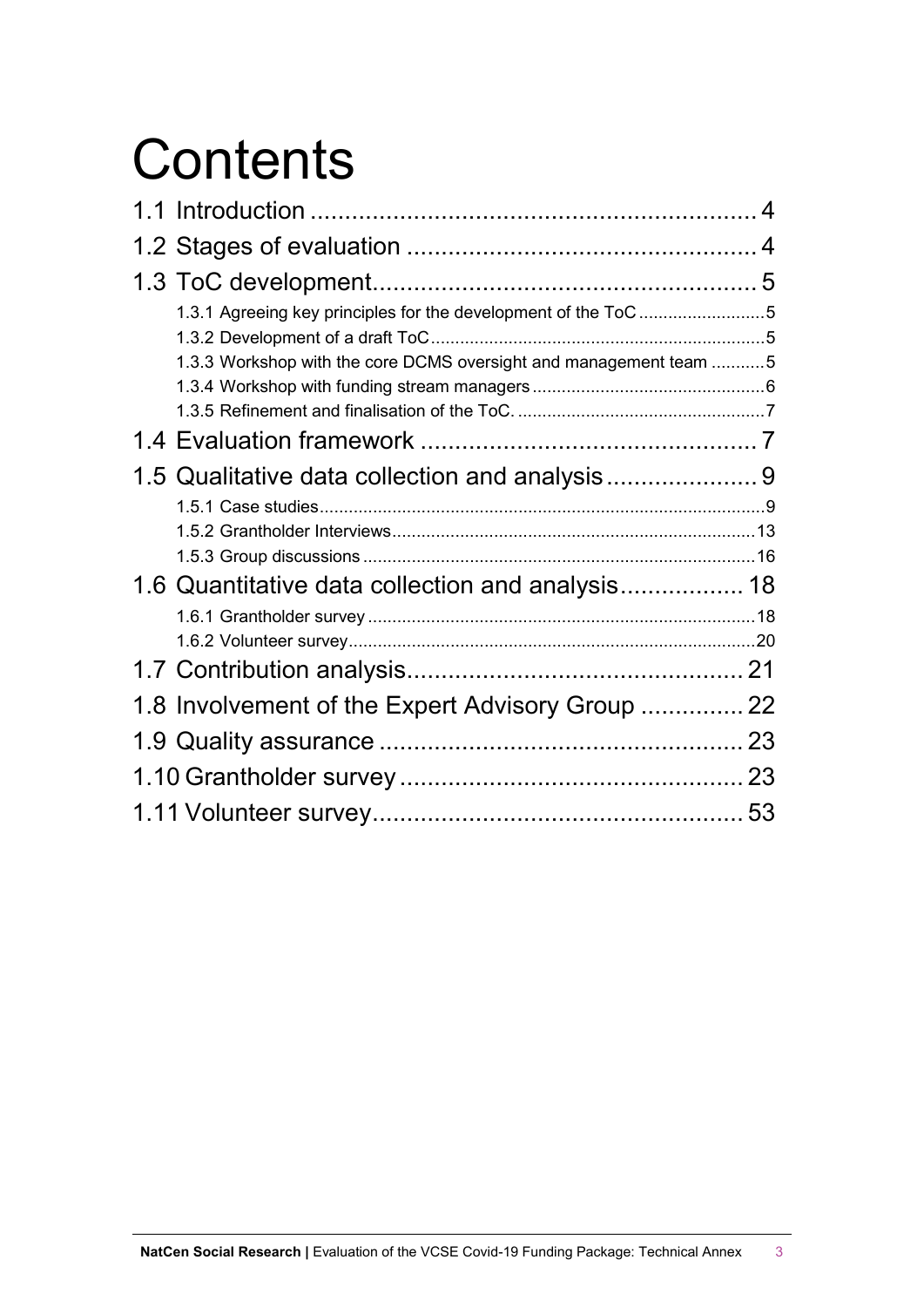# <span id="page-3-0"></span>1.1 Introduction

NatCen Social Research, in partnership with RSM UK Consulting LLP, was commissioned by the Department for Digital, Culture, Media and Sport (DCMS) to undertake an evaluation of the Voluntary, Community and Social Enterprise (VCSE) funding package, hereby referred to as 'the funding package'. The purpose of the funding package was to enable VCSE organisations to continue their work to support people and communities in need during the Covid-19 pandemic.

The evaluation aimed to examine:

- The impact of the funding package as a whole upon organisations receiving funding as well as people and communities in need; and
- The extent to which the funding package was implemented and delivered as intended.

Key lessons and practical recommendations were provided to inform how a funding package can be mobilised in future emergency context.

This document provides methodological information on the impact and process evaluation of the funding package covering the key stages of evaluation, including: the development of the Theory of Change (ToC) and the evaluation framework, qualitative and quantitative data collection and analysis, contribution analysis, the involvement of the Expert Advisory Group and quality assurance processes.

# <span id="page-3-1"></span>1.2 Stages of evaluation

Evaluation activities were conducted in three phases: scoping, implementation and synthesis.

- The scoping phase included an analysis of documents, including end of grant and evaluation reports, which was used to assess gaps in evidence and inform the development of a ToC.
- The implementation phase aimed to gather evidence for the process and impact evaluation of the funding package, addressing evidence gaps identified during the scoping phase. This included a survey with grantholder organisations; a volunteer survey; case studies of grantholder organisations; interviews with grantholders and group discussions with sector representatives/ funding bodies.
- The synthesis phase involved applying contribution analysis<sup>[1](#page-3-2)</sup> to primary and secondary data, case study development and synthesis of findings. Available data was matched to the ToC indicators to systematically analyse all available quantitative and qualitative data. Contribution analysis provided a framework infer whether the VCSE funding package has contributed to the impacts observed in this data (this approach is explained in section 1.7).

<span id="page-3-2"></span> <sup>1</sup> Mayne, J., (2019). Revisiting Contribution Analysis. Canadian Journal of Program Evaluation, 34(2), pp.171–191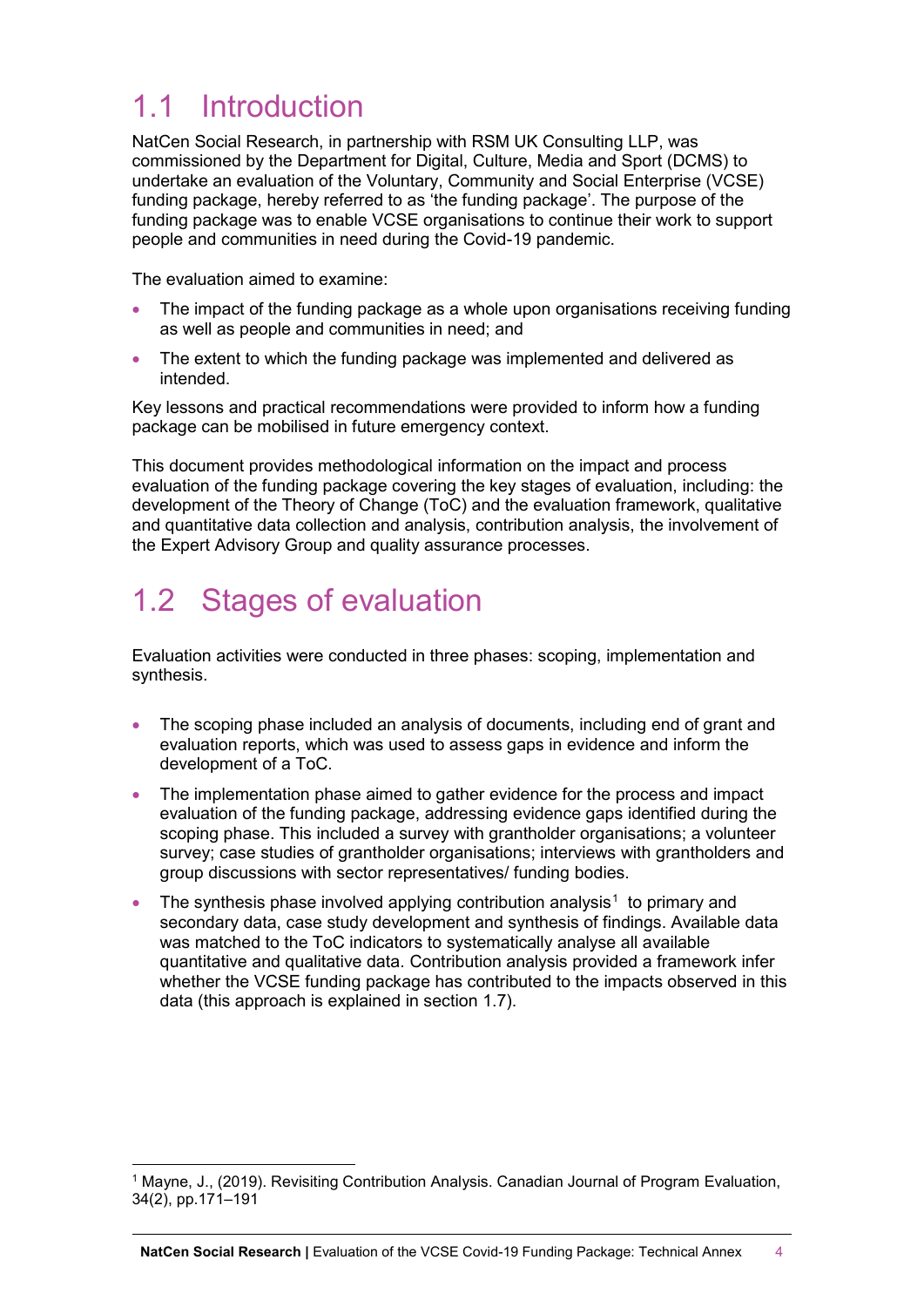# <span id="page-4-0"></span>1.3 ToC development

A ToC was developed through an iterative process to provide the overarching framework for the evaluation.

# <span id="page-4-1"></span>1.3.1 Agreeing key principles for the development of the ToC

At the outset we proposed the following principles to DCMS to ensure a purposive and structured approach. These were that the ToC should:

- Reflect all eight funds across the funding package;
- Reflect the diverse funding mechanisms, delivery channels, and beneficiary groups supported;
- Be framed based on 'what was intended' at funding award stage, note that this is different for different funds;
- Focus on outcomes at a funding package level; and
- Integrate Value for Money (VfM) considerations at all levels.

To adhere to these principles, it was important to review existing documentation for the funding package and its constituent streams, including grant applications, end of grant reports, monitoring data and evaluation reports. In addition, consultations with fund managers and the DCMS oversight and management team were key so that all funding streams were appropriately reflected. These steps are described in further detail in our scoping report<sup>[2](#page-4-4)</sup>.

# <span id="page-4-2"></span>1.3.2 Development of a draft ToC

The draft ToC included a funding package wide hypothesis and considered the:

- Barriers that had to be overcome by VCSE organisations that the funding was aimed at;
- Beneficiaries of the funding package;
- Assumptions made in developing outcomes; and
- Funding package wide outcomes for the different beneficiary groups.

# <span id="page-4-3"></span>1.3.3 Workshop with the core DCMS oversight and management team

The evaluation team convened an online workshop with the DCMS oversight and management team, including the Senior Responsible Owner (SRO), to discuss the draft ToC document. As a result of the workshop, the hypothesis was further revised to reflect the Chancellor's announcement of the £750m funding package. $^3$  $^3$  The final hypothesis is included here for reference:

<span id="page-4-4"></span><sup>-</sup><sup>2</sup> National Centre for Social Research (NatCen) and RSM (2022). [Evaluation of](https://assets.publishing.service.gov.uk/government/uploads/system/uploads/attachment_data/file/1049209/Evaluation_of_VCSE_Funding_Package_v3.pdf)

[the Voluntary, Community, and Social Enterprise Funding Package: Scoping report.](https://assets.publishing.service.gov.uk/government/uploads/system/uploads/attachment_data/file/1049209/Evaluation_of_VCSE_Funding_Package_v3.pdf) [Accessed 17/02/2022]

<span id="page-4-5"></span><sup>&</sup>lt;sup>3</sup> [The Chancellor's announcement can be accessed online.](https://www.gov.uk/government/news/chancellor-sets-out-extra-750-million-coronavirus-funding-for-frontline-charities) [accessed 06/09/2021]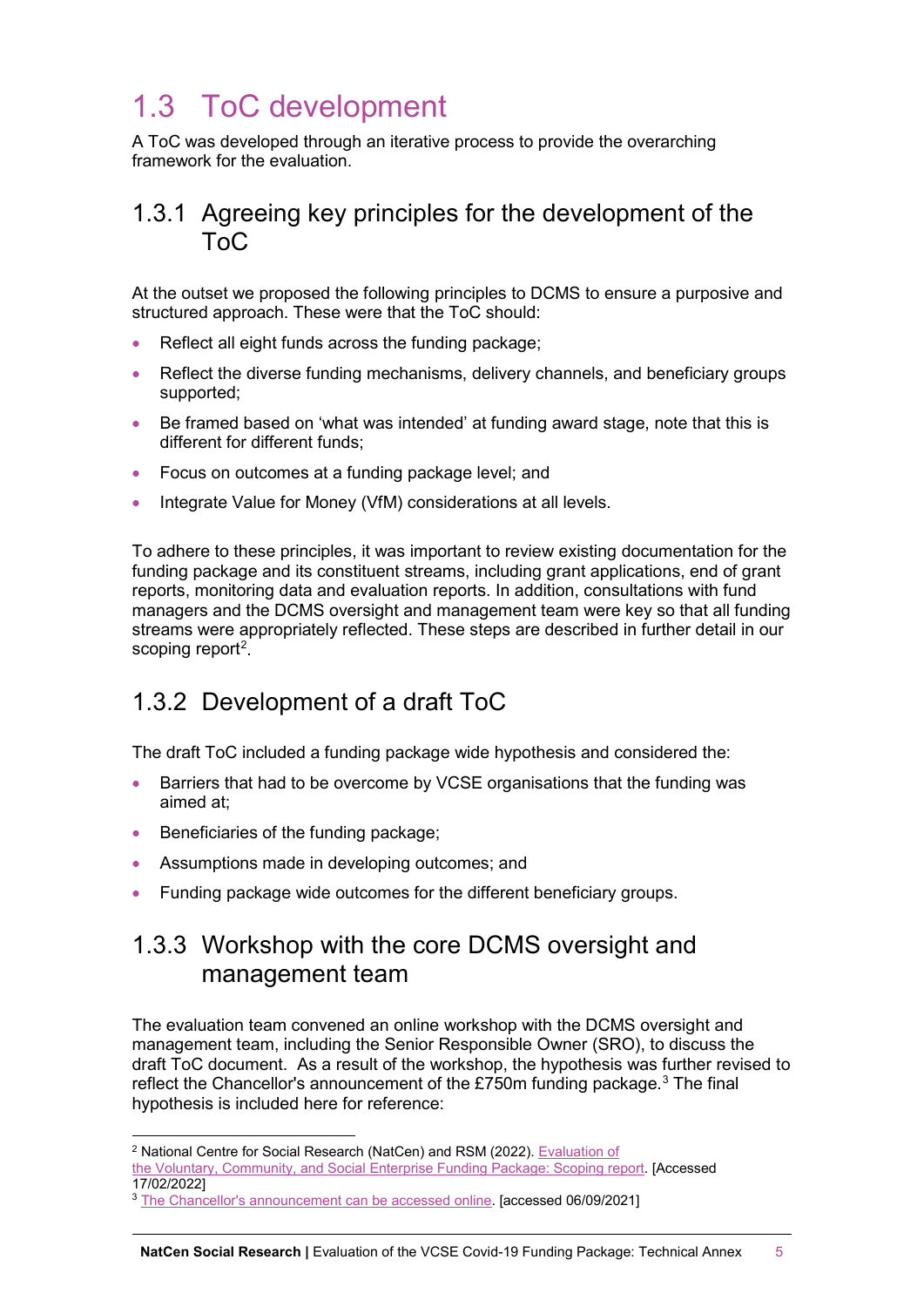By providing direct grant funding to VCSE organisations across the UK, these organisations will be able to meet increased and evolving demand for their services. Funding will also allow them to continue their day-to-day activities supporting those in need.

Other changes were made to the ToC as a result of this workshop and are outlined in our scoping report<sup>[4](#page-5-1)</sup>.

Following the workshop a revised ToC document was developed, which was used as part of the consultations with fund managers and shared with the DCMS team for further feedback.

# <span id="page-5-0"></span>1.3.4 Workshop with funding stream managers

On 12 August 2021, a second workshop took place with funds managers to ensure that all funds were adequately reflected in the ToC. Managers from the following funds were represented in the workshop:

- Arts Council England;
- Big Night In (BNI);
- Community Match Challenge (CMC);
- Other government departments (OGD);
- Hospices; and
- Voluntary and Community Sector Emergencies Partnership (VCSEP).

The Loneliness Fund was not represented at the workshop but was able to provide feedback via email. **This means that all funding streams have engaged with and fed back on the ToC.**

Small changes were suggested by fund managers and adopted in the ToC, all of which are described in our scoping report. Where the DCMS team provided feedback that conflicted with fund stream manager feedback, the DCMS team's feedback was prioritised. This was the case for feedback relating to outcomes for specific groups of service users (e.g., people with disabilities).<sup>[5](#page-5-2)</sup>

-

<span id="page-5-1"></span><sup>&</sup>lt;sup>4</sup> As above.

<span id="page-5-2"></span><sup>5</sup> The DCMS team had noted that no particular population group was specifically targeted. Fund managers, on the other hand, noted that data on groups such as LGBTQ+ communities or ethnic communities, as well as people with disabilities, was collected through monitoring. In this case, the evaluation team removed outcomes for specific groups from the initial list of outcomes, to reflect DCMS feedback.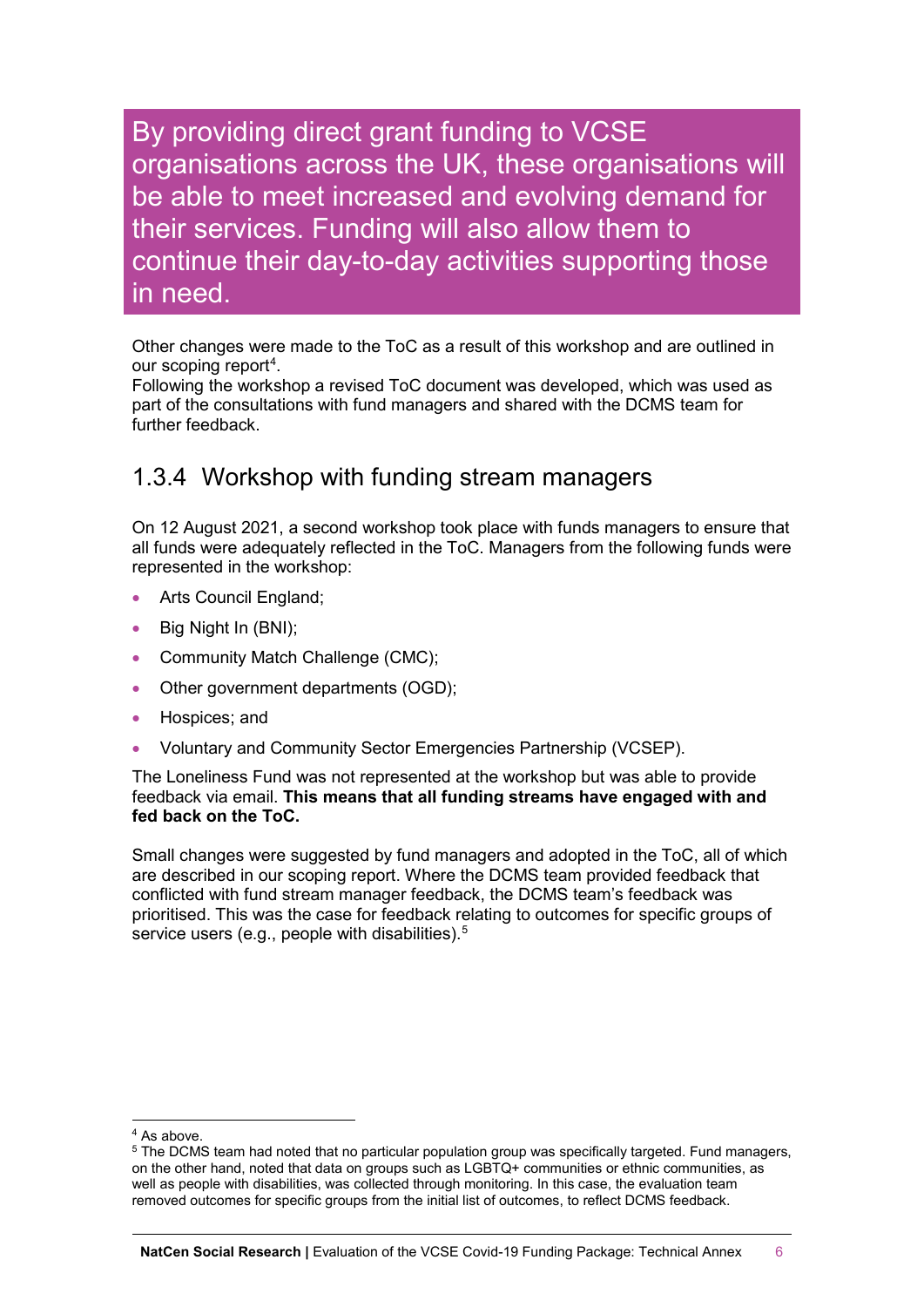# <span id="page-6-0"></span>1.3.5 Refinement and finalisation of the ToC.

DCMS signed off the ToC, hypothesis, barriers, and beneficiaries included in the revised ToC. This is presented and discussed in section 1.3 in the main report.

# <span id="page-6-1"></span>1.4 Evaluation framework

The following table provides indicators for each ToC statement and how we have measured and analysed them. This is fully aligned with the approved ToC and is reflective of the three core groups of outcomes: (1) for people in need / service users (2) primary level outcomes for grantholders and (3) secondary outcomes for grantholders.

Relevant VfM measures are highlighted with **Economy/ Effectiveness/ Efficiency/ Equity / Sustainability**. In all cases, available valuation reports and end-of-grant reports for funding streams or individual sub-funds were used as existing data source. Where service user interviews are indicated as a research tool that is used for a specific outcome, they are used to verify outcomes reported by organisations and learn more about the extent of the outcome achieved and how this was achieved. All evidence was fed into the contribution analysis spreadsheet.

#### Table 1:1 ToC Indicators

| <b>ToC</b> statement            | <b>Research Tool</b>    | <b>Analysis Approach</b>                                                                    |
|---------------------------------|-------------------------|---------------------------------------------------------------------------------------------|
| ToC service user                | Combination of:         | Descriptive statistics for                                                                  |
| <b>butcomes</b>                 | Grantholder survey      | survey, inductive thematic<br>analysis for interviews and                                   |
| <b>Effectiveness and equity</b> | and interviews          | reports.                                                                                    |
|                                 | Service user interviews | Estimated number of people                                                                  |
|                                 | Volunteer survey        | based on a proportion of total                                                              |
|                                 | Existing evaluation and | number of beneficiaries they                                                                |
|                                 | end-of-grant reports    | directly supported (note: this<br>applies for ALL following<br>outcomes for people in need) |
|                                 |                         |                                                                                             |

#### **Outcomes for people in need (service users)**

#### **Grantholder Outcomes**

| <b>ToC</b> statement                                                | <b>Research Tool</b>                 | <b>Analysis Approach</b>                                                             |
|---------------------------------------------------------------------|--------------------------------------|--------------------------------------------------------------------------------------|
| Continued / expanded<br>service delivery<br><b>Effectiveness</b>    | Grantholder survey and<br>interviews | Descriptive statistics for<br>survey, inductive thematic<br>analysis for interviews. |
| Contribution to<br>organisations' liquidity<br><b>Effectiveness</b> | Grantholder survey and<br>interviews | Descriptive statistics for<br>survey, inductive thematic<br>analysis for interviews. |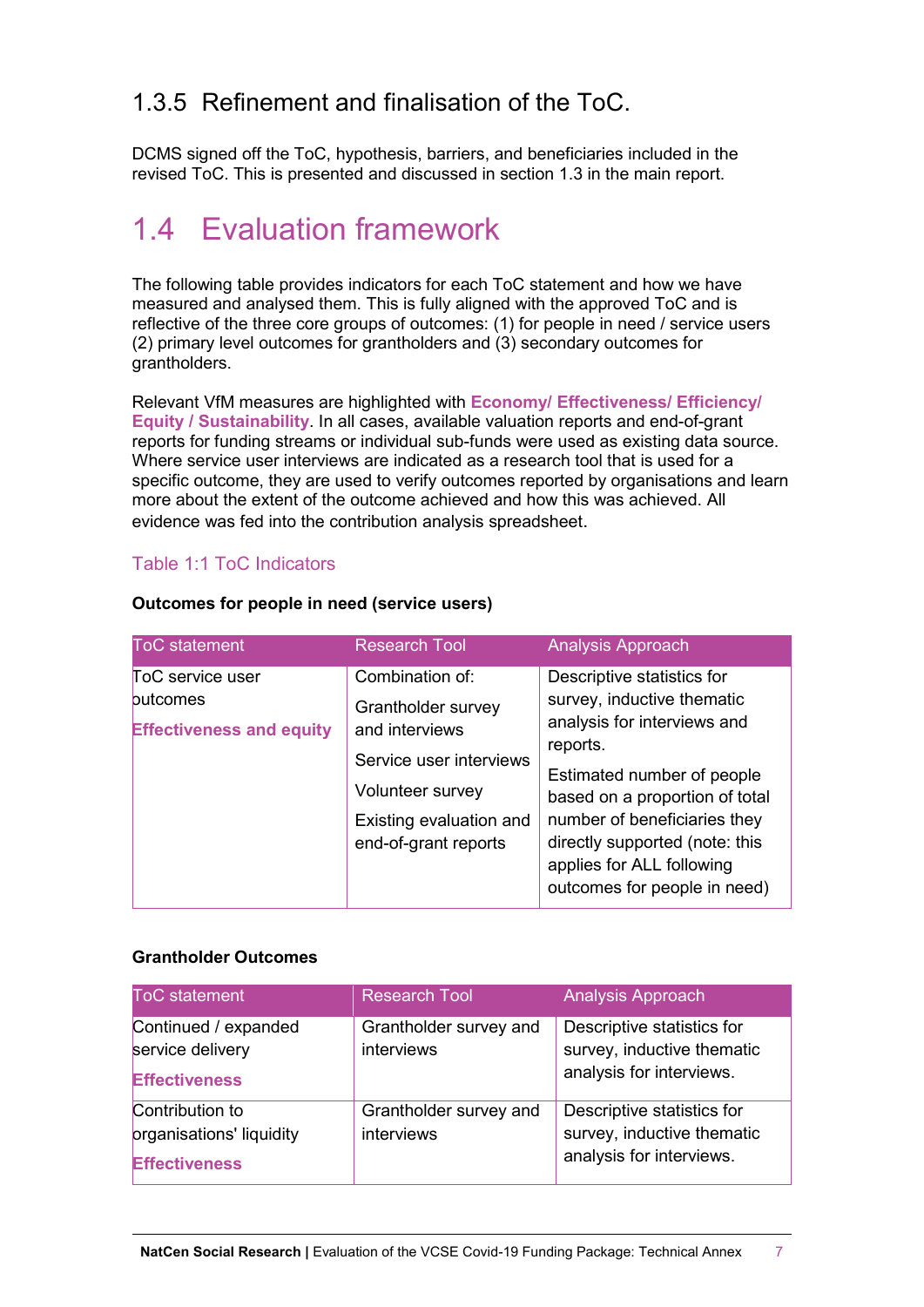| <b>ToC</b> statement                                           | <b>Research Tool</b>                                                                         | <b>Analysis Approach</b>                                                                            |
|----------------------------------------------------------------|----------------------------------------------------------------------------------------------|-----------------------------------------------------------------------------------------------------|
| Adapting or innovating<br>services<br><b>Efficiency</b>        | Grantholder survey and<br>interviews                                                         | Descriptive statistics for<br>survey, inductive thematic<br>analysis for interviews.                |
| Organisational sustainability<br><b>Sustainability</b>         | Grantholder survey and<br>interviews<br>Volunteer survey                                     | Descriptive statistics for<br>survey, inductive thematic<br>analysis for interviews and<br>reports. |
| ToC secondary grantholder<br>butcomes<br><b>Sustainability</b> | Combination of:<br>Grantholder survey and<br>interviews<br>Sector focus group<br>discussions | Descriptive statistics for<br>survey, inductive thematic<br>analysis for interviews and<br>reports. |

#### **Outputs**

| <b>ToC</b> statement                                                                                                                                       | <b>Research Tool</b>                                                                          | <b>Analysis Approach</b>                                                                       |
|------------------------------------------------------------------------------------------------------------------------------------------------------------|-----------------------------------------------------------------------------------------------|------------------------------------------------------------------------------------------------|
| Additional staff time enabled<br>by funding<br><b>Economy (unit costs) and</b><br>sustainability                                                           | Grantholder survey                                                                            | Descriptive statistics for<br>survey and reports,<br>thematic analysis for<br>reports.         |
| People in need supported<br>with funded activities<br><b>Equity</b>                                                                                        | Grantholder survey                                                                            | Descriptive statistics for<br>survey and reports,<br>thematic analysis for<br>reports.         |
| Organisations that avoided<br>having to shut down<br><b>Economy (amount spent</b><br>per organisations not<br>shutting down), Equity<br>and sustainability | Grantholder survey                                                                            | Descriptive statistics for<br>survey and reports,<br>thematic analysis for<br>reports.         |
| Grantholder organisations<br>reached<br><b>Economy and</b><br>sustainability                                                                               | Grantholder survey<br>In addition, existing<br>monitoring data (funding<br>package dashboard) | Descriptive statistics for<br>survey and monitoring data,<br>thematic analysis for<br>reports. |
| Value of grants to<br>grantholder organisations<br><b>Economy and equity</b>                                                                               | Grantholder survey<br>In addition, existing<br>monitoring data (funding<br>package dashboard) | Descriptive statistics for<br>survey and monitoring data,<br>thematic analysis for<br>reports. |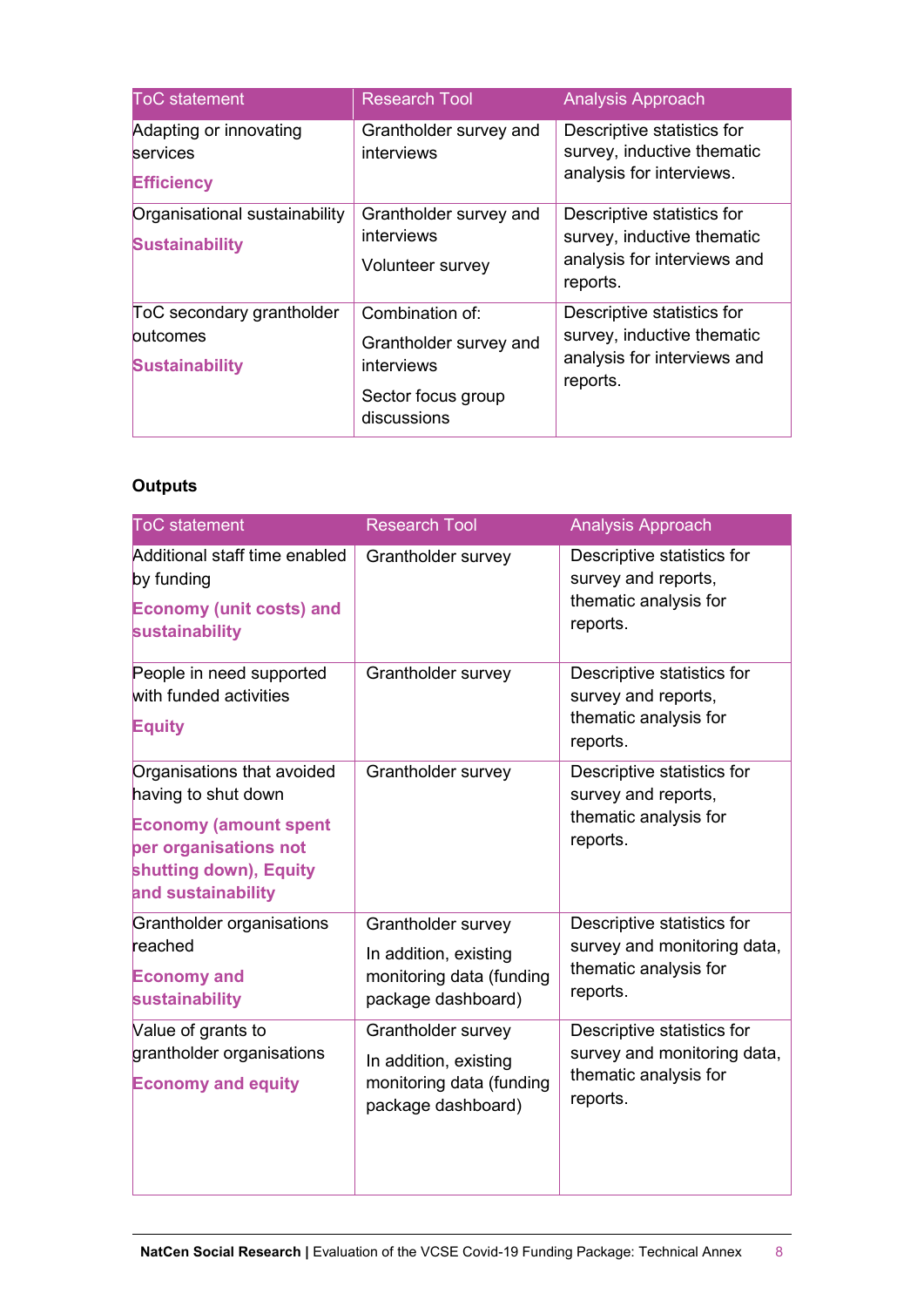| <b>ToC</b> statement                                                                              | <b>Research Tool</b>                            | <b>Analysis Approach</b>                                                               |
|---------------------------------------------------------------------------------------------------|-------------------------------------------------|----------------------------------------------------------------------------------------|
| <b>Nolunteers mobilised &amp;</b><br>trained<br><b>Economy (unit costs) and</b><br>sustainability | Grantholder survey<br>Volunteer survey          | Descriptive statistics for<br>survey and reports,<br>thematic analysis for<br>reports. |
| $#$ and %-utilisation of<br>hospice beds provided<br><b>Economy (unit costs)</b>                  | Monitoring data from<br>hospices funding stream | Descriptive statistics for<br>monitoring data, thematic<br>analysis for reports.       |
| Coordination support<br>provided to local VCSE<br>prganisations<br><b>Sustainability</b>          | Grantholder survey                              | Descriptive statistics for<br>survey and reports,<br>thematic analysis for<br>reports. |
| New ways of delivering<br>services implemented<br><b>Efficiency</b>                               | Grantholder survey                              | Descriptive statistics for<br>survey and reports,<br>thematic analysis for<br>reports. |

# <span id="page-8-0"></span>1.5 Qualitative data collection and analysis

# <span id="page-8-1"></span>1.5.1 Case studies

### Purpose

Case studies were conducted with a sample of 19 grantholder organisations. These consisted of 82 interviews with 20 senior managers, 20 operational staff, 11 volunteers, and 31 service users<sup>[6](#page-8-2)</sup> to gain a holistic view of how fund money has been used. By doing so, we evidenced an in-depth understanding of the impact of the funding package on grantholders and service users. The case studies targeted a varied group of grantholder organisations with a number of different characteristics such as organisation size, grant size, target population, and region. This offered a richer and more complex picture, from which the full spectrum of perceptions and experiences of the funded programmes emerged.

# Sampling

<u>.</u>

Using a purposive sampling approach, we sampled grantholder organisations and service users following specific criteria that allowed us to explore a wide range of perspectives and experiences. For each case study we aimed to interview at least one senior staff member, one operational staff member, one volunteer, and up to seven service users (on average). However, since the scoping phase, we recognised that organisations in the VCSE sector are structured in a myriad of ways, therefore we worked flexibly with organisations to ensure the case studies reflected this. We also liaised with grantholders to adapt to their organisation's structure and the grant size they have received to determine the number of service users to include in the case study. We worked with grantholders to recruit service users, who were asked to gain consent for their contact details to be shared with the evaluation team. As mentioned,

<span id="page-8-2"></span> $6$  The figures include some double counting of individuals; four participants were interviewed as both volunteers and either service users or staff members.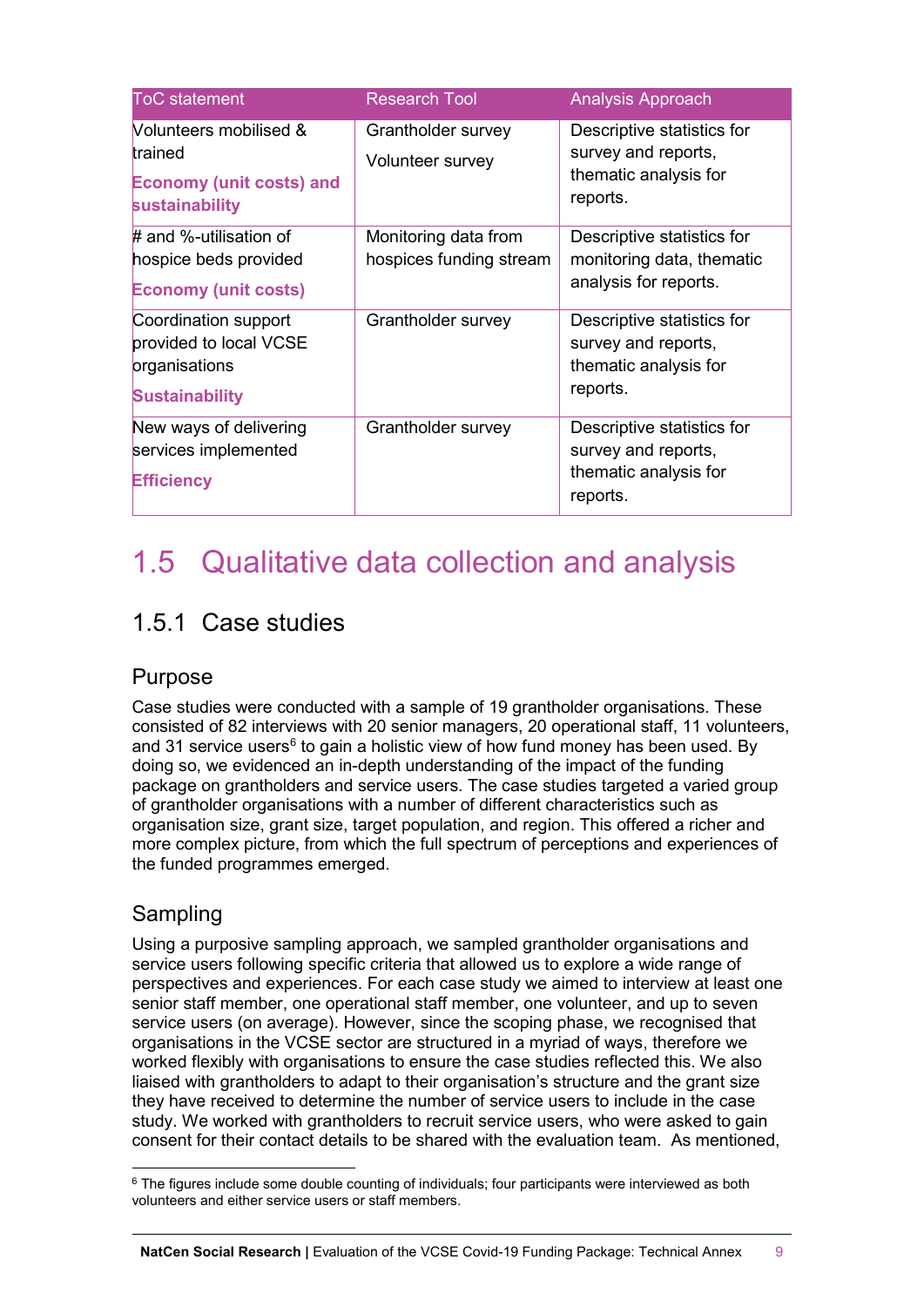the sampling approach was purposive and not representative. This was due to the large number of organisations that have taken part in the funded programmes (approximately 14,000v organisations) which would have made the creation of a representative sample of case studies impractical. It is also important to note that the case studies are part of a larger evaluation that also includes grantholder and volunteer surveys, sector representative group discussions, and grantholders interviews.

Due to the large number of possible sampling criteria, we had grouped them into primary and secondary criteria. Primary criteria (Table 1:2) guided the initial recruitment of organisations, while secondary criteria were used to increase the potential diversity of the sample, broadening the variety of perspectives and experiences. The primary sample rationale was based on getting a balance between having a good spread of case studies across funding streams, as well as taking into account how the money was weighted, while capturing a range of experiences across service delivered and size of grants.

Primary criteria were used to create a set of sub-samples of grantholder organisations which were contacted to gauge their interest in participating in the evaluation. Where possible, according to the information available before the screening phase, we also used the secondary criteria to further diversify the sub-samples. However, the final composition of the sample, particularly with regard to the secondary criteria, also depended on which organisations showed their interest and agreed to recruit participants for the interviews. Grantholder organisations were contacted directly via email, and those who expressed their interest in participating were screened. This allowed us to select a diverse sample and to ascertain that they responded to the primary sampling criteria. Please see Table 1:2 below for the primary sampling criteria:

| Sampling<br>criteria     | Description and rationale                                                                                                                                                                                                                                                                                                                                                                                                                                                                                                                                                                                                                                                                                                                                                                                                                                                                                                                                                                                                                                                                                                                                                                                                      |
|--------------------------|--------------------------------------------------------------------------------------------------------------------------------------------------------------------------------------------------------------------------------------------------------------------------------------------------------------------------------------------------------------------------------------------------------------------------------------------------------------------------------------------------------------------------------------------------------------------------------------------------------------------------------------------------------------------------------------------------------------------------------------------------------------------------------------------------------------------------------------------------------------------------------------------------------------------------------------------------------------------------------------------------------------------------------------------------------------------------------------------------------------------------------------------------------------------------------------------------------------------------------|
| <b>Funding</b><br>stream | We sampled from all funds with the exception the Hospices Fund,<br>which was designed to only provide spare capacity of beds and<br>therefore its outcomes may be less clearly obvious to<br>stakeholders.<br>Five case studies were dedicated to the CMC due to the lack of<br>$\bullet$<br>previous evaluations.<br>Five case studies were conducted for the OGD fund stream given<br>the wide variety of activities of the funded organisations <sup>7</sup> .<br>Three case studies were carried out for BNI, one for each of its<br>$\bullet$<br>sub-funds (National Emergencies Trust, Children in Need, and<br>Comic Relief).<br>For the Winter Loneliness Fund, we sampled two case studies: for<br>$\bullet$<br>each one of two of its sub-funds (Arts Council England and Radio<br>Fund). We excluded the DCMS Loneliness Fund, which was<br>continuation funding for a previous sub-fund under OGD, as case<br>studies had already been conducted for seven out of nine of the<br>funded organisations for the original funding.<br>For the remaining two funds (Voluntary and Community Sector<br>$\bullet$<br>Emergencies Partnership, and Youth Covid-19 Support Fund), we<br>sampled two case studies for each. |

#### Table 1:2 Primary Sampling Criteria

<u>.</u>

<span id="page-9-0"></span> $7$  Six case studies were initially recruited, and one of the organisations withdrew their participation when further recruitment was no longer feasible.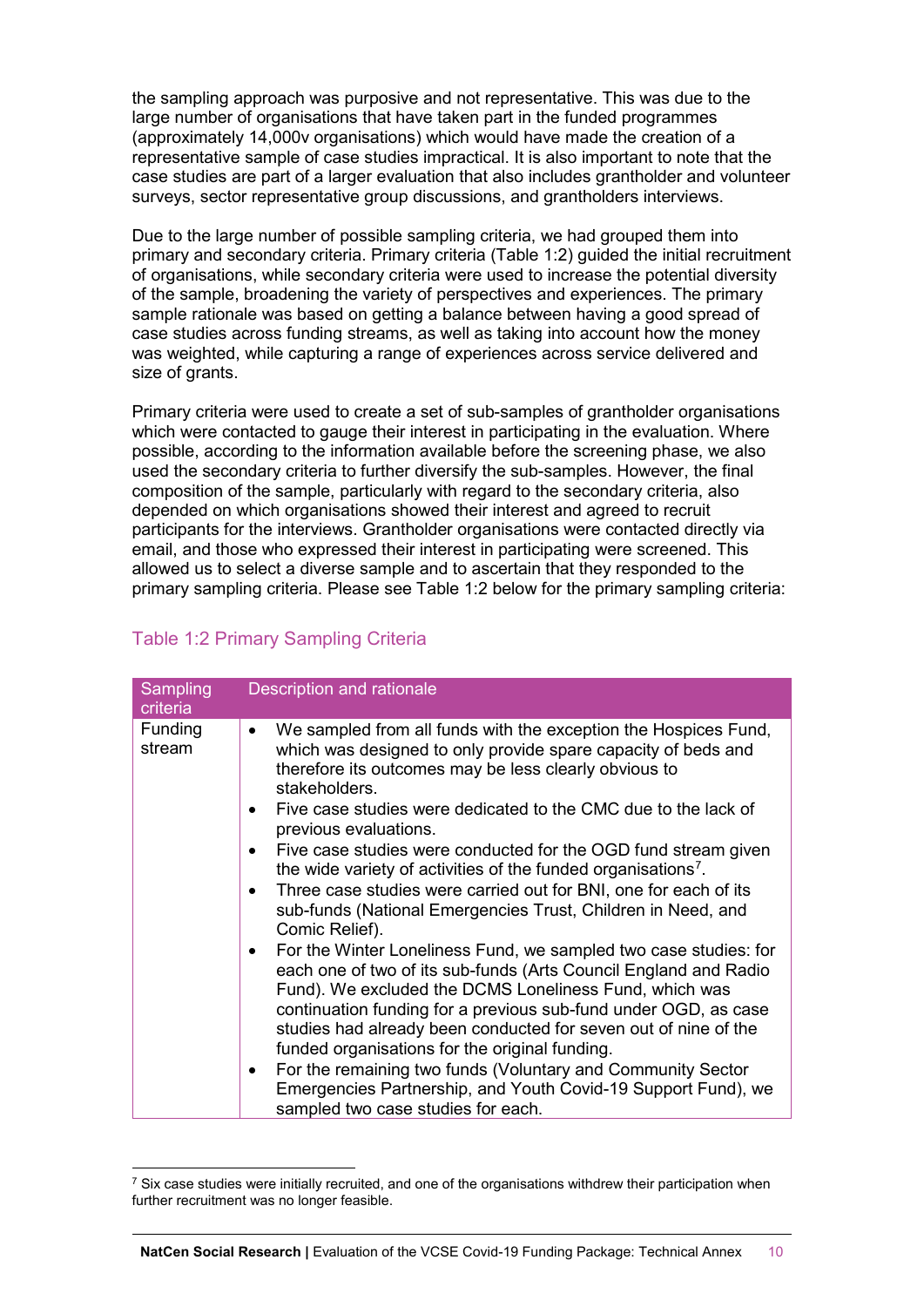| Sampling<br>criteria           | Description and rationale                                                                                                                                                                                                                                                                                                                                                                                                                                                                                                                                                                                                                                                                                                                                                                                                                                                                                                                                                                                                                                                                                                                                                                                                                                                           |
|--------------------------------|-------------------------------------------------------------------------------------------------------------------------------------------------------------------------------------------------------------------------------------------------------------------------------------------------------------------------------------------------------------------------------------------------------------------------------------------------------------------------------------------------------------------------------------------------------------------------------------------------------------------------------------------------------------------------------------------------------------------------------------------------------------------------------------------------------------------------------------------------------------------------------------------------------------------------------------------------------------------------------------------------------------------------------------------------------------------------------------------------------------------------------------------------------------------------------------------------------------------------------------------------------------------------------------|
| Type of<br>service<br>provided | We sampled according to the type of service provided by the<br>grantholder organisation (for example, health support, financial<br>support, help against loneliness and social isolation). However,<br>some of the organisations recruited cover more than one category<br>by providing a range of services and supporting different types of<br>service users as well as other organisations in the voluntary and<br>charity sector.                                                                                                                                                                                                                                                                                                                                                                                                                                                                                                                                                                                                                                                                                                                                                                                                                                               |
| Size of<br>grant award         | We sampled organisations according to the size of the grant they<br>have received. Based on the data we have received, the<br>distribution of grantholder organisations is skewed, with 50% of<br>grants below £10,000. We applied a cut-off point of £4,000 and<br>excluded all the organisations that received less than that, given<br>the risk that organisations that have received very low grants may<br>have not provided the breadth of information we were looking for.<br>These organisations were included in other elements of the<br>evaluation, with qualitative data collected from grantholder<br>interviews.<br>We sampled 5 case studies from within the £4,000 to £10,000<br>$\bullet$<br>group. Given the relatively small size of the grant they have<br>received, their involvement with the funds could have been less<br>intense than that of organisations that received higher amounts,<br>hence the size of the quota, however exploring their experience<br>was judged to still be beneficial for the evaluation.<br>The two other groups (£10,011 to £30,860 and £30,868 to<br>$\bullet$<br>£13,500,000) contained 25% of cases each. We sampled 6<br>organisations from the £10,011 to £30,860 group and 8 from the<br>£30,868 to £13,500,000 group. |

While part of the secondary sampling criteria were specific to grantholder organisations, some were specific to service users. The secondary sampling criteria that apply to grantholder organisations included:

- Size of the grantholder organisation (small, medium, and large/major);
- Type of organisation (for example, registered charities, educational institutions, community interest companies)
- Region where the funded activities took place
- If old or new services were funded
- How the service was delivered (for example, telephone calls, online meetings, or in person); and
- Type of service users targeted by the funded programmes.

By looking at the size of the organisations and their set up we had the opportunity to explore the effect of structural differences irrespective of the size of the grant they were awarded, whereas geographical differences and modes of service delivery may affect the outcome of the programmes. Among the secondary criteria that specifically apply to service users we explored views from participants coming from a range of characteristics including age, gender, and ethnicity. Furthermore, we recognised the importance of adopting an intersectional approach as different social categories (e.g. race, gender identity, religion, occupation, culture) overlap or intersect with one another, therefore we looked at the whole picture and all the factors that impact people's experience and perceptions.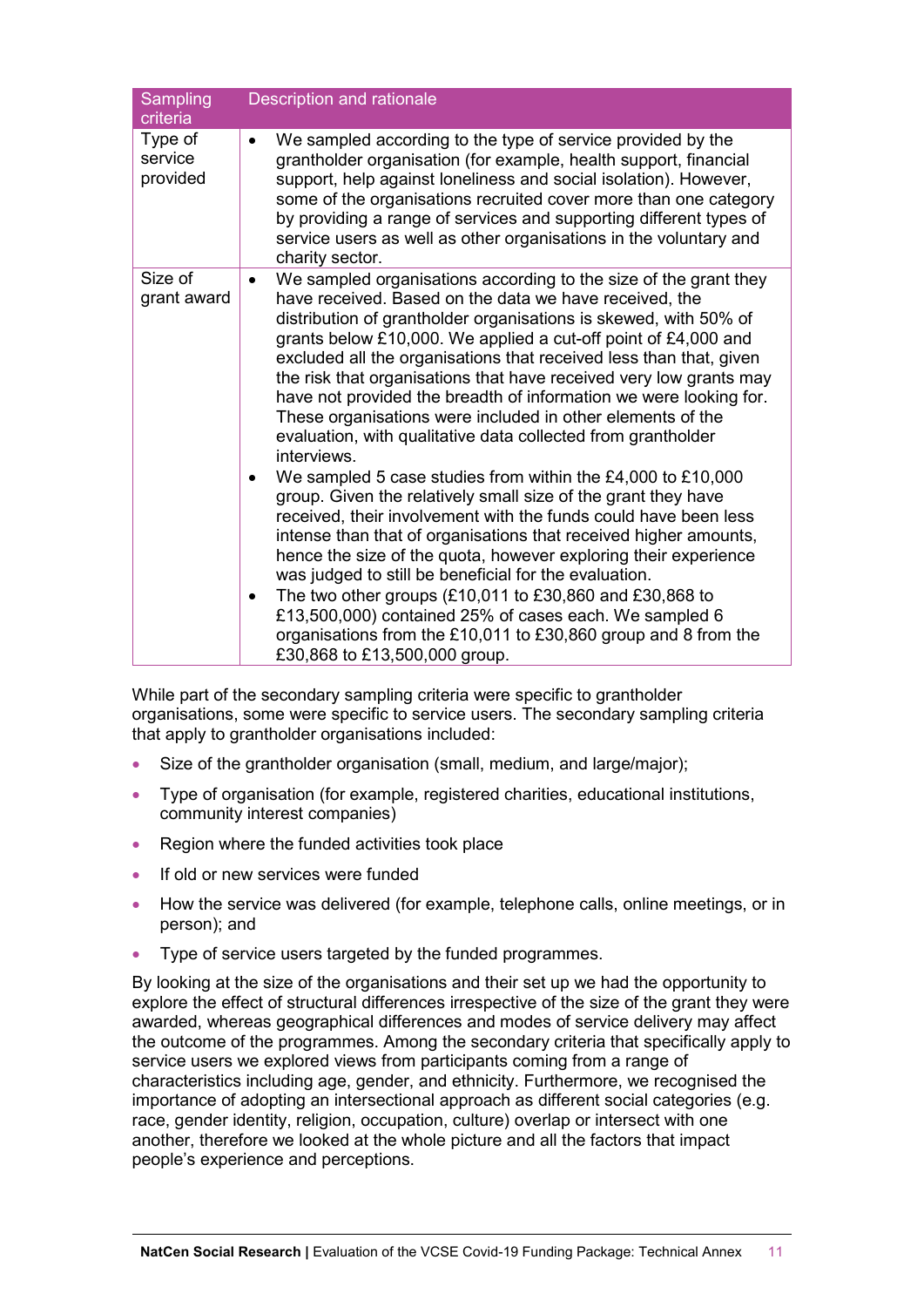The interviewers were supported by topic guides specifically designed for each type of stakeholder and guided by the ToC. A summary of the themes that were explored for the case studies is described in Table 1:3. The topic guides were semi-structured with open questions organised around the main themes and included tailored sub-questions for each fund where appropriate. For example, to ask grantholder organisation's under CMC about their experience of sourcing match funding. We aimed at keeping the questions as open as possible and with only a limited number of prompts to encourage an in-depth, guided discussion.

#### Table 1:3 Summary of the themes explored in the case studies

| <b>Stakeholders</b>                                       | <b>Themes</b>                                                                                                                                                                                                                                                                                                                                                   |
|-----------------------------------------------------------|-----------------------------------------------------------------------------------------------------------------------------------------------------------------------------------------------------------------------------------------------------------------------------------------------------------------------------------------------------------------|
| Senior staff                                              | Experience of the applications process, administration and<br>monitoring of the funds                                                                                                                                                                                                                                                                           |
| Senior staff                                              | Understanding if and how the grant has contributed to<br>expanding or maintaining existing services.                                                                                                                                                                                                                                                            |
| Senior staff                                              | How services have been adapted and innovated due to the grant<br>received.                                                                                                                                                                                                                                                                                      |
| Senior staff                                              | How the grant has supported the organisations' sustainability<br>and resilience, also in case of future crises.                                                                                                                                                                                                                                                 |
| Senior staff                                              | How organisations has developed their knowledge of the<br>communities they support and of their needs.                                                                                                                                                                                                                                                          |
| Senior staff                                              | How the collaboration and coordination between VCSE sector<br>organisations has improved and how the grant received has<br>supported the improvement.                                                                                                                                                                                                           |
| Operational staff;<br><b>Volunteers</b>                   | How the funded programmes were delivered and what worked<br>well and less well.                                                                                                                                                                                                                                                                                 |
| Operational staff;<br><b>Volunteers</b>                   | Facilitators and barriers encountered in providing support to<br>service users.                                                                                                                                                                                                                                                                                 |
| Operational staff;<br>Volunteers;<br>Service users        | General impact of funded programmes on service users and<br>communities.                                                                                                                                                                                                                                                                                        |
| Operational staff;<br>Volunteers;<br>Service users        | How the funded programmes have supported the needs of<br>service users (for example, reducing health inequalities, mental<br>health support, end of life support, etc.).                                                                                                                                                                                        |
| Operational staff;<br>Volunteers;<br>Service users        | How the funded programmes have supported people in a<br>situation of distress or marginality (for example, support to<br>people pushed into crisis, financial support, distribution of food,<br>support to survivors of abuse, meeting the needs of people<br>affected by homelessness, reduction of gender inequality,<br>meeting the needs of refugees, etc.) |
| Operational staff;<br>Volunteers;<br>Service users        | How the funded programmes have reduced loneliness and<br>social isolation, supported young people, and improved the<br>organisation of local communities.                                                                                                                                                                                                       |
| Operational staff;<br><b>Volunteers:</b><br>Service users | How the funded programmes have facilitated the access to<br>public information and to new technologies.                                                                                                                                                                                                                                                         |
| Operational staff;<br>Volunteers;<br>Service users        | How the delivery of funded programmes worked for service<br>users.                                                                                                                                                                                                                                                                                              |
| Operational staff;<br>Volunteers;<br>Service users        | How the organisation has supported service users during the<br>pandemic and what kind of role they have played.                                                                                                                                                                                                                                                 |
| Service users                                             | Facilitators and barriers encountered in receiving support.                                                                                                                                                                                                                                                                                                     |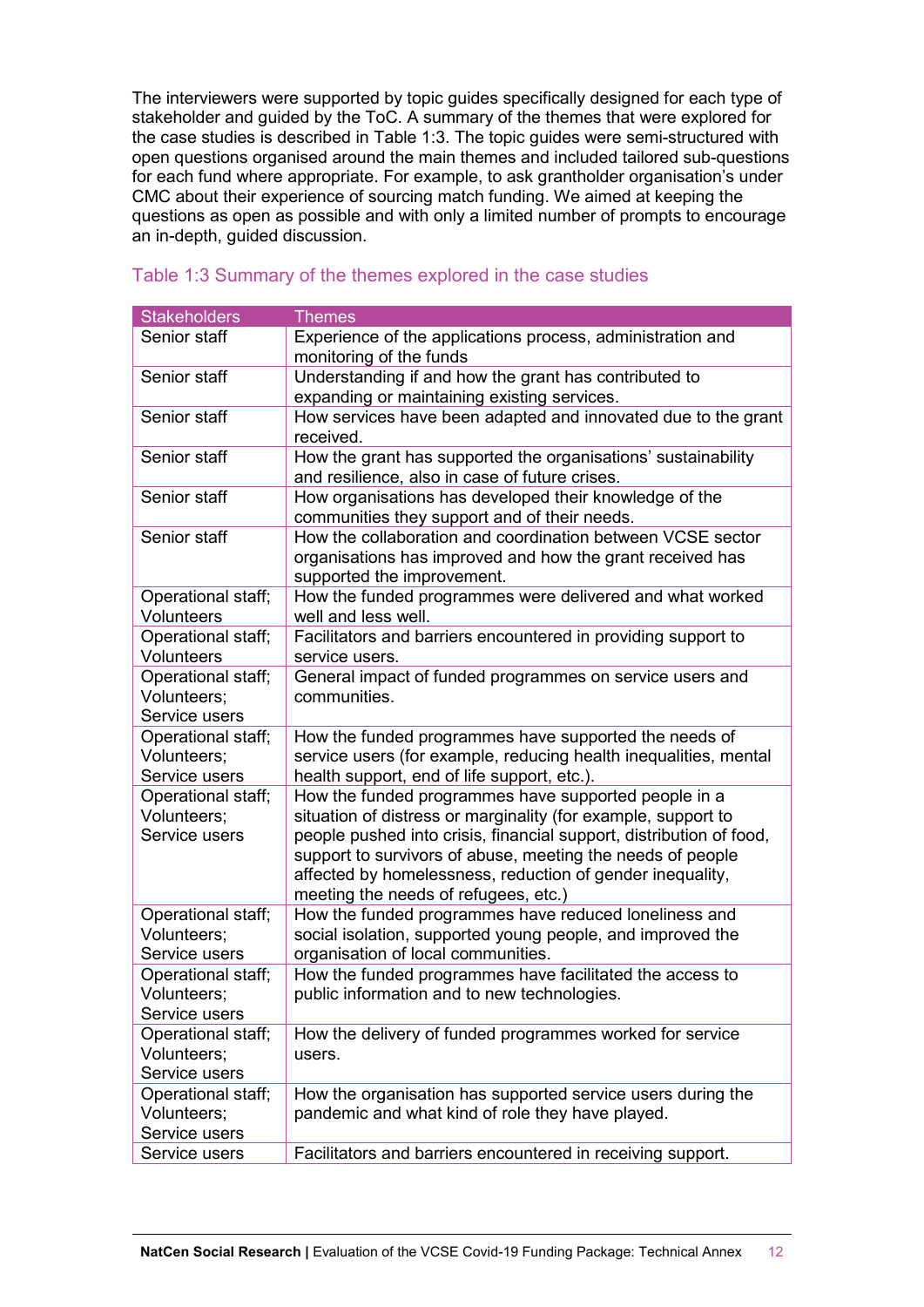# Data collection

The interviews were conducted by researchers with experience of conducting interviews with vulnerable groups. In most cases, each interviewer moderated all the interviews in their assigned case study, with the only exceptions due to unforeseen circumstances that required prompt adjustments (such as, last minute changes to the participant's availability). This allowed the interviewer to be a single point of contact, develop a holistic understanding of the organisation, and recognise with more ease any potential gaps and patterns.

All interviews were conducted using remote communication technologies such as Microsoft Teams for online meetings or telephone. The interviews lasted on average 60 minutes, with some lasting around 30 minutes and others more than 60 minutes, and were audio recorded with the consent of the participant to allow for an accurate account of the discussion. The recordings were only accessible to the research team and are stored on NatCen's secure server from which they will be safely deleted after the end of the project.

# Analysis

We used a Framework approach to qualitative data analysis, which facilitated robust qualitative data management and analysis by case and theme within an overall matrix. The interviews were written up and summarised in Microsoft Excel where each row represented a case (individual interview) while topics and sub-topics were organised in columns. This allowed to compare the different topics across cases, and to develop thematic matrices through familiarisation with the data and identification of emerging themes. Each thematic matrix represented one key theme (for example, how the funded programme was delivered), and the column headings in each matrix related to key sub-themes. The emerging themes were then compared to the contribution analysis statements to assess the evidence strength and the convergence of findings. Each stand-alone case study is presented in Annex 2 and a wider comparison of their outcomes was included as part of the synthesis. Each case study was sent to the pertinent organisation for a final check before publication to ensure the absence of inaccuracies and fill possible gaps.

# <span id="page-12-0"></span>1.5.2 Grantholder Interviews

# Purpose

We conducted interviews of up to 60 minutes with a sample of grantholder organisations' management team members. The interviewees were all grantholder staff involved in the delivery of funded activities and, in most cases, the process of securing or applying for the funds. The purpose of the interviews was to obtain in-depth evidence to assist the understanding of

- how funding has made a difference to these organisations,
- how funding was used by them,
- the impact on service users,
- and lessons learned.

Interview guides were developed to cover the following thematic areas:

- What outcomes did you achieve for service users?
- How did you adapt, expand, or change your activities to meet needs of service users?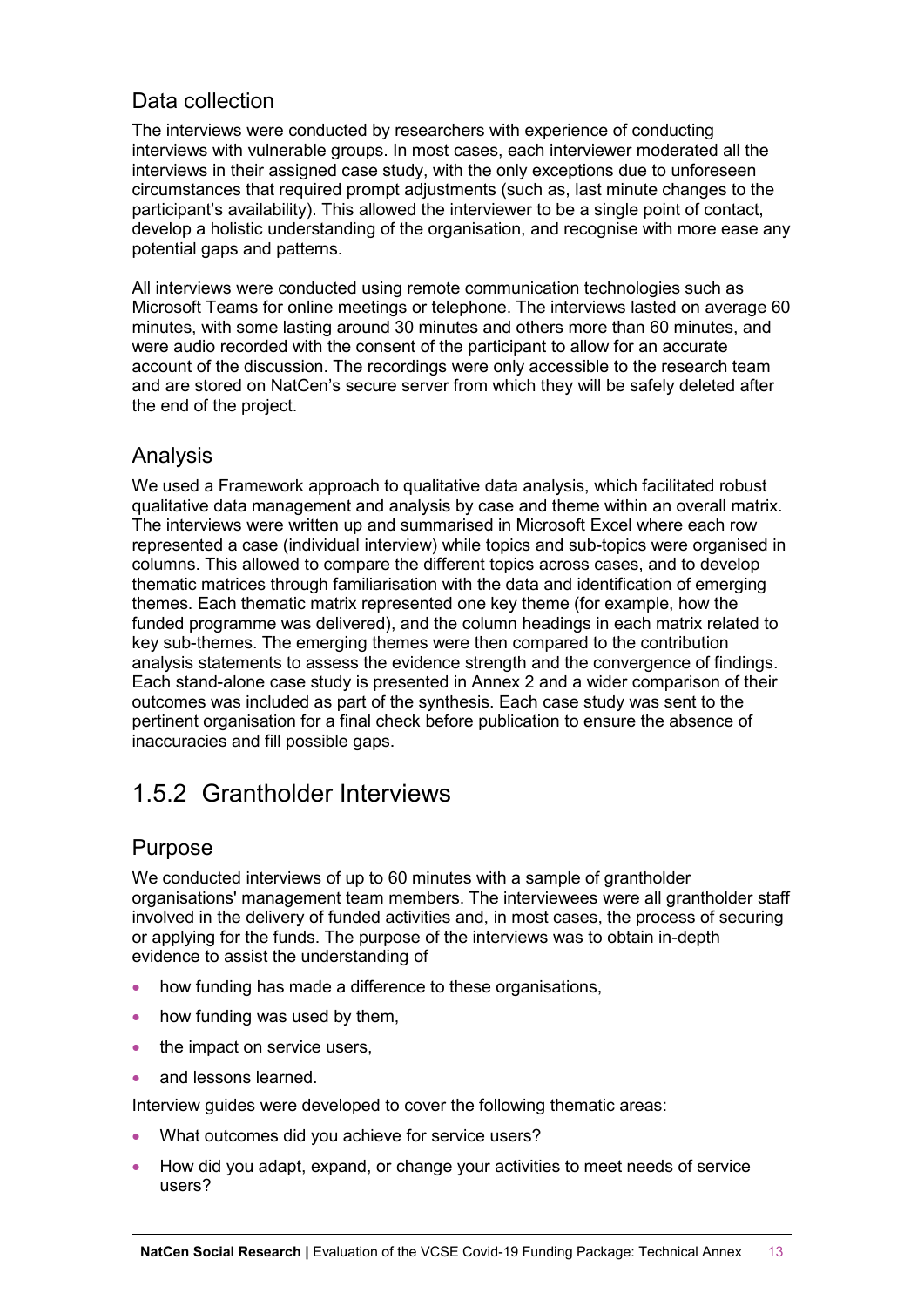- How did service user needs change during the pandemic?
- What outcomes did the grant have for you organisation?
- What activities did you do achieve the outcomes for service users?
- In what ways has funding contributed to the sustainability of your organisation (e.g., through training staff or volunteers or retaining trained staff or volunteers, or through new physical or digital infrastructure)?
- To what extent and why do you believe that you are now in a better position to respond to any future crisis?
- How has funding helped you to coordinate with other organisations to understand or meet people's needs?
- What other support does your organisation need from government going forward to enable you to best deliver your services, aside from funding?

### Sampling

From contact lists received from DCMS, we sampled a total of 752 organisations. The following criteria were used to sample grantholders:

|                        | Sampling criteria Description and rationale                                                                                                                                                                                                                   |
|------------------------|---------------------------------------------------------------------------------------------------------------------------------------------------------------------------------------------------------------------------------------------------------------|
| <b>Funding Stream</b>  | This was the primary sampling criterium.                                                                                                                                                                                                                      |
|                        | By sampling from each fund, our sample covered all different<br>types of awards (including direct, match-funded, existing<br>contract). For streams such as OGD and CMC, we sampled at<br>least one organisation for each department and each CMC<br>partner. |
|                        | We sampled more organisations from strands with higher<br>funding. To help fill evidence gaps identified through the<br>scoping phase, we oversampled some streams, especially the<br>CMC. Within each funding stream, we sampled randomly.                   |
| Region                 | We sampled from all English regions, Scotland, Wales, and<br>Northern Ireland.                                                                                                                                                                                |
| Size of grant<br>award | We sampled organisations that received less than £10,000 and<br>those that received over £10,000.                                                                                                                                                             |

#### Table 1:4 Sampling Criteria

We originally planned to sample approximately half of the interviewees from survey respondents, and the other half from lists provided by DCMS. However, delays in receiving and cleaning full contact lists meant that we could not sample from survey respondents. Therefore, our full sample was derived from contact lists. For a small number of funding streams, we worked with a funding partner to contact organisations. This included the Department for Business, Energy and Industrial Strategy (BEIS) and Barnardo's (one of the sub funds supported by DfE).

The following tables provides a breakdown of the sample and of the completed interviews by funding stream, region and size of grant award. Table 1:5 Sample breakdown: funding stream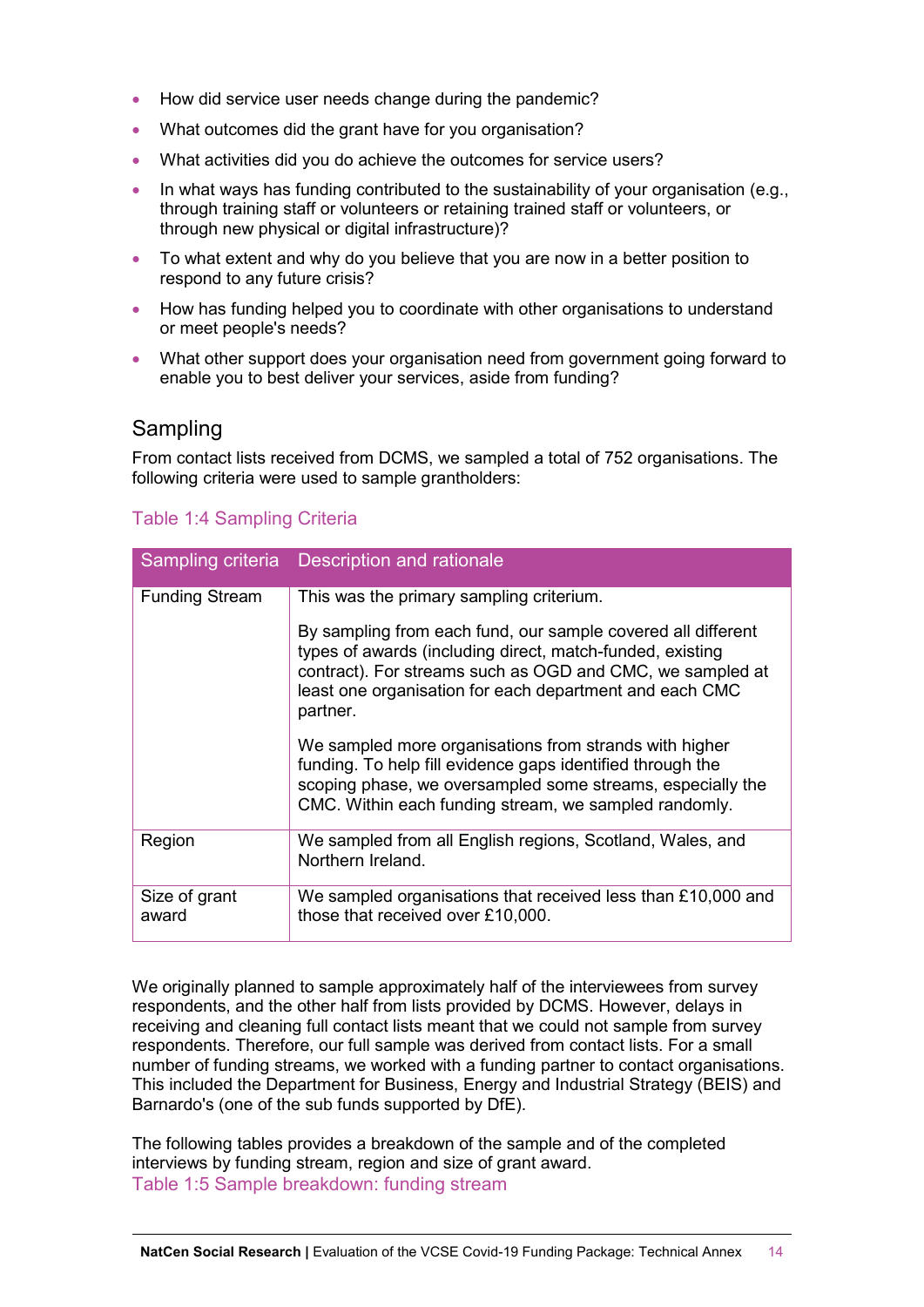| <b>Funding stream</b> | Sample composition | <b>Proportions among</b><br>completed interviews |
|-----------------------|--------------------|--------------------------------------------------|
| <b>OGD</b>            | 30%                | 48%                                              |
| <b>BNI</b>            | 20%                | 16%                                              |
| <b>CMC</b>            | 28%                | 24%                                              |
| <b>VCSEP</b>          | 6%                 | 5%                                               |
| Hospices              | 3%                 | 2%                                               |
| Youth                 | 7%                 | 2%                                               |
| Loneliness            | 6%                 | 4%                                               |

# Table 1:6 Sample breakdown: region

| Region                   | Sample composition | <b>Proportions among</b><br>completed interviews |
|--------------------------|--------------------|--------------------------------------------------|
| UK-wide                  | 8%                 | 11%                                              |
| England                  | 2%                 | 2%                                               |
| <b>England and Wales</b> | 1%                 | 2%                                               |
| Scotland                 | 3%                 | 3%                                               |
| Wales                    | 2%                 | 2%                                               |
| Northern Ireland         | 1%                 | 1%                                               |
| North West               | 11%                | 17%                                              |
| <b>North East</b>        | 7%                 | 7%                                               |
| <b>West Midlands</b>     | 11%                | 9%                                               |
| <b>East Midlands</b>     | 6%                 | 6%                                               |
| East of England          | 3%                 | 2%                                               |
| Yorkshire and the Humber | 11%                | 8%                                               |
| South West               | 8%                 | 7%                                               |
| South East               | 15%                | 12%                                              |
| London                   | 12%                | 13%                                              |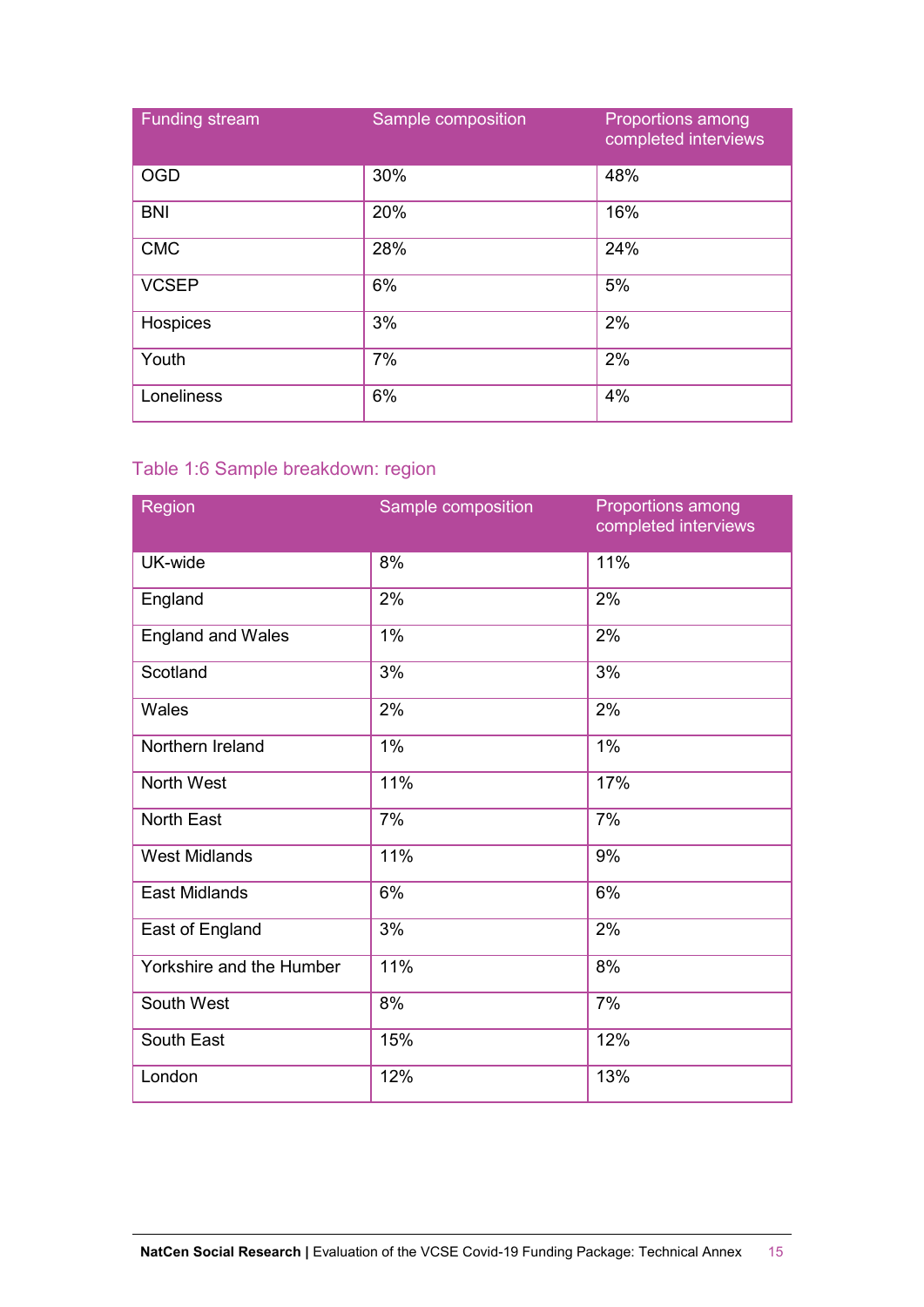#### Table 1:7 Sample breakdown: funding size

| <b>Funding size</b> | Sample composition | <b>Proportions among</b><br>completed interviews |
|---------------------|--------------------|--------------------------------------------------|
| $<$ £10,000         | 35%                | 25%                                              |
| >E10,000            | 65%                | 75%                                              |

In total, we have interviewed 103 grantholder organisations. Within this number, we achieved full saturation.

All organisations sampled were contacted via email. To increase response rates, we sent out up to three reminder emails. In addition, the grantholder survey invitation email included a note to inform grantholders of the interviews so that organisations were aware before being contacted by us.

Interviews were conducted via Microsoft Teams. All interviews were conducted by an experienced lead interviewer and a dedicated note taker. The interviews were not recorded. Note takers took extensive notes to aid thematic framework analysis and coding. A team of seven qualitative researchers were involved in conducting the interviews.

### Analysis

Interviews were analysed deductively and inductively. Based on the Theory of Change, we developed an initial thematic coding framework. The framework was then refined using write-ups from early interviews: we added further themes and sub-themes through this process. Two qualitative researchers used the framework to code all interview write-ups. Prior to the full coding process, both researchers independently coded six write-ups to determine consistency in their coding. Following this exercise, the two coders discussed any differences in coding, adjusted the thematic framework, and coded all remaining interview write-ups. As part of the process, the coders also highlighted pertinent quotes from the write-ups to highlight specific themes or points raised by the interviewees.

Analysis was conducted using MS Excel. Following the completion of coding, the researchers tagged relevant themes with VfM tags (Economy, Efficiency, Effectiveness, Equity, Sustainability). Identified themes were triangulated with survey findings to highlight, explain, or further deepen insights about activities, outcomes achieved, and support needed in future.

# <span id="page-15-0"></span>1.5.3 Group discussions

### Purpose

We conducted a total of seven semi-structured group discussions of up to 90 minutes with VCSE sector representative organisations and with funding stream partners.

The VCSE sector representative organisations were organisations or umbrella groups for charities, social enterprises, community organisations or volunteers and volunteering organisations from across the UK. The purpose of these sector representative group discussions was to understand what type of support the sector needs from the Government going forward, aside from funding, and the wider strategic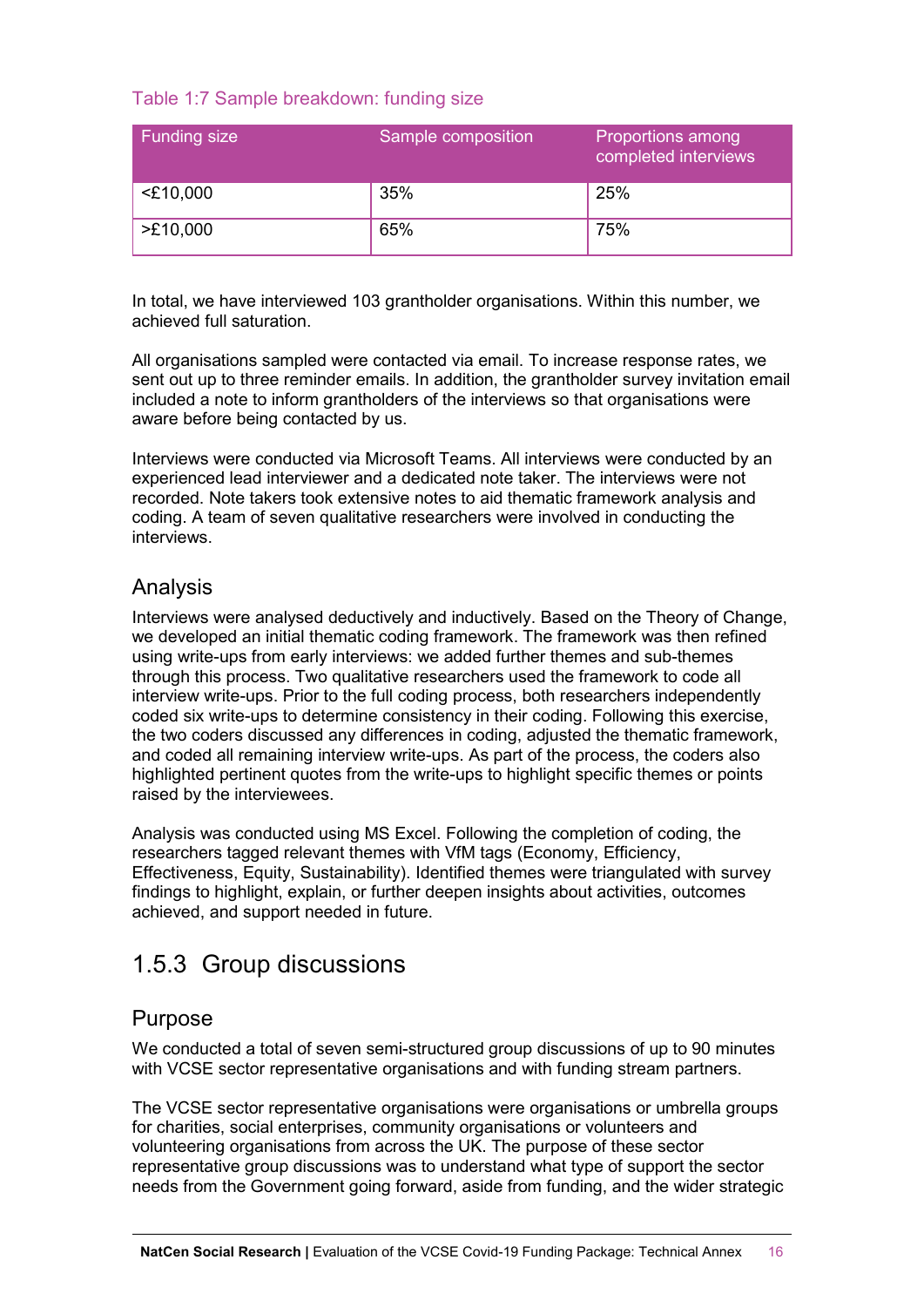needs of the sector. In addition, they elicited sector views on the impact of this funding package on the sector and the role it had in supporting VCSE organisations. The topic guides for these group discussions were semi-structured to allow for an in-depth discussion of the following **thematic areas**:

- How have you supported the sector?
- What do you understand the role of DCMS to be in supporting the sector?
- In the future, how can the government, and DCMS in particular, effectively provide strategic support to the sector?
- What do you not want government to do?
- What role did the funding package have in the survival of VCSE organisations and the sector as a whole?

The funding stream partner organisations were those organisations who worked with DCMS to design, deliver and distribute funds. They included Big Night In and Community Match Challenge partner organisations as well as other organisations with whom DCMS worked. These group discussions provided the evaluation team with the necessary evidence to understand why different delivery models were chosen and what they intended to deliver. The discussions were facilitated using semi-structured topic guides that covered the following **thematic areas:**

- Aside from funding, what support does the VCSE sector require going forward?
- For departments, did the funding approach work in terms of supporting the department's goals? How well did inter-departmental cooperation work to achieve intended outcomes?
- Did a particular delivery model (direct grants, extension of existing contracts, match funding) work particularly well / not so well to support the sector?
- Why was the specific delivery model chosen?

#### Sampling

To sample VCSE sector representative organisations, we were guided by the following criteria:

- **National or regional organisations.** We sampled national and regional organisations, with a focus on national ones for a wider lens. We ensured representation from England, Scotland, Wales, and Northern Ireland.
- **Membership body.** We sampled organisations that function as membership bodies for charities, community organisations, social enterprises, volunteers. The group was selected based on their knowledge, understanding and engagement with a wide group of members impacted by the funding package. This included groups/bodies that lobby on behalf of their members.
- **Group that provides funding to target organisations.** For instance, a sector funder that supports relevant organisations and who would be aware of the funding package. For example, The National Lottery Community Fund, who delivered the Coronavirus Community Support Fund (CCSF) under this funding package.
- Group that isn't a membership group or sector funder but **provides services to the sector both nationally and regionally**, service user organisations and health and social care organisations.

We sampled a total of 29 VCSE sector representative organisations of which 18 took part in three group discussions and two follow-up individual interviews. We sampled a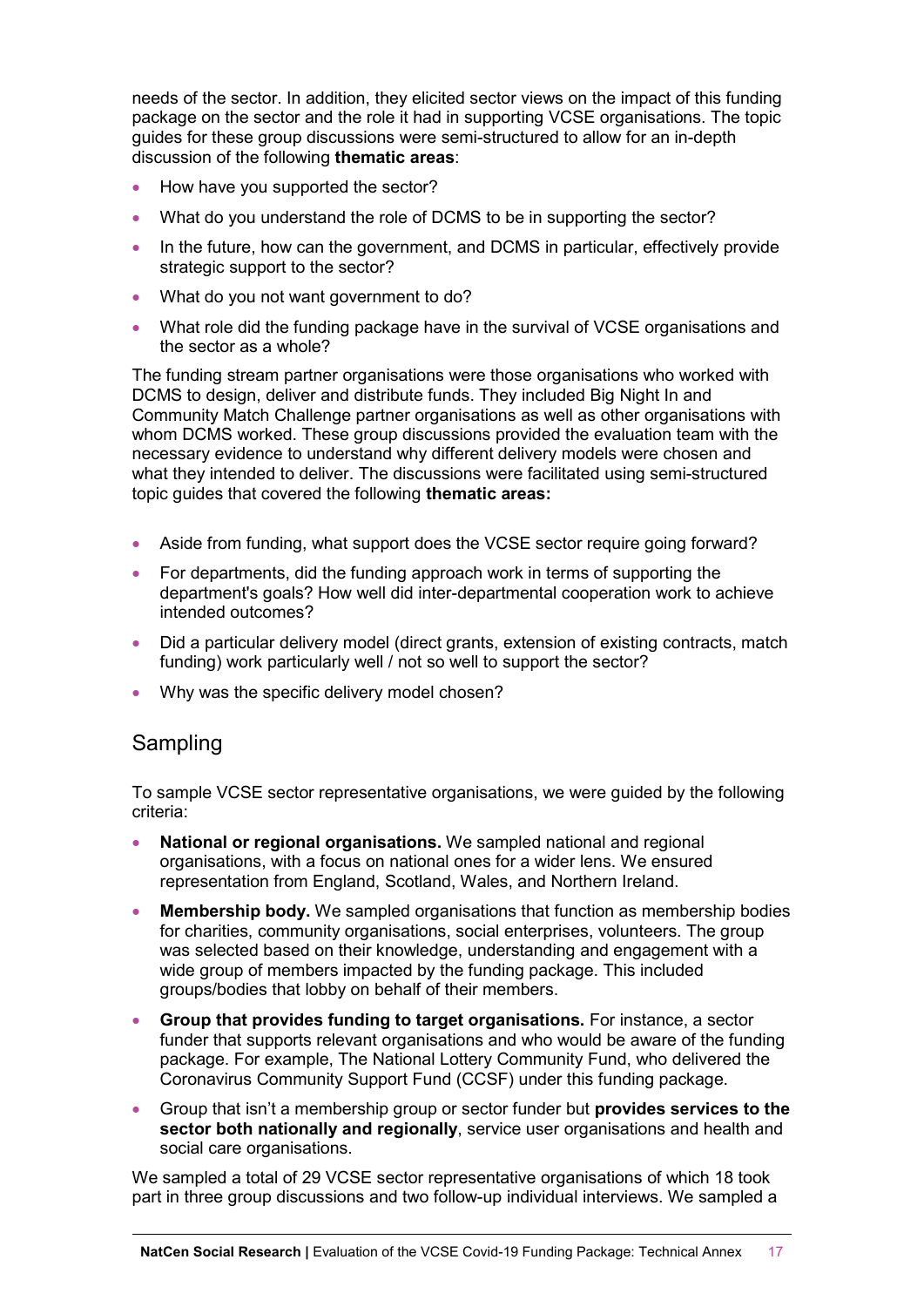total of 16 funding partner organisations, of which 15 took part in four group discussions.

All group discussions were led by a dedicated facilitator who was supported by at least one note taker. The sessions were recorded to aid transcription and full write-ups.

### Analysis

Group discussion transcripts were analysed inductively. This involved an experienced qualitative researcher reviewing each transcript to identify themes and highlight pertinent quotes. No thematic framework was applied to these notes. Themes from across the group discussions were then grouped and accompanying quotes selected to illustrate key findings

# <span id="page-17-0"></span>1.6 Quantitative data collection and analysis

# <span id="page-17-1"></span>1.6.1 Grantholder survey

The grantholder survey was sent to all organisations which received money under the funding package and that we have been provided a named contact and email address for. It gathered information on process (e.g. how services/activities were delivered and how the organisation applied for and received funding) and impact (e.g. what activities were delivered).

### Design

A 20-minute questionnaire was developed to cover all funding streams to ensure comparability and consistency in the data collected across funding streams (see section 1.10), with two exceptions. Firstly, the CCSF, which has conducted its own evaluation survey collecting comparable data. Secondly, the Hospices Fund, where data on the funded activities organisations delivered is being provided through monitoring data collected during the grant period, in addition to through the survey. This change has been made in part because the Hospices Fund has used a different model to other funding streams, with bed capacity purchased from hospices, rather than a grant making structure. In addition, detailed data on daily usage of hospices' facilities was collected as part of the process, which could not be collected in a survey format. Given the monitoring data will show what services have been delivered through the Hospice Fund, these organisations have not been asked to complete the "activities delivered with the funding", "beneficiary groups" sections of the survey.

The survey was developed drawing on the documentary analysis conducted across all funding streams, which mapped the range of activities, beneficiary groups, and funded organisations reached by the package. Where possible, the survey questions were drafted to provide comparable data to the survey asked of organisations funded through the CCSF, so they would provide a uniform set of results across the whole £750m VCSE sector funding package. Finally, it was aligned with the ToC underlying the funding package, to ensure it would inform the key assumptions and outputs outlined in the ToC. The draft questionnaire was then refined through an iterative process with the fund managers of the different funding streams to ensure it would apply to the diverse set of activities and funded organisations.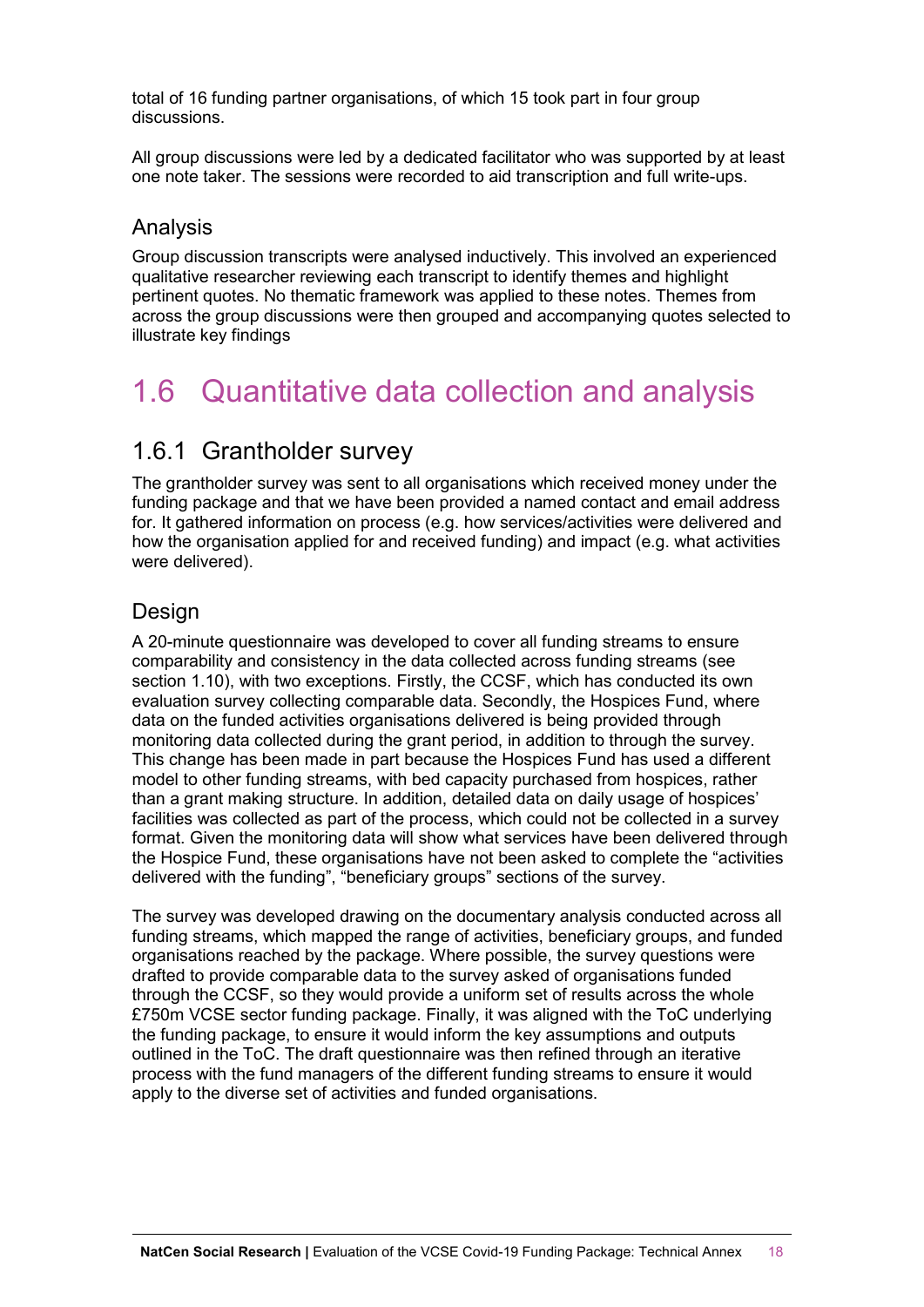# Implementation

The survey was run in two waves. For each wave, an invitation email was sent out at the beginning of the three week fieldwork period, to inform respondents what information they would need to hand when completing the survey, to explain the reason for the evaluation and the importance of their taking part. It included contact details for NatCen in case organisations had questions and a link to the evaluation webpage on NatCen's website. The invitation emails and the web survey introduction page itself included details for each respondent of the end funder (e.g., a funding partner) which made the award(s) to their organisation, and the amount of the grant(s), to assist grantholders in identifying the relevant grant(s). The survey was conducted online, with each named contact at grantholder organisations emailed a link to take part. It was planned that an additional two reminder emails would be sent out at intervals of one week to boost response rates. To allow additional time for organisations to respond, the Wave 1 fieldwork period was extended, and two further reminders sent out (Table 1:8).

In addition, a number of funding organisations were unable to provide contact information for their grantholders directly, and in order that these grants be included in the survey these funding organisations were invited to contact their grantholders directly to invite them to participate in the survey. In these cases, a complete list of all funded organisations was not provided and so an open link was sent out to respondents. This meant that the same link could be completed multiple times, allowing any number of grantholders to respond, however, this also means that it was not possible to tell respondents which specific grant the questionnaire related to. However, it was possible to present respondents with the name of the relevant funding partner, to help them identify the grant in question and this information was also evident to them since respondents received the survey invitation via the funding partners. These organisations also had a different fieldwork process, with only one reminder email sent out to them (Table 1:8).

| Survey                                          | Communication                           | Date                                |  |
|-------------------------------------------------|-----------------------------------------|-------------------------------------|--|
| Wave 1                                          | Email invitation and start of fieldwork | Friday 5 <sup>th</sup> November     |  |
|                                                 | First reminder email                    | Wednesday 10 <sup>th</sup> November |  |
|                                                 | Second reminder email                   | Friday 19th November                |  |
|                                                 | Third reminder email                    | Thursday 25 <sup>th</sup> November  |  |
|                                                 | Fourth reminder email                   | Friday 3 <sup>rd</sup> December     |  |
|                                                 | Survey closed and end of fieldwork      | Sunday 12 <sup>th</sup> December    |  |
| Wave 2                                          | Email invitation and start of fieldwork | Friday 19th November                |  |
|                                                 | First reminder email                    | Thursday 25 <sup>th</sup> November  |  |
|                                                 | Second reminder email                   | Friday 3 <sup>rd</sup> December     |  |
|                                                 | Survey closed and end of fieldwork      | Sunday 12 <sup>th</sup> December    |  |
| Open link survey (sent via<br>funding partners) | Advance email to intermediaries         | Thursday 18 <sup>th</sup> November  |  |
|                                                 | Email invitation                        | Friday 19 <sup>th</sup> November    |  |
|                                                 | Email reminder                          | Wednesday 1 <sup>st</sup> December  |  |
|                                                 | Survey closed and end of fieldwork      | Sunday 12th December                |  |

#### Table 1:8 Grantholder organisation survey – fieldwork communications and dates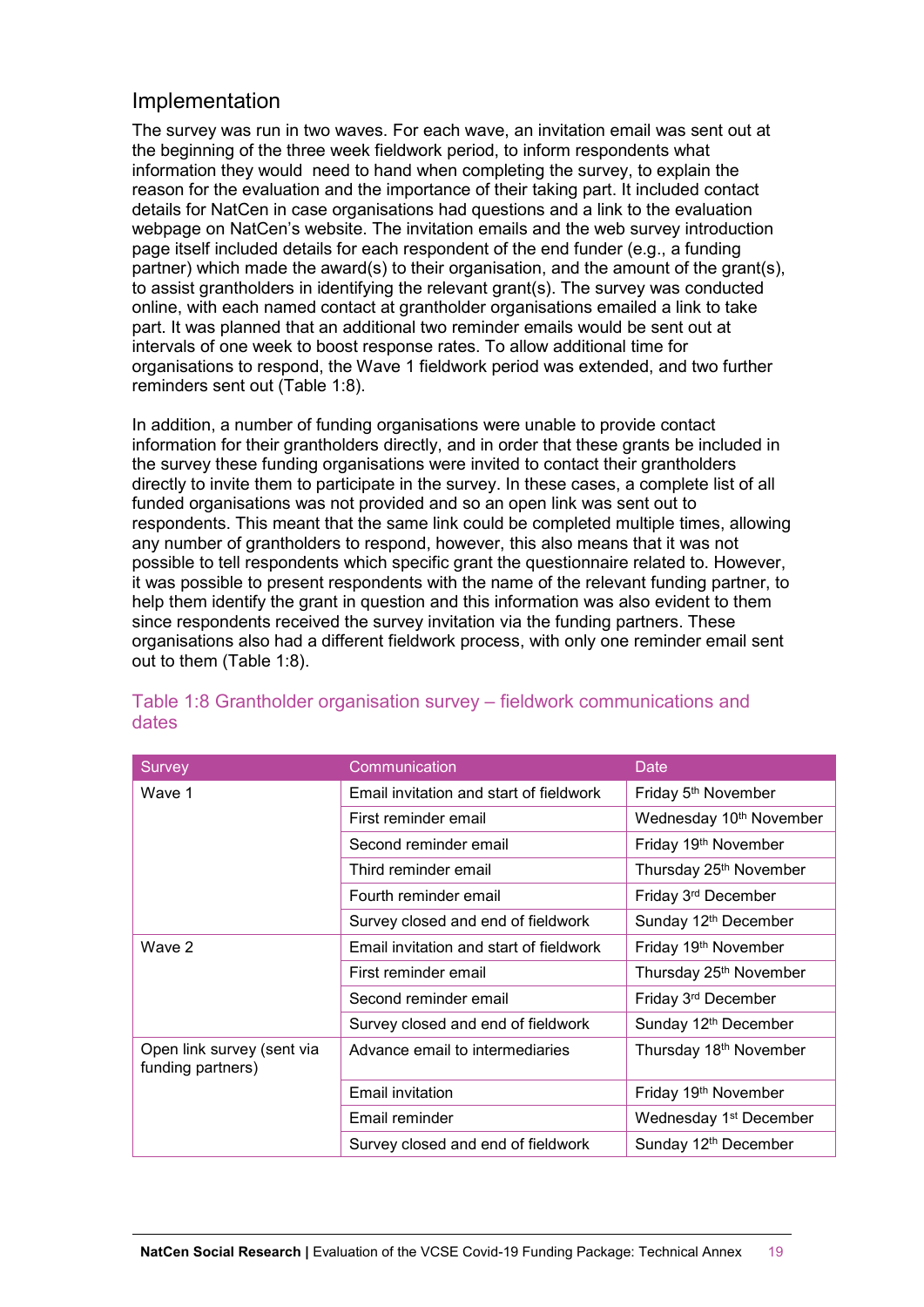In the original proposal, we assumed a response rate of 10%. This was anticipated to mean we would receive around 1,500 completed surveys from a sample of up to 14,000 organisations, after excluding those which received funding as part of the CCSF. In practice, a total of **2,594** grantholder organisations responded to the survey. Of these, **2,279** had been invited to participate directly in Wave 1 or Wave 2, out of a total of **8,621** grantholder organisations. This was an achieved response rate of **26%**. The remaining **315** respondents were from grantholder organisations whose contact details had not been shared with NatCen. Instead, NatCen invited the intermediary funding partners to forward the invitation and one reminder to grantholder organisations, with a generic link to the survey. As requested, all but one of the funding partners confirmed that they had forwarded the survey details to their grantholder organisations and how many contacts they had emailed. From this feedback from the funding partners, the estimated response rate to the 'open link survey' was **17%**, out of a total of 1,808 organisations contacted. Because of the different methodologies and fieldwork processes used, the response rates have been calculated and reported separately.

# <span id="page-19-0"></span>1.6.2 Volunteer survey

The volunteer survey collected information from volunteers who supported the delivery of services provided by grantholder organisations, using a 15-minute online questionnaire.

# **Design**

The topics covered by the volunteer survey focused on process and impact (see section 1.11) but were designed to be relevant to volunteers who may not have knowledge of how the Fund was used. The sample for the volunteer survey was reached by asking all grantholders who completed the grantholder survey if they would be willing to invite volunteers working with them to take part in the volunteer survey. They would forward a survey email/ link of the survey to their volunteers, using a standard email template provided to them.

### Implementation

The survey was run in two waves. For each wave, an email invitation was sent to volunteers, with a clear explanation of the purpose of the survey and the value of taking part. It also included contact details for NatCen in case volunteers had questions and a link to the evaluation webpage on NatCen's website. Two reminder emails were then sent to organisations to send out to volunteers, prompting them again to take part. The fieldwork was intended to last for a three-week period for each wave, however, to allow time for more responses this was extended to allow time to maximise responses (see Table 1:9 below).

The fieldwork was dependent on grantholders sending out the invites and having the contact details for their volunteers, which means there were multiple stages at which self-selection and non-response bias might have impacted results. Firstly, in terms of which grantholders agreed to take part. 651 grantholder organisations (8% of all those **surveyed** and 25% of grantholders who **responded** to the **grantholder organisation survey**) agreed to forward the volunteer survey to their volunteers and provided a contact for NatCen to send the volunteer survey invitations to. Of these grantholders complete surveys were received from 151 of them. These organisations could be biased towards those who want to showcase the work of their volunteers, have good relationships with volunteers, and who expect to see favourable responses by them. In addition, they were able to choose which volunteers they selected to take part, and may have favoured those with whom they had a good relationship.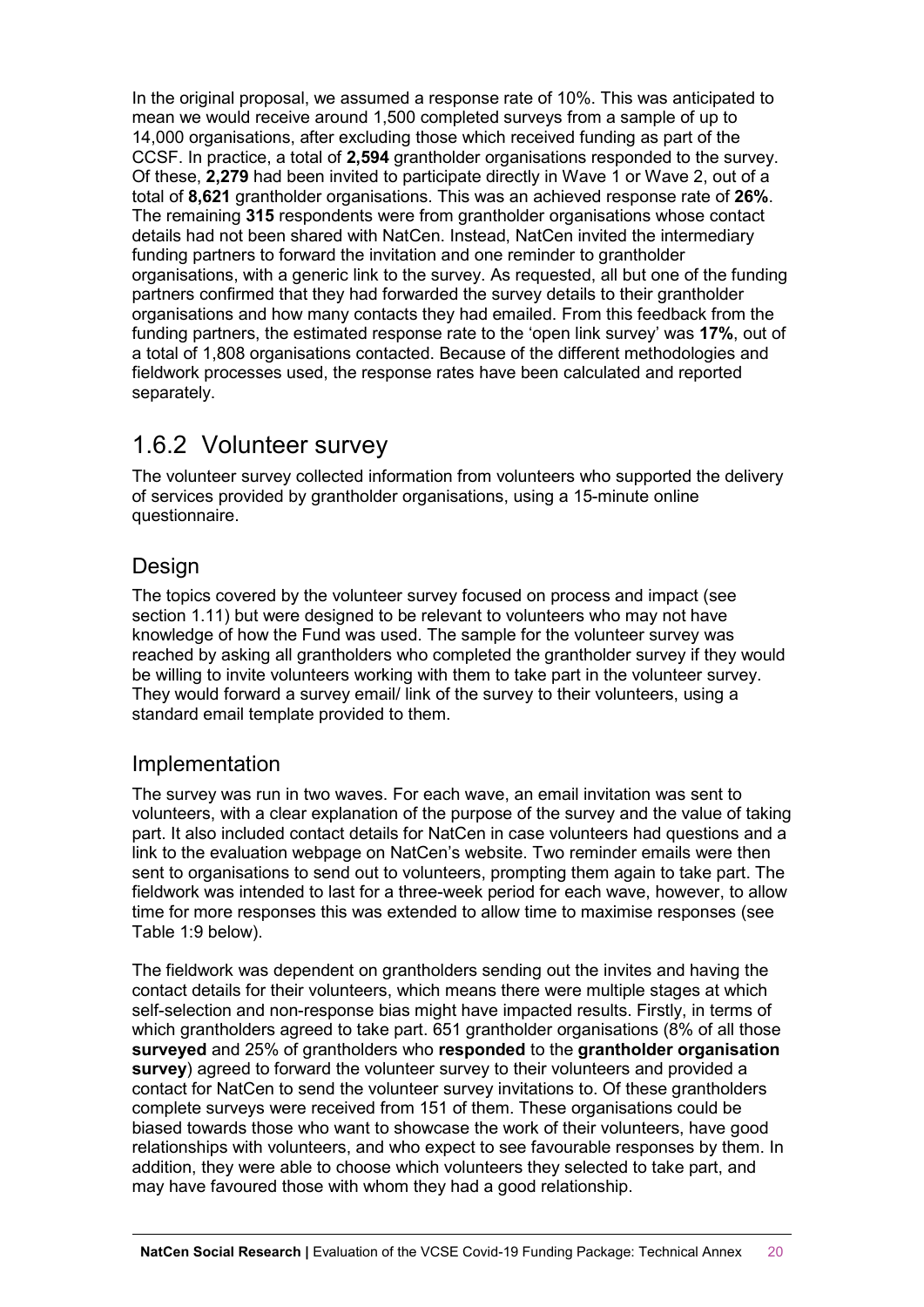Finally, they may also have differed in how they invited people to participate. Some may have sent the invitation email on, with little or no additional explanation, others may have spoken to volunteers in advance, or provided a written explanation of what the survey was about and why people should take part. Variations in the way fieldwork was conducted, which were outside of NatCen's control, may then also have impacted non-response rates among selected volunteers. It also not possible to calculate a precise response rate.

The target number of responses to the survey was 1,000, however, the final achieved number was 541. Overall, this means the representativeness of our achieved sample is uncertain, and it should not be treated as a representative sample of all grantholder volunteers. The results were triangulated against the findings of the volunteer survey run in the CCSF funding stream, however, there were similar methodological limitations to the survey employed there (albeit with a larger sample size), meaning the same caveats still need to be applied to the results.

| Survey | Communication                           | <b>Date</b>                    |
|--------|-----------------------------------------|--------------------------------|
| Wave 1 | Email invitation and start of fieldwork | 25 <sup>th</sup> November 2021 |
|        | First reminder email                    | 2 <sup>nd</sup> December 2021  |
|        | Second reminder email                   | 10th January 2022              |
|        | Survey closed and end of fieldwork      | 16 <sup>th</sup> January 2022  |
| Wave 2 | Email invitation and start of fieldwork | 8 <sup>th</sup> December 2021  |
|        | First reminder email                    | 15th December 2021             |
|        | Second reminder email                   | 10th January 2022              |
|        | Survey closed and end of fieldwork      | 16th January 2022              |

#### Table 1:9 Volunteer survey – fieldwork communications and dates

# Analysis

The survey results were analysed using descriptive statistics, presenting percentage results for the full samples of responding grantholders and volunteers, and crosstabulations of the grantholder survey data by grant amount and organisation size (based on staff number). For numeric variables such as grantholder estimates of how many beneficiaries were supported, estimated averages use the median to avoid bias from a few extreme responses. In some cases, these responses have also been aggregated to give an estimated total number for the whole responding sample, for example, an estimate of all the staff kept off furlough by the funding received. In these cases, the estimated number refers only to the responding sample, unless it is explicitly stated otherwise.

# <span id="page-20-0"></span>1.7 Contribution analysis

Contribution analysis is a theory-based analytical approach to confirming whether an intervention is a contributory cause. A number of contribution statements had been identified based on the ToC. Each contribution statement displays the expected contribution the VCSE funding package makes to the observed changes ("impact pathways"). This enabled us to test the analysed data against the ToC and test the linkages, assumptions and risks behind these links and explore if and what contribution the funding package has made to reach its desired impact. This approach also allowed triangulation of both quantitative and qualitative data which helped identify the influence of the funding package more accurately by approaching it using different methods and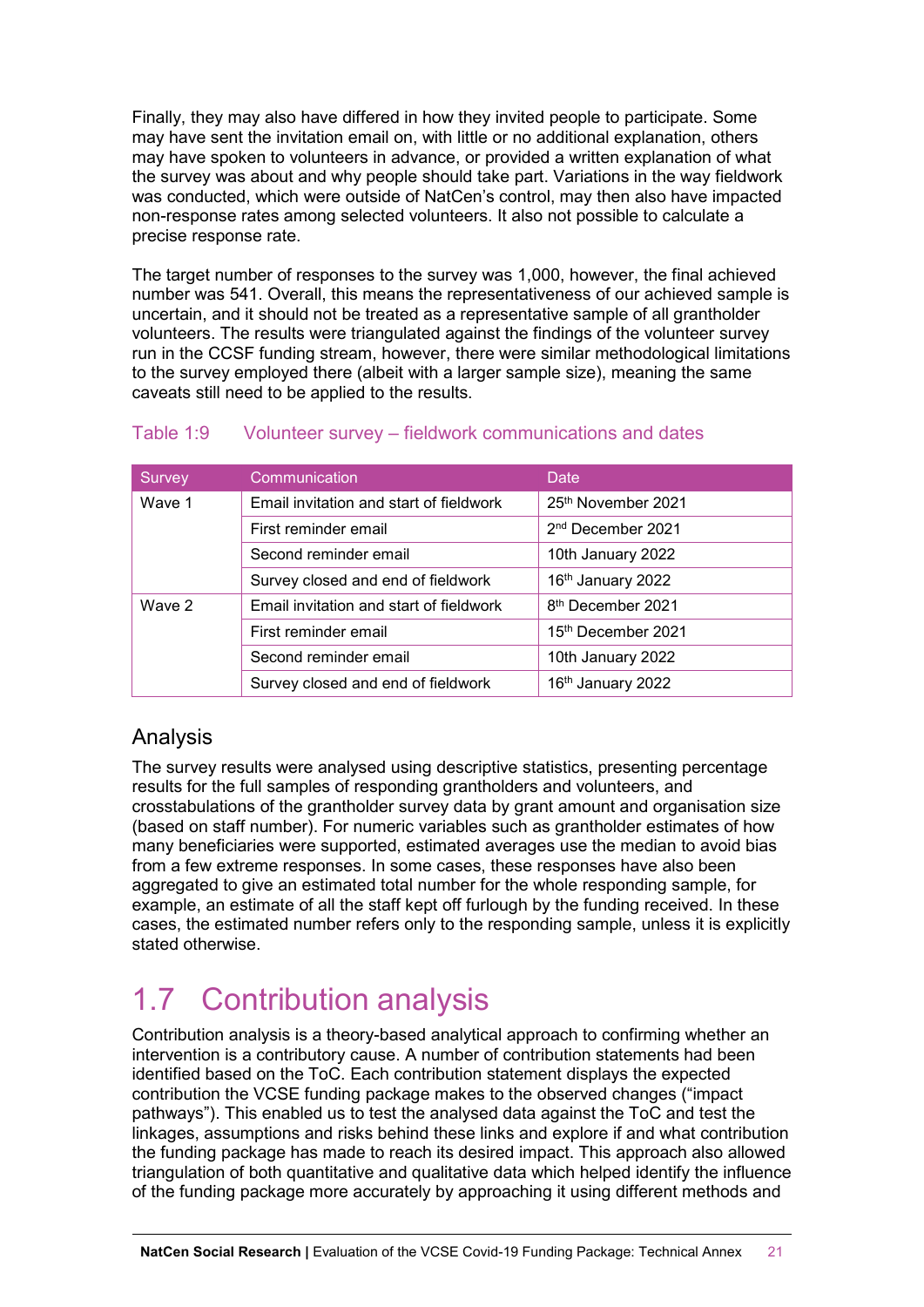techniques (grantholder survey, volunteer survey, grantholder interviews, group discussions, case study interviews with staff, volunteers and service users, secondary sources such as CCSF impact findings). Through this synthesis process, relevant evidence that may support or conflict with each of the contribution statement(s) was identified. Strength of evidence for each contribution statement was determined and categorised into 'Strong', 'Moderate' or 'Weak'. As a final step, all the contribution statements were reviewed and examined to assess the overarching evaluation hypothesis of the VCSE funding package.

# <span id="page-21-0"></span>1.8 Involvement of the Expert Advisory Group

An independent expert advisory group was consulted throughout the evaluation. The expert advisory group was made up of five experts who offered extensive sectoral experience and/or evaluation and methodological expertise.

Please see below for members of the expert advisory group:

- **Sini Rinne-Kerridge**, Lead Consultant (strategy and evaluation), **NCVO.** Sini leads NCVO evaluation and strategy consultancy portfolio. She is a highly experienced consultant with an extensive track record of working with a wide range of civil society organisations and their funders.
- **Dr Jurgen Grotz** is the Director of the **Institute for Volunteering Research** (IVR) at the University of East Anglia. He joined the University of East Anglia, School of Health Sciences as Senior Research Associate in Patient and Public Involvement in Research for CLAHRC, East of England in August 2017.
- **Nathan Hudson** is a Research Director at **NatCen.** He is a mixed-methods researcher with expertise in the interdisciplinary study of disadvantage and equality. He is currently leading several projects focused on the funding and provision of voluntary and community sector (VCS) services.
- **Rebecca Moran** is currently the Evidence, Impact and Learning Manager for the **Cardinal Hume Centre** (a homeless prevention charity in London) and brings extensive experience of leading research in the VCSE sector.
- **Will Rossiter**, **Nottingham Trent University**, is an experienced research, evaluation and policy practitioner. Will currently leads a three-year voluntary sector programme evaluation for DCMS (Office of Civil Society) and a UKRI/ESRC-funded project on the impact of Covid-19 on the voluntary and community sector. He is also leading research to estimate the local, regional and sectoral economic impacts of the Covid-19 pandemic

Input from the advisory group was sought at various stages of the evaluation (scoping, interim and final reporting), including:

- Feedback on the ToC
- Feedback on draft survey questionnaire tools
- Feedback on case study design and group discussions
- Feedback on the draft final report, in particular key findings, lessons learned and recommendations

The advisory group was provided with early drafts of research tools and emerging findings and they provided written feedback on them. These comments were then collated and addressed accordingly by the evaluation team.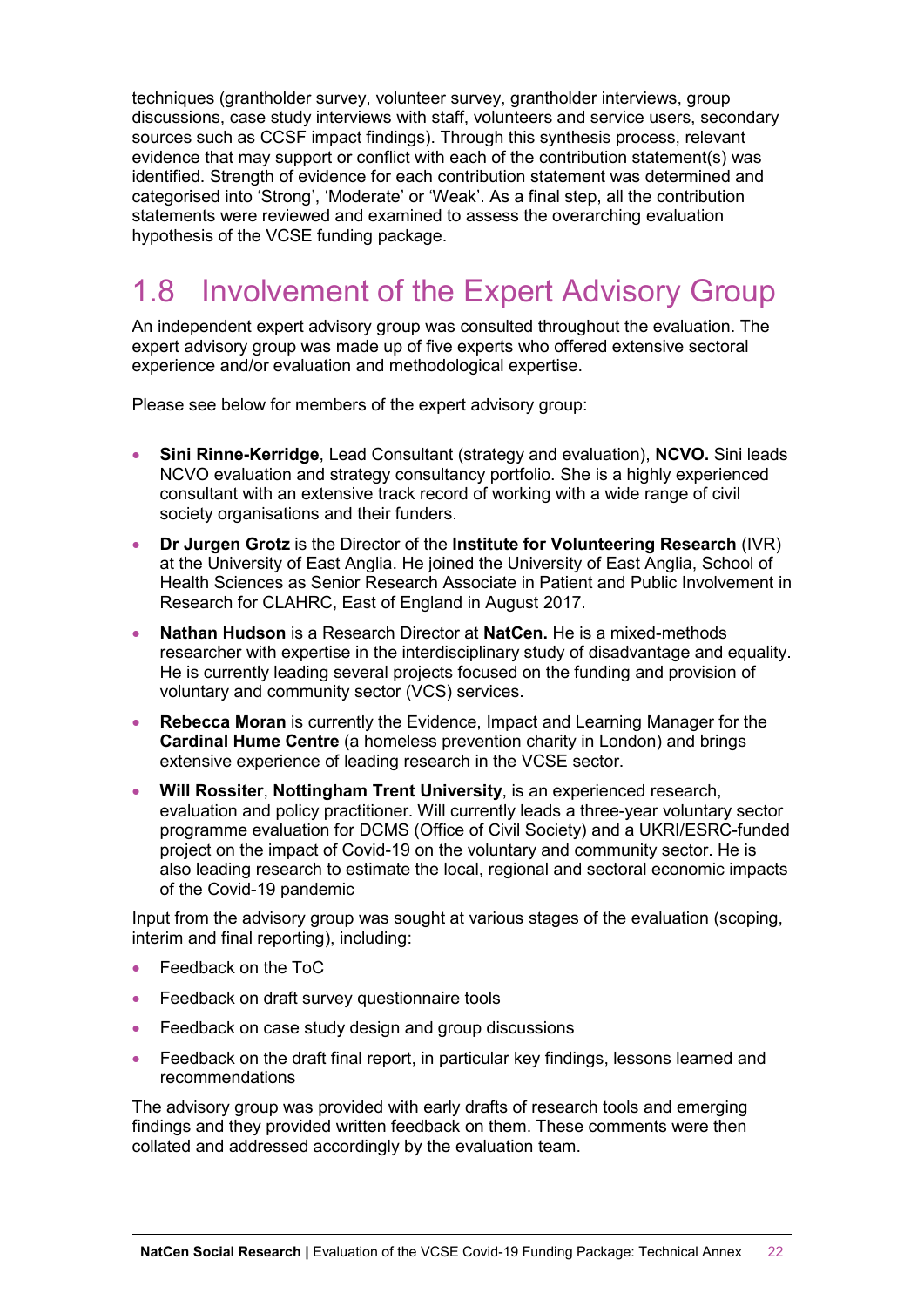# <span id="page-22-0"></span>1.9 Quality assurance

Our approach to quality assurance is underpinned by NatCen's well-developing Quality Management System (QMS), which comprises documented quality procedures covering all stages of the research process. All evaluation outputs such as reports and data sets/ analysis have undergone a rigorous review process to ensure they are produced to the highest quality and the findings accurately reflect the data. Our review process includes the following activities:

- Systematic checks of figures in reports against the data and cross-checks between figures in text and tables.
- First and second reviews by NatCen (Evaluation Manager) and RSM UK Consulting LLP (Evaluation Manager and Partner).
- Final review and approval by the Quality Director (NatCen).

# <span id="page-22-1"></span>1.10 Grantholder survey

The full questionnaire sent to grantholder organisations is presented below. All routing instructions and text fill instructions based on sample data are shown in CAPITALS.

# 1.10.1 Introduction to the grantholder survey

#### SHOW TO ALL EXCEPT HOSPICES FUND ORGANISATIONS **Intro**

Thank you for taking part in this survey.

This survey is in relation to the funding your organisation received from: [INSERT FUNDING SOURCE, VALUE OF FUNDS, AND DATE GRANTED].

Throughout the survey we refer to grant funding, but we are aware the way funding was distributed varied widely, with some organisations contracted to provide a particular service. If this applies to your organisation, please answer with respect to the services you delivered with the funding, however it was received.

The original announcement of this funding can be found [here.](https://www.gov.uk/government/news/chancellor-sets-out-extra-750-million-coronavirus-funding-for-frontline-charities)

We would like to ask you about how the funding has helped your organisation and what difference it has made, if any, for the services or activities you deliver. The results will be used to understand how well the funding met its aims and improve the effectiveness of future funding for the sector.

When answering the questions, please only think about [this funding/these grants].

It should take about 20 minutes to complete this survey if you have all the information needed and it should be completed by [INSERT CONTACT NAME HERE], who is the named contact we have been provided for this funding. If this is incorrect, please get in touch with the survey team at NatCen on **0800 652 0601** or by emailing us at [VCSEsurvey@naten.ac.uk.](mailto:VCSEsurvey@naten.ac.uk) Participation is voluntary, and you can choose not to answer specific questions or to stop the survey at any time. There is an option to click **Save and continue later** to save your answers and continue the survey at a later time.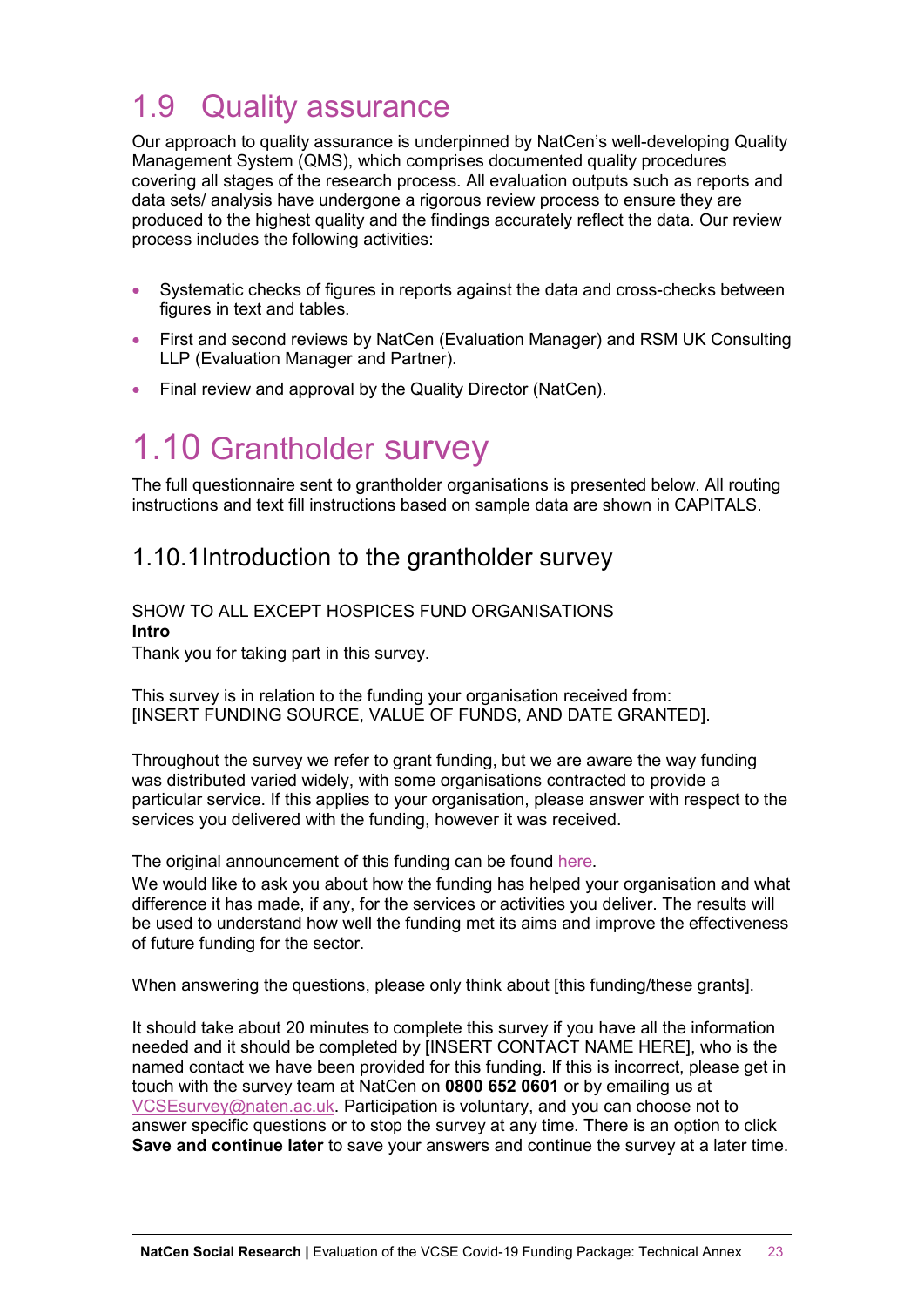Your answers will be used to inform the evaluation of emergency funding provided to the Voluntary, Community and Social Enterprise (VCSE) sector during the pandemic and will be published as part of a report. All findings will be based on aggregated responses, and it will not be possible to identify your organisation's answers. A fully anonymised dataset will also be delivered to the department for Digital, Culture, Media and Sport. We will remove from that dataset any information that may make your organisation identifiable.

#### SHOW TO HOSPICE FUND ORGANISATIONS ONLY

This survey is about the purchase of additional bed capacity and community contacts from hospices during the coronavirus pandemic to help reduce pressure on NHS services.

We would like to ask you about how this funding has benefited your organisation during the period of the coronavirus pandemic, such as replacing funding lost during the pandemic, allowing staff to be kept off furlough, or services to be delivered in new ways. Information on the services provided by hospices during the pandemic has been collected separately and will not be asked about in this survey. The results will be used to understand how well the funding met its aims and improve the effectiveness of future funding for the VCSE sector.

It should take about 20 minutes to complete this survey if you have all the information needed and it should be completed by [INSERT CONTACT NAME HERE], who is the named contact we have been provided for this funding. If this is incorrect, please get in touch with the survey team at NatCen on **0800 652 0601** or by emailing us at [VCSEsurvey@naten.ac.uk.](mailto:VCSEsurvey@naten.ac.uk) Participation is voluntary, and you can choose not to answer specific questions or to stop the survey at any time. There is an option to click **Save and continue later** to save your answers and continue the survey at a later time.

Your answers will be used to inform the wider evaluation of emergency funding provided to the VCSE sector during the pandemic and will be published as part of a report. All findings will be based on aggregated responses, and it will not be possible to identify your organisation's answers. A fully anonymised dataset will also be delivered to the Department for Digital, Culture, Media and Sport. We will remove from the dataset any information that may make your organisation identifiable.

#### [NEW SCREEN]

SHOW TO ALL

When answering the questions, please only think about the role of funding received from:

[INSERT FUNDING SOURCE, VALUE OF FUNDS, AND DATE GRANTED].

Throughout the rest of the survey we will refer to this money as the **VCSE sector support funding**.

# [NEW SCREEN]

SHOW TO ALL

Before starting the survey, it would be useful to have the following pieces of information to hand:

- Number of staff:
	- o Before the pandemic/ put on furlough during the pandemic/ brought back from furlough or hired with the VCSE sector support funding.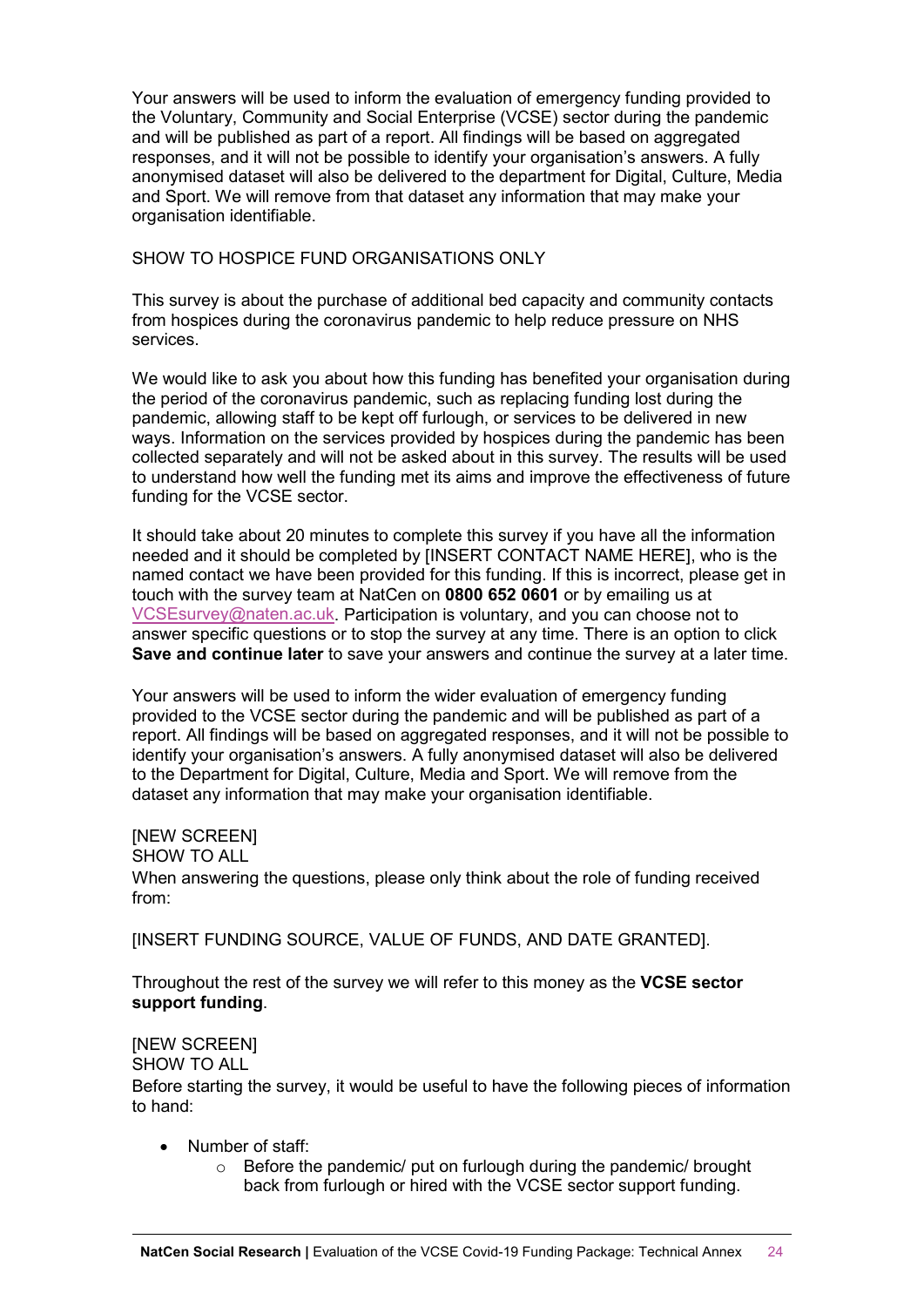- Number of volunteers (if applicable):<br>  $\circ$  Before the pandemic/ recruite
	- Before the pandemic/ recruited as a result of the VCSE sector support funding.
- Amount of funding received from other grant funding sources during the pandemic
- Number of service users who were supported by or who took part in activities funded by the VCSE sector support funding.

Service users may not be the term used in your organisation, however, please think of the group of people who benefit from the work you do, whether these are patients in a hospice, listeners of a radio station, or people accessing resources from a website.

Don't worry if you do not have all of these, you can still respond to the survey, and respond with "Don't know" to questions where necessary. If it would be easier to provide an estimate for any of these, there is an option to do this as well.

# 1.10.2Grant details

#### SHOW TO ALL **GrantDetails**

If the amount in £ (pounds) for the grant you received from {EndFunder1-9} did not appear on the previous screens, we will ask you to provide that information now.

We will also ask you to tell us the date of award.

#### IF Grant = N/A; LOOP FOR Grant1-9 **GrantAmount**

What was the value in  $E$  (pounds) of the grant your organisation was awarded by {EndFunder1-9} as part of the VCSE sector support funding?

- 1. NUMERIC [0…100,000,000]
- 2. Don't know

IF GrantAmount – 2 'Don't know' **GrantAmount2**

Can you estimate the value of the grant funding your organisation was awarded by [EndFunder] as part of the VCSE sector support funding?

- 1. £1 £10,000
- 2. £10,001 £50,000
- 3. £50,001 £100,000
- 4. £100,001 £300,000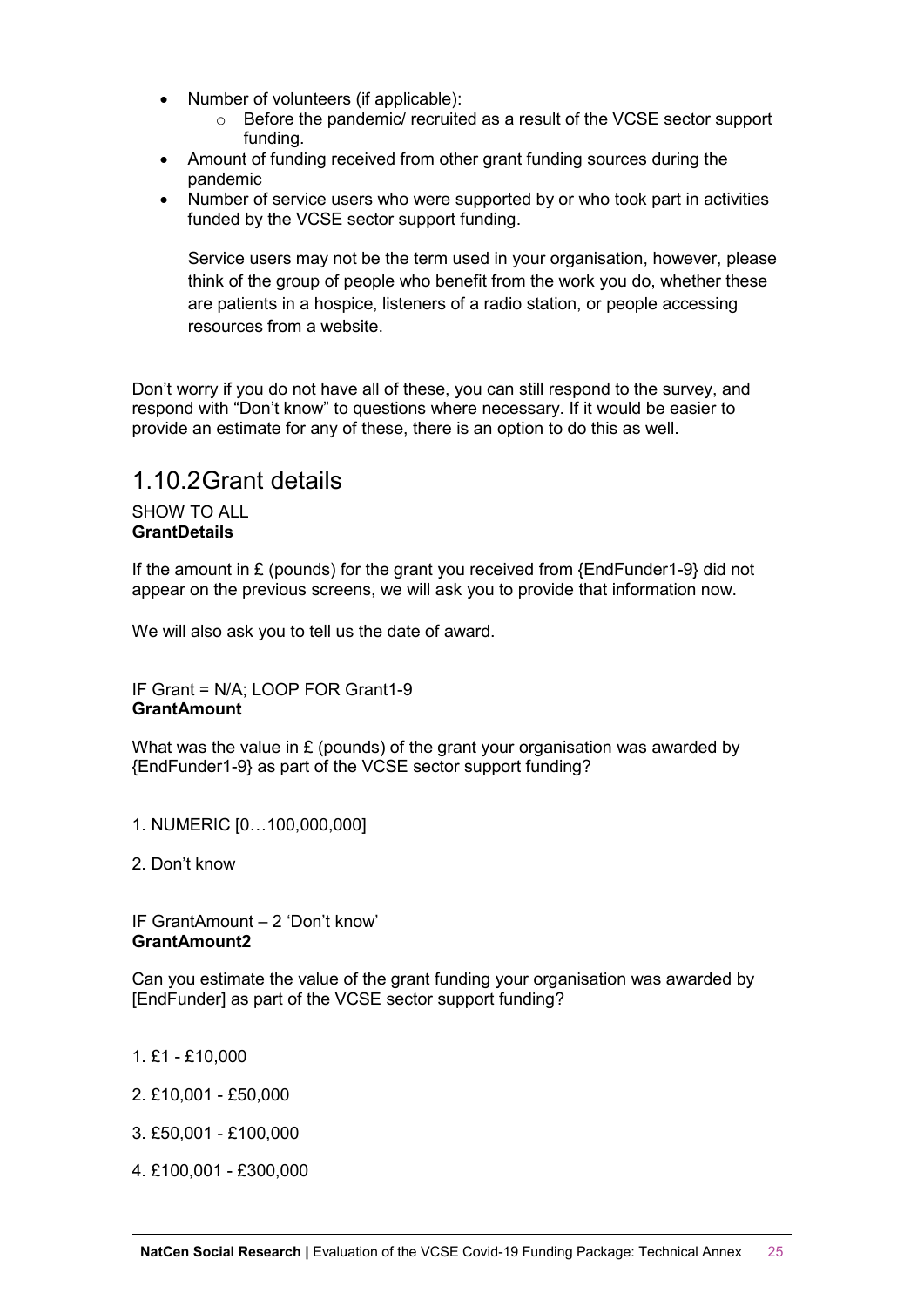5. £300,001 - £500,000

6. £500,001 or over

#### ASK ALL **GrantDate**

What was the **date of award** for the grant your organisation received as part of the VCSE sector support funding? If you are not sure, you can just answer with the month and the year

1. DD/MM/YYYY

[Allow DD to be left blank] 2. Don't know

# 1.10.3Onward grants

SHOW TO ALL

#### **Screening1**

In which of the following ways was the VCSE sector support funding used by your organisation?

1. The funds were provided to other organisations as onwards grants. This does not include grants made to individuals (e.g. emergency cash to cover bills/housing/groceries).

2. The funds were used by your organisation to deliver services or fill a gap in finances (e.g. covering staff costs or bringing staff back from furlough). If the funding was used to pay another organisation to deliver a service (for example, mentoring or tuition) **not** using a grant arrangement please select this option.

3. The funds were used both by your organisation to deliver services or fill a gap in finances as well as for onwards grants to other organisations.

IF Screening1 = 1 or 3 **OnwardOrg**

How many organisations did you provide funding for?

1. NUMERIC [0…100,000,000]

2. Don't know

IF GrantAmount – 2 'Don't know' **OnwardOrg2**

Can you estimate the number of organisations you provided funding for?

 $1.10$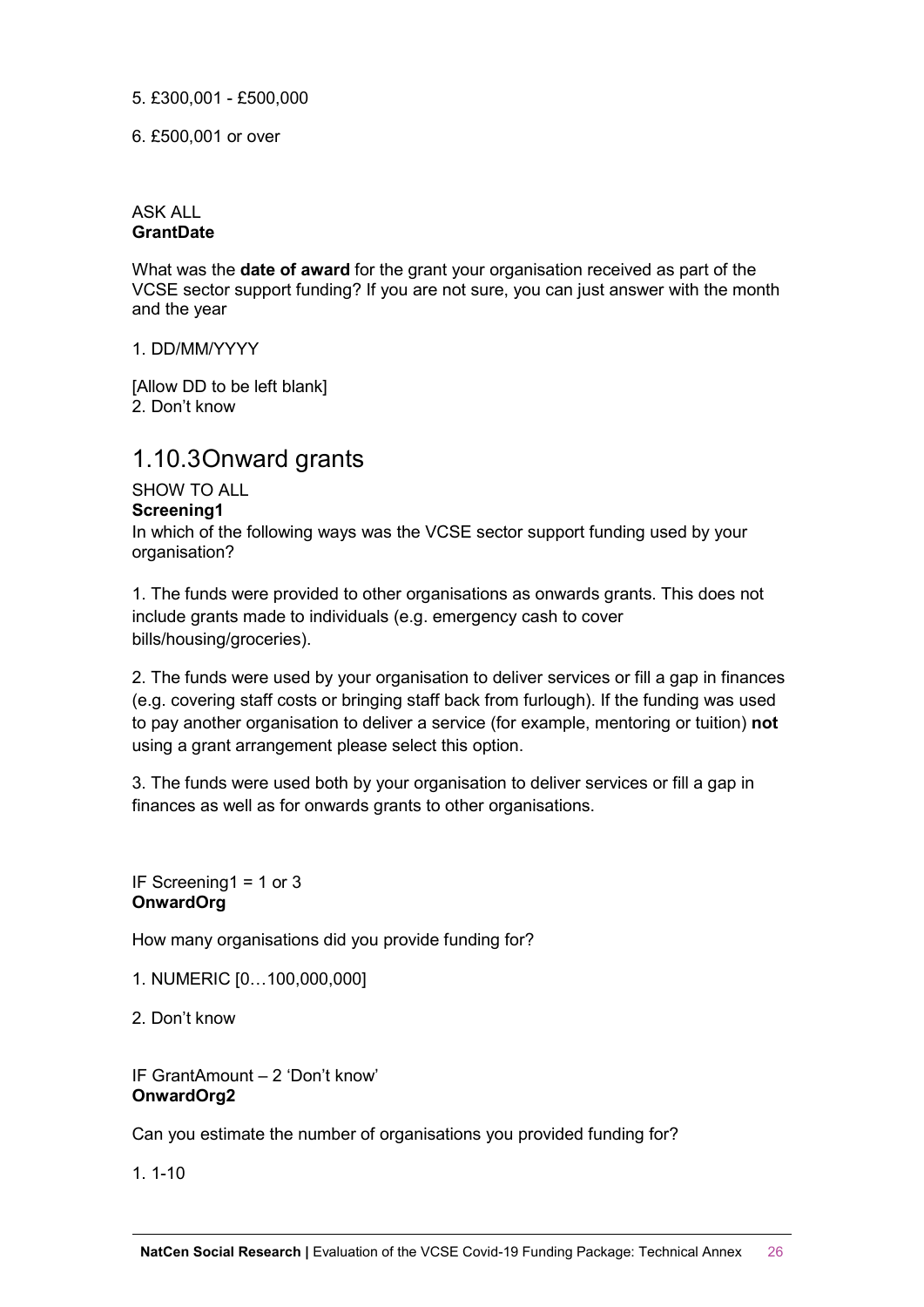- 2. 10-50
- 3. 50-100
- 4. 100-300
- 5. 300-500
- 6. 500-1000
- 7. More than 1000
- 8. Don't know

#### IF Screening1 = 3 **OnwardOrgPerc**

What percentage of the funding you received was sent to other organisations as onwards grants?

- 1. 0-10%
- 2. 11-20%
- 3. 21-30%
- 4. 31-40%
- 5. 41-50%
- 6. 51-60%
- 7. 61-70%
- 8. 71-80%
- 9. 81-90%
- 10. 91-100%
- 11. Don't know.

IF Screening1 = 1 or 3 **OnwardActiv**

What was the funding you sent to other organisations used for?

Please think of activities or services it would not have been possible to deliver without the funding or which would have been delivered on a smaller scale.

PLEASE SELECT ALL THAT APPLY

- 1) Information and advice (including signposting people to other support or helping people access services)
- 2) Mental health support and related services (including bereavement support, suicide prevention, treatment for addiction, wellbeing courses and mental health resources)
- 3) Medical care (including end of life care and hospice care)
- 4) Childcare support (such as day care, nurseries or babysitting)
- 5) Other care services (such as adult social care, including care for the elderly or people living with disabilities)
- 6) Help with material deprivation (such as help with financial pressures and pay bills, provision of essential items like food and clothing, or cookers and fridges, and ensuring access to housing)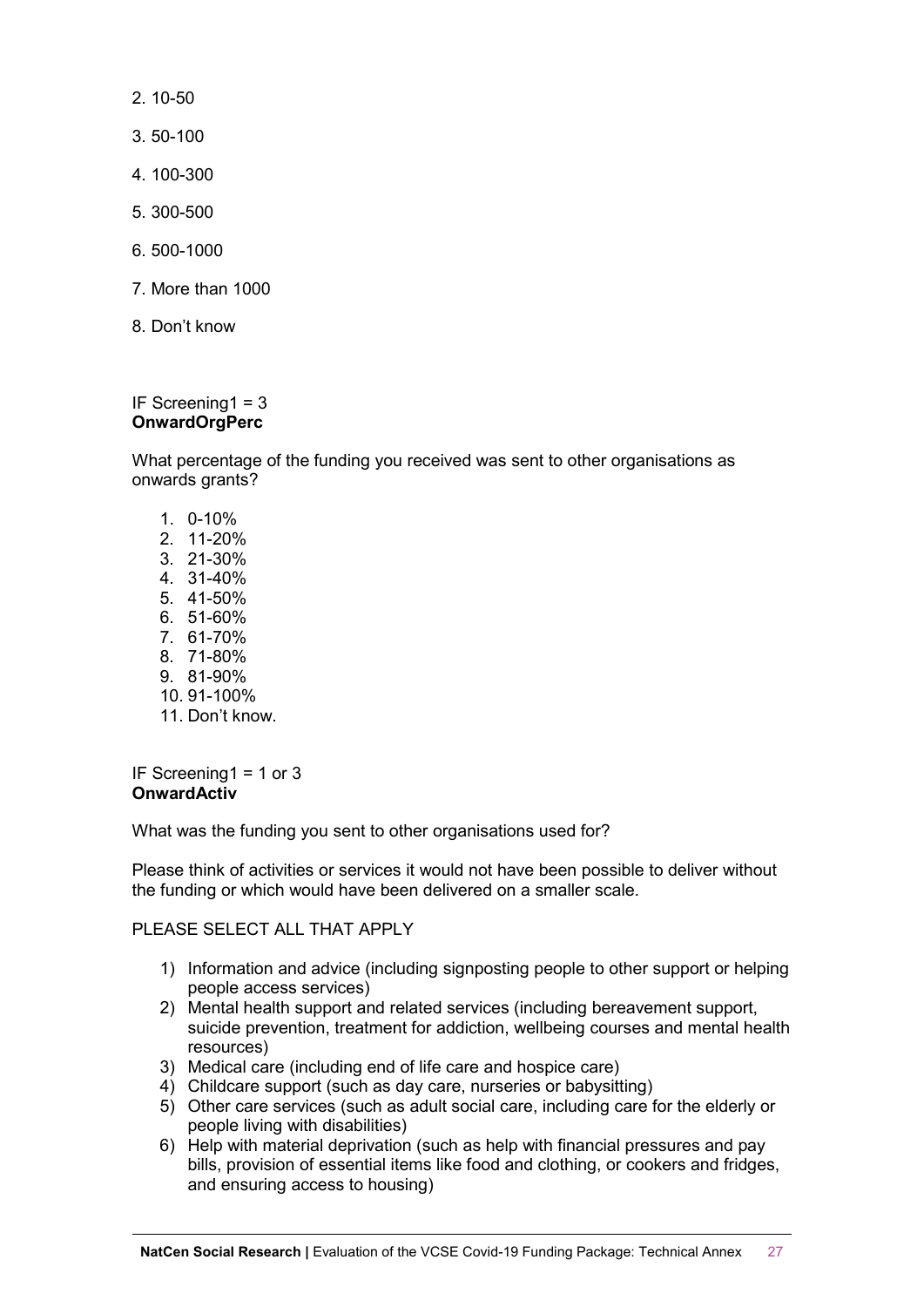- 7) Encouraged social connections and tackled loneliness
- 8) Education related activities (including training and support for teachers, equipment for students and schools to work remotely, digital resources and curriculum development, or tuition services)
- 9) Improved digital access for people with disabilities (for example, enabling deaf people to communicate with someone online through a BSL interpreter)
- 10) Improved digital access generally (for example, provision of equipment such as computers and phones and software such as Zoom, access to the internet, or paying for data on a mobile phone)
- 11) Support with other urgent needs (such as domestic abuse, domestic violence, hate crimes, or victims of modern slavery)
- 12) Other (please describe)
- 13) Don't know

#### IF Screening1 = 1 **GrantholderEnd**

The remaining questions in this survey are for organisations who delivered services.

Thank you for taking the time to complete this survey – your views are key to this evaluation and will play an important role in understanding what difference this funding has made to the VCSE sector and the people it helps during the coronavirus pandemic. The findings of the survey will be published by the DCMS as part of the wider evaluation results.

If you have any questions about the survey, please contact us for free on 0800 652 0601 or email [VCSEsurvey@natcen.ac.uk.](mailto:VCSEsurvey@natcen.ac.uk)

IF Screening1 = 3 **BothIntro**

The following questions in the survey relate only to the funding you received to deliver services or fill a gap in finances. Please do not include the funding you provided to other organisations as onwards grants when considering your responses.

# 1.10.4 Purpose of funding

SHOW TO ALL

#### **Intro1**

Next, we would like to ask you about how your organisation used the VCSE sector support funding.

#### ASK ALL

#### **FundUse**

In which, if any, of the following ways was the VCSE sector support funding used by your organisation?

SELECT ALL THAT APPLY

1) To ensure we had enough funding to continue delivering existing services during the pandemic

2) To meet increased demand for our existing services during the pandemic

3) To meet new demands for services not offered before the pandemic

4) To adapt our services for the pandemic (for example, delivering services remotely,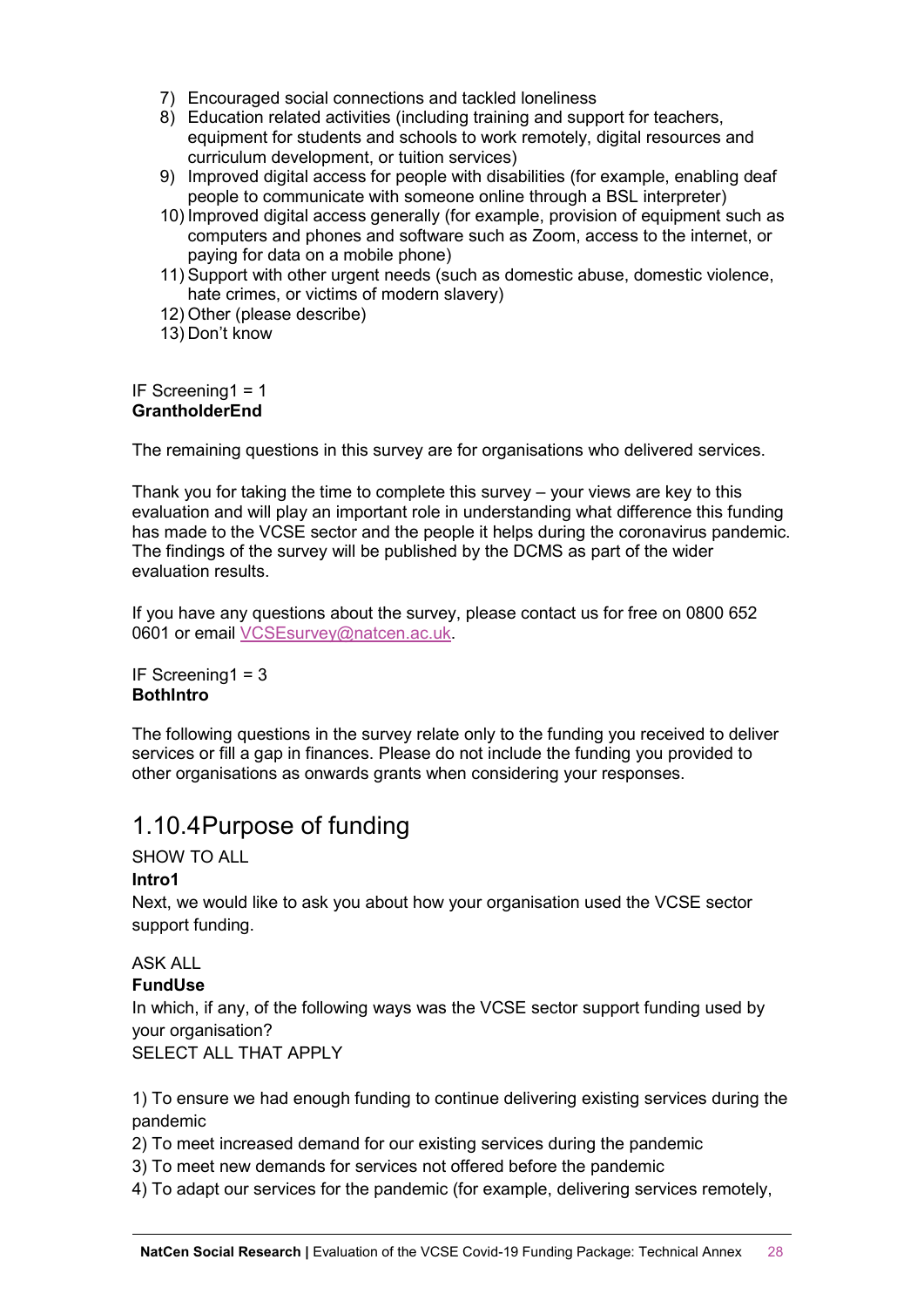social distancing measures, or providing transport for isolated people)

5) To improve the quality of existing services (for example, by getting better equipment or facilities)

6) To deliver research into people's needs during the pandemic

7) To improve our ability to collaborate with other VCSE sector organisations or public services

8) To facilitate collaboration among other VCSE sector organisations and/or with public services

9) To maintain assets during the pandemic so we could reopen following lockdowns (for example, by allowing us to maintain vehicles or buildings, or keep up the let on office space)

10) To improve our sustainability after the pandemic ends

11) Other (please describe)

12) Don't know

ASK IF FundUse = 4

#### **HowAdapt**

You mentioned that the VCSE sector support funding allowed your organisation to adapt its services or activities for delivery during the pandemic.

In which of the following ways were they adapted?

#### SELECT ALL THAT APPLY

- 1) Allowed staff to work from home where needed
- 2) Allowed our services to be delivered online through video calls or online messaging services
- 3) Allowed our services to be delivered online in some other way (please describe)
- 4) Allowed our services to be delivered by phone
- 5) Allowed our services to be delivered remotely in some other way (please describe)
- 6) Allowed our services to be delivered face-to-face during pandemic conditions
- 7) Other
- 8) Don't know

#### ASK ALL

#### **FundUse2**

Thinking about how the VCSE sector support funding supported your organisation, did it allow you to do any of the following?

SELECT ALL THAT APPLY

- 1) Retain existing staff
- 2) Retain existing volunteers
- 3) Recruit new staff
- 4) Increase the number of volunteers we work with
- 5) The funding was not spent on expanding or retaining our workforce
- 6) Don't know

ASK IF FundUse = 6 **Collab1**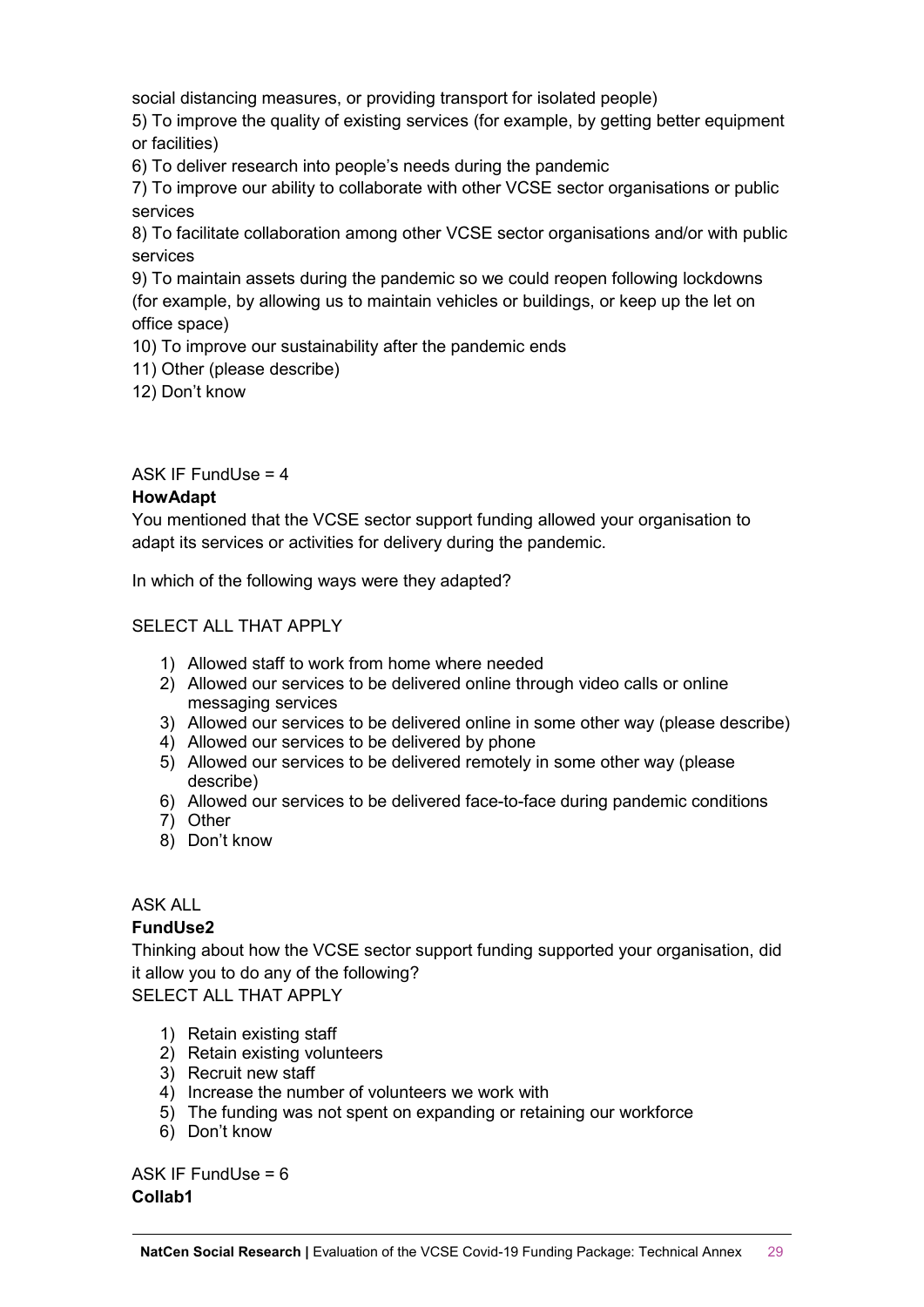You mentioned that your organisation improved how it collaborates with other VCSE sector organisations or public services.

In which, if any, of the following areas was this done?

#### SELECT ALL THAT APPLY

- 1) Referring people to or from other VCSE sector organisations
- 2) Referring people to or from public services
- 3) Information sharing on demand for services with other VCSE sector organisations and public services
- 4) Delivering services in partnership with other VCSE sector organisations or public services
- 5) Collaborating with other VCSE sector organisations in accessing new sources of funding
- 6) Other (please describe)
- 7) Don't know

#### ASK IF FundUse=7

#### **Collab2**

You mentioned that your organisation facilitated collaboration **among other** VCSE sector organisations.

In which, if any, of the following areas was this done?

#### SELECT ALL THAT APPLY

- 1) Referring people between VCSE sector organisations
- 2) Referring people to public services
- 3) Information sharing on demand for services between VCSE sector organisations and public services
- 4) Matching volunteers with demand for support from VCSE sector organisations
- 5) Delivering services in partnership with other VCSE sector organisations or public services
- 6) Encouraging VCSE sector organisations to collaborate in accessing new sources of funding
- 7) Other (please describe)
- 8) Don't know

# 1.10.5Services (activities) delivered with the funding

#### ASK ALL (EXCEPT HOSPICES FUND) **FundAct**

What activities or services were delivered by your organisation as a direct result of receiving the VCSE sector support funding?

Please think of activities or services it would not have been possible to deliver without the funding or which would have been delivered on a smaller scale.

#### PLEASE SELECT ALL THAT APPLY

1) Information and advice (including signposting people to other support or helping people access services)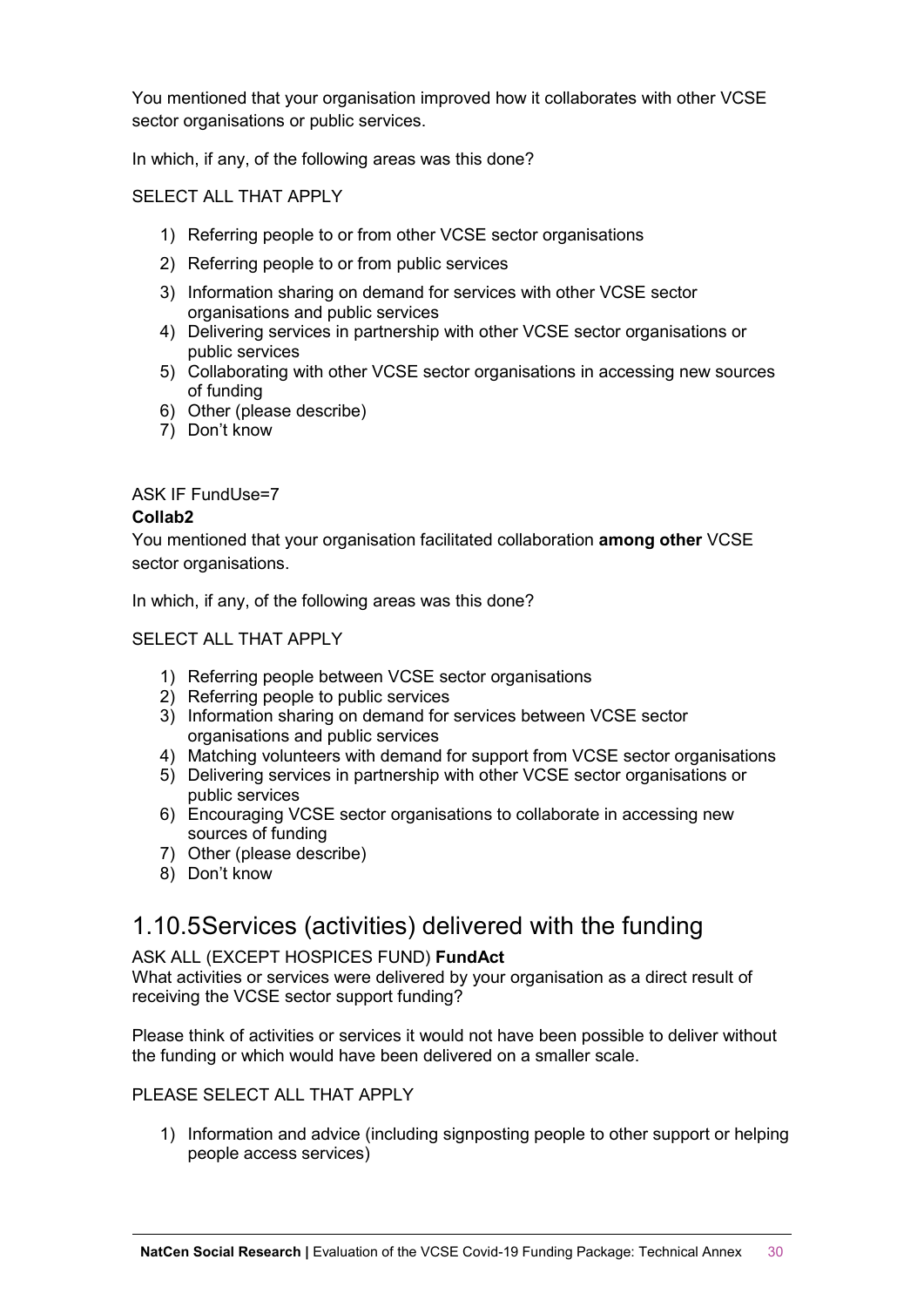- 2) Mental health support and related services (including bereavement support, suicide prevention, treatment for addiction, wellbeing courses and mental health resources)
- 3) Medical care (including end of life care and hospice care)
- 4) Childcare support (such as day care, nurseries or babysitting)
- 5) Other care services (such as adult social care, including care for the elderly or people living with disabilities)
- 6) Help with material deprivation (such as help with financial pressures and pay bills, provision of essential items like food and clothing, or cookers and fridges, and ensuring access to housing)
- 7) Encouraged social connections and tackled loneliness
- 8) Education related activities (including training and support for teachers, equipment for students and schools to work remotely, digital resources and curriculum development, or tuition services)
- 9) Improved digital access for people with disabilities (for example, enabling deaf people to communicate with someone online through a BSL interpreter)
- 10) Improved digital access generally (for example, provision of equipment such as computers and phones and software such as Zoom, access to the internet, or paying for data on a mobile phone)
- 11) Support with other urgent needs (such as domestic abuse, domestic violence, hate crimes, or victims of modern slavery)
- 12) Other (please describe)
- 13) Don't know

#### ASK ALL WHO SELECTED OPTION 1-11 at FundAct

#### **ActOft**

Thinking about the activities or services delivered by your organisation as a direct result of receiving the VCSE sector support funding, how long would a typical service user engage with this service or activity?

Please answer for each activity.

#### *SHOW ONLY CODES SELECTED at FundAct*

|                |                                                                                                                          | Varies | One     | Up to | Up to | Up to | Up to  | Three  |
|----------------|--------------------------------------------------------------------------------------------------------------------------|--------|---------|-------|-------|-------|--------|--------|
|                |                                                                                                                          | too    | off     | one   | two   | one   | three  | months |
|                |                                                                                                                          | much   | contact | week  | weeks | month | months | or     |
|                |                                                                                                                          | to say |         |       |       |       |        | longer |
| $\mathbf{1}$ . | Information and<br>advice (include<br>signposting<br>people to other<br>support or helping<br>people access<br>services) |        |         |       |       |       |        |        |
| 2.             | Mental health<br>support and<br>related services<br>(including<br>bereavement<br>support, suicide<br>prevention,         |        |         |       |       |       |        |        |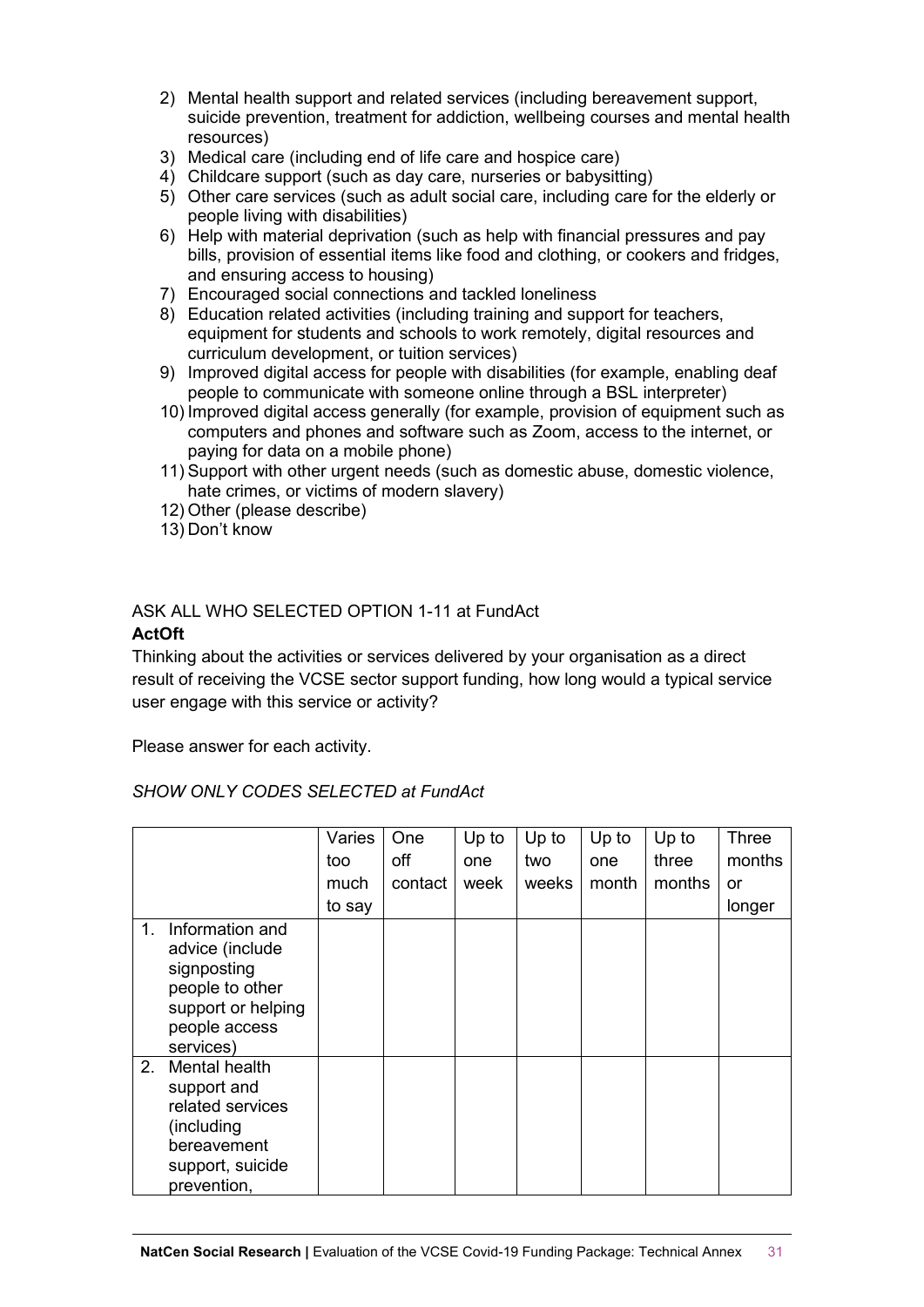|    |                                         | Varies | One     | Up to | Up to | Up to | Up to  | <b>Three</b> |
|----|-----------------------------------------|--------|---------|-------|-------|-------|--------|--------------|
|    |                                         | too    | off     | one   | two   | one   | three  | months       |
|    |                                         | much   | contact | week  | weeks | month | months | or           |
|    |                                         | to say |         |       |       |       |        | longer       |
|    | treatment for                           |        |         |       |       |       |        |              |
|    | addiction,                              |        |         |       |       |       |        |              |
|    | wellbeing courses                       |        |         |       |       |       |        |              |
|    | and mental health                       |        |         |       |       |       |        |              |
|    | resources)                              |        |         |       |       |       |        |              |
| 3. | Medical care                            |        |         |       |       |       |        |              |
|    | (including end of                       |        |         |       |       |       |        |              |
|    | life care and                           |        |         |       |       |       |        |              |
|    | hospice care)                           |        |         |       |       |       |        |              |
| 4. | Childcare support                       |        |         |       |       |       |        |              |
|    | (such as day care,                      |        |         |       |       |       |        |              |
|    | nurseries or                            |        |         |       |       |       |        |              |
|    | babysitting)                            |        |         |       |       |       |        |              |
| 5. | Other care                              |        |         |       |       |       |        |              |
|    | services (such as<br>adult social care, |        |         |       |       |       |        |              |
|    | including care for                      |        |         |       |       |       |        |              |
|    | the elderly or                          |        |         |       |       |       |        |              |
|    | people living with                      |        |         |       |       |       |        |              |
|    | disabilities)                           |        |         |       |       |       |        |              |
| 6. | Help with material                      |        |         |       |       |       |        |              |
|    | deprivation (such                       |        |         |       |       |       |        |              |
|    | as help with                            |        |         |       |       |       |        |              |
|    | financial                               |        |         |       |       |       |        |              |
|    | pressures and pay                       |        |         |       |       |       |        |              |
|    | bills, provision of                     |        |         |       |       |       |        |              |
|    | essential items                         |        |         |       |       |       |        |              |
|    | like food and                           |        |         |       |       |       |        |              |
|    | clothing, or                            |        |         |       |       |       |        |              |
|    | cookers and                             |        |         |       |       |       |        |              |
|    | fridges, and                            |        |         |       |       |       |        |              |
|    | ensuring access<br>to housing)          |        |         |       |       |       |        |              |
| 7. | Encouraged social                       |        |         |       |       |       |        |              |
|    | connections and                         |        |         |       |       |       |        |              |
|    | tackled loneliness                      |        |         |       |       |       |        |              |
| 8. | <b>Education related</b>                |        |         |       |       |       |        |              |
|    | activities (such as                     |        |         |       |       |       |        |              |
|    | training and                            |        |         |       |       |       |        |              |
|    | support for                             |        |         |       |       |       |        |              |
|    | teachers,                               |        |         |       |       |       |        |              |
|    | equipment for                           |        |         |       |       |       |        |              |
|    | students and                            |        |         |       |       |       |        |              |
|    | schools to work                         |        |         |       |       |       |        |              |
|    | remotely, digital                       |        |         |       |       |       |        |              |
|    | resources and<br>curriculum             |        |         |       |       |       |        |              |
|    | development, or                         |        |         |       |       |       |        |              |
|    | tuition services)                       |        |         |       |       |       |        |              |
| 9. | Improved digital                        |        |         |       |       |       |        |              |
|    | access for people                       |        |         |       |       |       |        |              |
|    | with disabilities                       |        |         |       |       |       |        |              |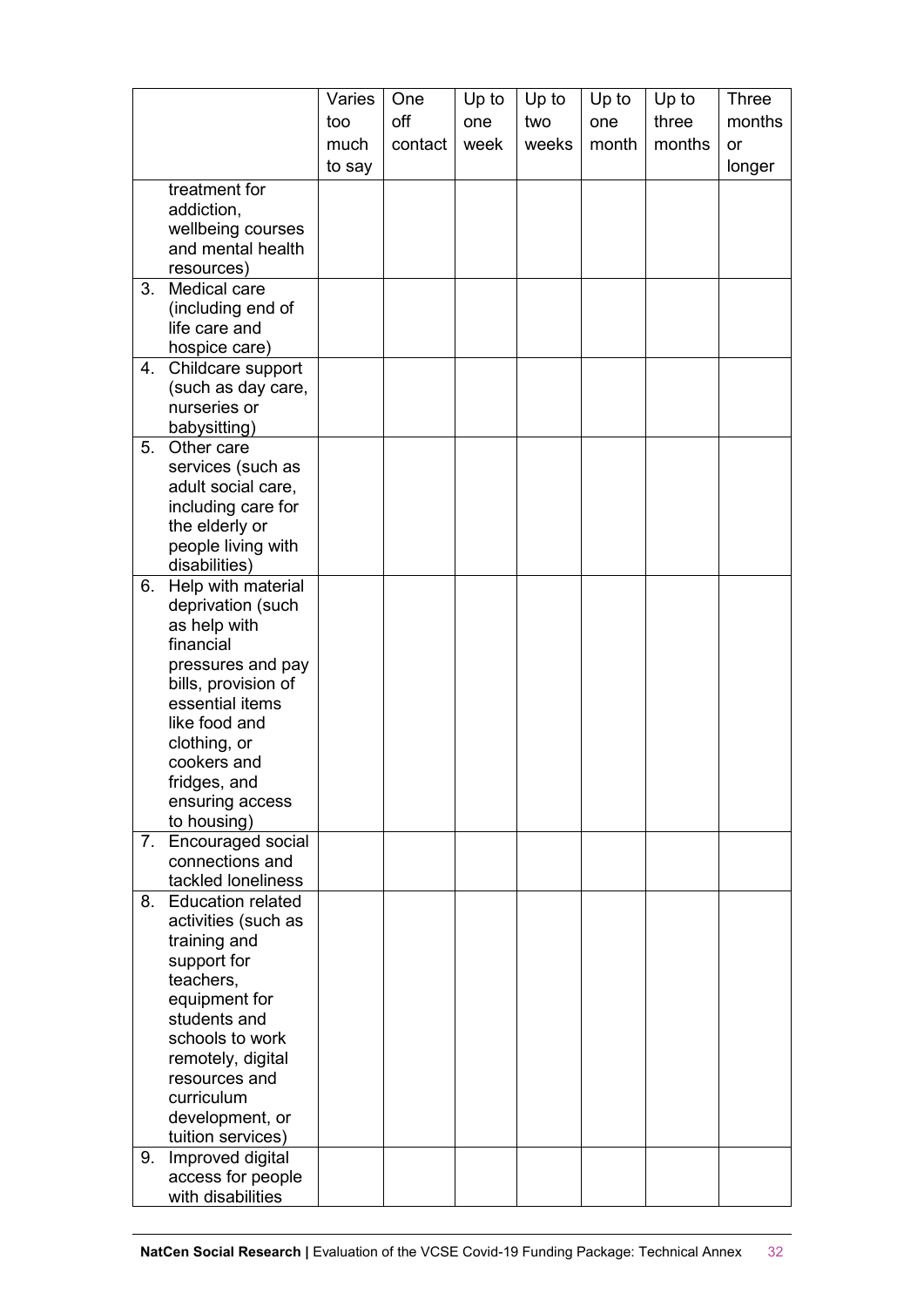|                                                                                                                                                                                                                                                                                                                                                        | Varies | One     | Up to | Up to | Up to | Up to  | <b>Three</b> |
|--------------------------------------------------------------------------------------------------------------------------------------------------------------------------------------------------------------------------------------------------------------------------------------------------------------------------------------------------------|--------|---------|-------|-------|-------|--------|--------------|
|                                                                                                                                                                                                                                                                                                                                                        | too    | off     | one   | two   | one   | three  | months       |
|                                                                                                                                                                                                                                                                                                                                                        | much   | contact | week  | weeks | month | months | or           |
|                                                                                                                                                                                                                                                                                                                                                        | to say |         |       |       |       |        | longer       |
| (for example,<br>enabling deaf<br>people to<br>communicate with<br>someone online<br>through a BSL<br>interpreter)<br>10. Improved digital<br>access generally<br>(for example,<br>provision of<br>equipment such<br>as computers and<br>phones and<br>software such as<br>Zoom, access to<br>the internet, or<br>paying for data on<br>a mobile phone |        |         |       |       |       |        |              |
| interpreter)<br>11. Support with<br>other urgent<br>needs (such<br>as domestic<br>abuse,<br>domestic<br>violence, hate<br>crimes, or<br>victims of<br>modern<br>slavery)                                                                                                                                                                               |        |         |       |       |       |        |              |

#### ASK IF FundAct=2, 3 or 4

#### **Hlthcare**

You mentioned that your organisation's activities supported service users' access to medical care, mental health services or care services.

Did your organisation directly provide these services or facilitate people's access to services provided by others?

- 1) Directly provided healthcare services
- 2) Facilitated access to healthcare services provided by others (for example, transport to healthcare facilities)
- 3) Other [PLEASE SPECIFY]
- 4) Don't know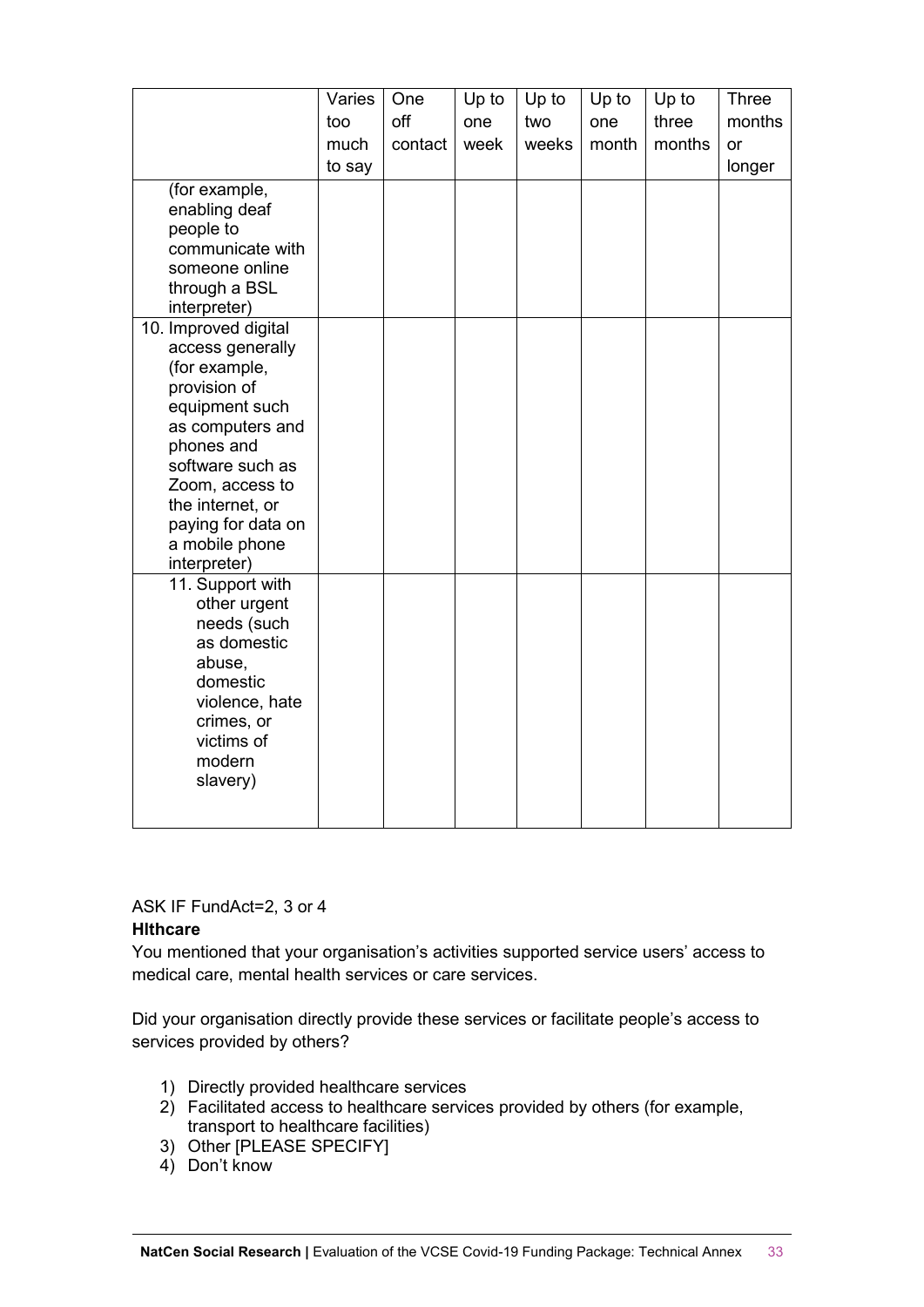#### ASK IF FundAct=5

#### **BNeeds**

You mentioned that your organisation's service users were supported with issues around material deprivation. Which of the following forms of support did you offer to service users?

SELECT ALL THAT APPLY

- 1) Emergency cash or other financial help
- 2) Food
- 3) Clothing
- 4) Toiletries and hygiene products
- 5) Household items
- 6) Accommodation
- 7) Other [PLEASE SPECIFY]
- 8) Don't know

#### ASK IF FundAct=10

#### **PrHarm**

You mentioned that your organisation worked to support people with urgent needs, such as facing a risk of domestic violence, thanks to the VCSE sector support funding you received.

Which of the following forms of support did you offer to service users?

#### SELECT ALL THAT APPLY

- 1) Protection or support for people experiencing child abuse
- 2) Protection or support for people experiencing domestic abuse
- 3) Protection or support for people experiencing hate crime
- 4) Protection or support for victims of modern slavery
- 5) Other [PLEASE SPECIFY]
- 6) Don't know

ASK ALL (EXCEPT HOSPICES FUND)

#### **ActNew**

Were any of the activities or services your organisation delivered as a result of the VCSE sector support funding set up with that funding?

That is, they were new services not delivered before this.

- 1. Yes
- 2. No
- 3. Don't know

#### ASK IF ActNew = 1 AND MORE THAN ONE OPTION SELECTED AT FundAct **NewServ**

Of the services and activities your organisation delivered, which were **new ones** set up with the VCSE sector support funding?

#### SHOW ONLY ACTIVITIES SELECTED AT FundAct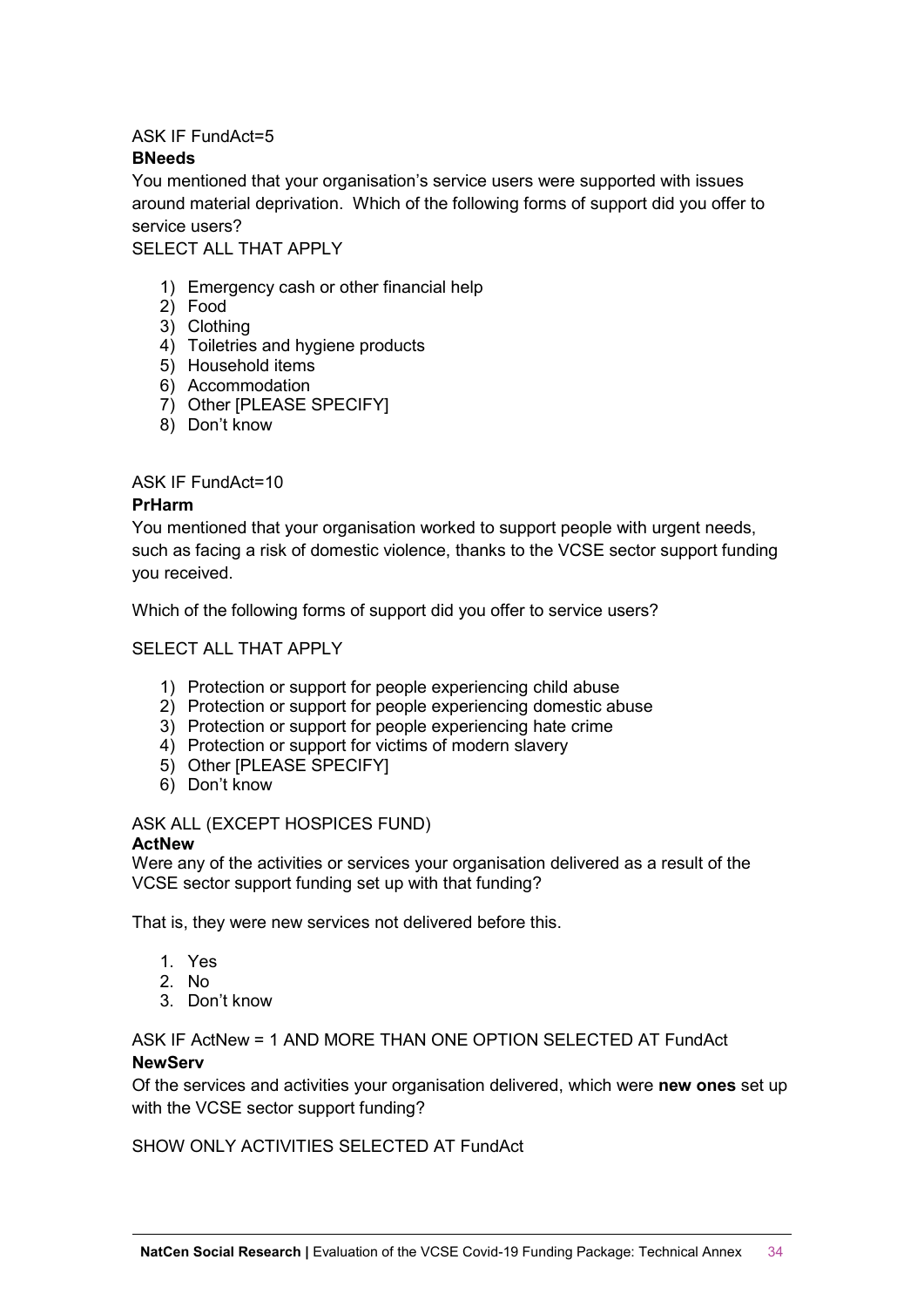- 1) Information and advice (include signposting people to other support or helping people access services)
- 2) Mental health support and related services (including bereavement support, suicide prevention, treatment for addiction, wellbeing courses and mental health resources)
- 3) Medical care (including end of life care and hospice care)<br>4) Childcare support (such as day care, nurseries or babysitt
- 4) Childcare support (such as day care, nurseries or babysitting)<br>5) Other care services (such as adult social care, including care f
- 5) Other care services (such as adult social care, including care for the elderly or people living with disabilities)
- 6) Help with material deprivation (such as help with financial pressures and pay bills, provision of essential items like food and clothing, or cookers and fridges, and ensuring access to housing)
- 7) Encouraged social connections and tackled loneliness<br>8) Education related activities (such as training and support
- Education related activities (such as training and support for teachers, equipment for students and schools to work remotely, digital resources and curriculum development, or tuition services)
- 9) Improved digital access for people with disabilities (for example, enabling deaf people to communicate with someone online through a BSL interpreter)
- 10) Improved digital access generally (for example, provision of equipment such as computers and phones and software such as Zoom, access to the internet, or paying for data on a mobile phone interpreter)
- 11) Support with other urgent needs (such as domestic abuse, domestic violence, hate crimes, or victims of modern slavery)
- 12) None of these were new services or activities

#### ASK IF FundAct =  $1$  to  $8$ **Intent2**

We would like to know how far the VCSE sector support funding was used to address unexpected needs, that is, ones which were **not** outlined in the application.

Which, if any, of the services or activities your organisation delivered with the funding, were to meet **unexpected** needs?

SELECT ALL THAT APPLY [SHOW THOSE SELECTED AT FundAct]

- 1) Information and advice (signposting to other support, helping people access existing services)
- 2) Mental health support (including counselling, therapy, bereavement support, suicide prevention, treatment for addiction, wellbeing courses and mental health resources)
- 3) Medical care (including end of life care and hospice care)
- 4) Childcare support (such as day care, nurseries or babysitting)
- 5) Other care services (such as adult social care, including care for the elderly or people living with disabilities)
- 6) Help with material deprivation (such as help with financial pressures and pay bills, provision of essential items like food and clothing, or cookers and fridges, and ensuring access to housing)
- 7) Encouraged social connections and tackled loneliness
- 8) Education related activities (such as training and support for teachers, equipment for students and schools to work remotely, digital resources and curriculum development, or tuition services)
- 9) Improved digital access (provision of equipment such as computers and phones and software such as Zoom, access to the internet, for example by paying for data on a mobile phone, as well as adapting online services to be more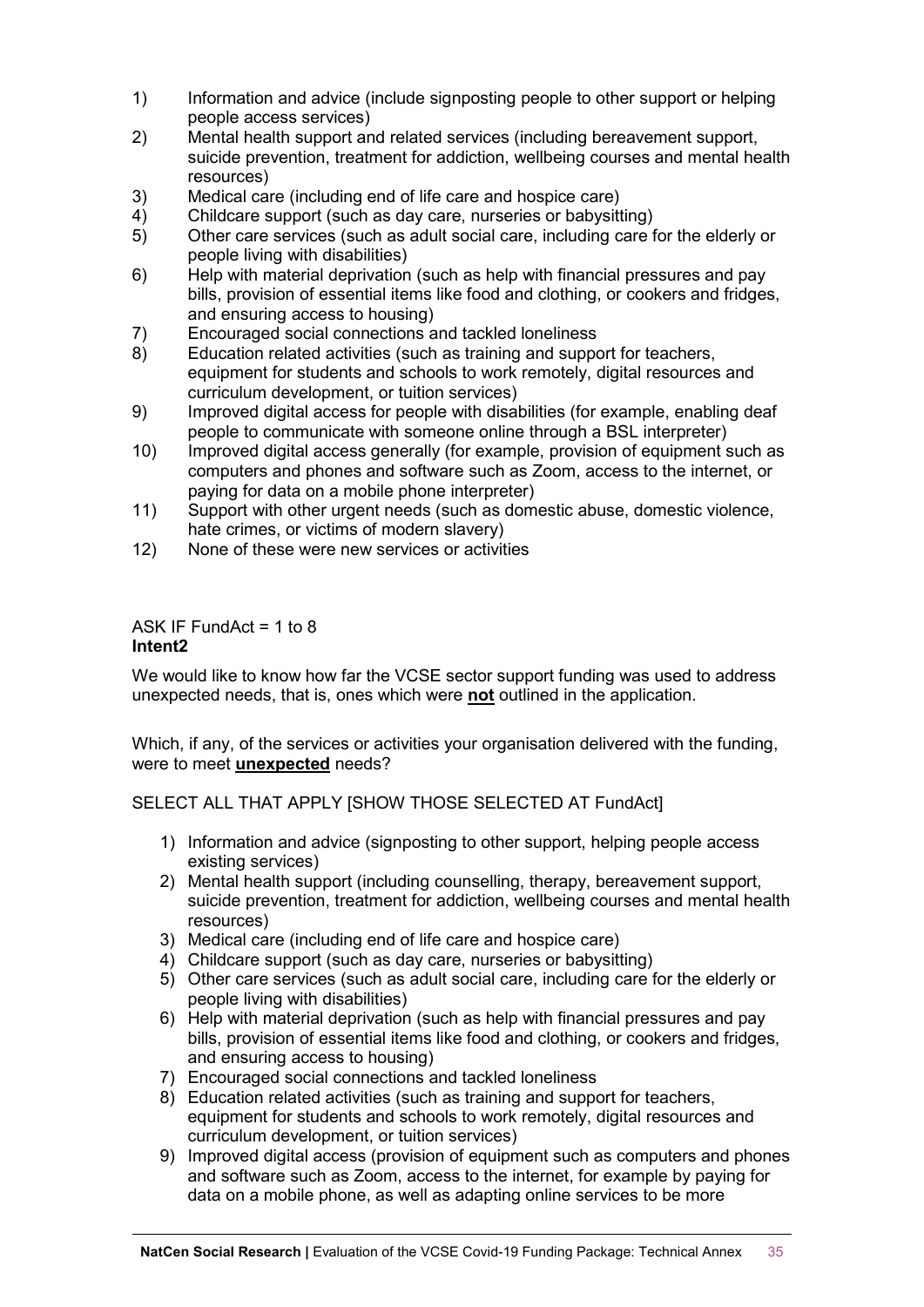accessible to people with disabilities (for example, enabling deaf people to communicate with someone online through a BSL interpreter)

- 10) Support with other urgent needs (such as domestic abuse, domestic violence, support for victims of modern slavery)
- 11) Other
- 12) None of these
- 13) Don't know

# 1.10.6Beneficiary groups targeted

#### SHOW ALL (EXCEPT HOSPICES FUND)

The next few questions are about people supported by your organisation as a result of the VCSE sector support funding.

Throughout this section we refer to these people as 'service users'.

Service users may not be the term used in your organisation, however, please think of the group of people who benefit from the work you do, whether these are patients in a hospice, listeners of a radio station, or people accessing resources from a website.

#### ASK ALL (EXCEPT HOSPICES FUND)

#### **Benef**

Which, if any, of the following groups of people were supported with the VCSE sector support funding received by your organisation?

- 1) Not a specific group our support is universal [ANCHOR AT THE TOP OF THE LIST]
- 2) Religious and faith groups
- 3) Ethnic minority groups
- 4) LGBTQ+
- 5) People with a long-term illness or disability (physical or mental health condition lasting or expected to last for 12 months or more)
- 6) People with an illness or disability (physical or mental) expected to last less than 12 months
- 7) People at greater risk of domestic abuse (e.g. women and children)
- 8) Children and young people
- 9) Older people
- 10) Families facing financial hardship
- 11) Individuals facing financial hardship
- 12) Homeless people
- 13) Asylum seekers and/or refugees
- 14) People dealing with substance misuse
- 15) People at end of life and their families
- 16) People at greater risk of loneliness or social isolation
- 17) Carers and those supporting the people above
- 18) Other [PLEASE SPECIFY]
- 19) Don't know

#### ASK ALL (EXCEPT HOSPICES FUND)

#### **BenefNum**

Approximately how many service users did your organisation support thanks to the VCSE sector support funding?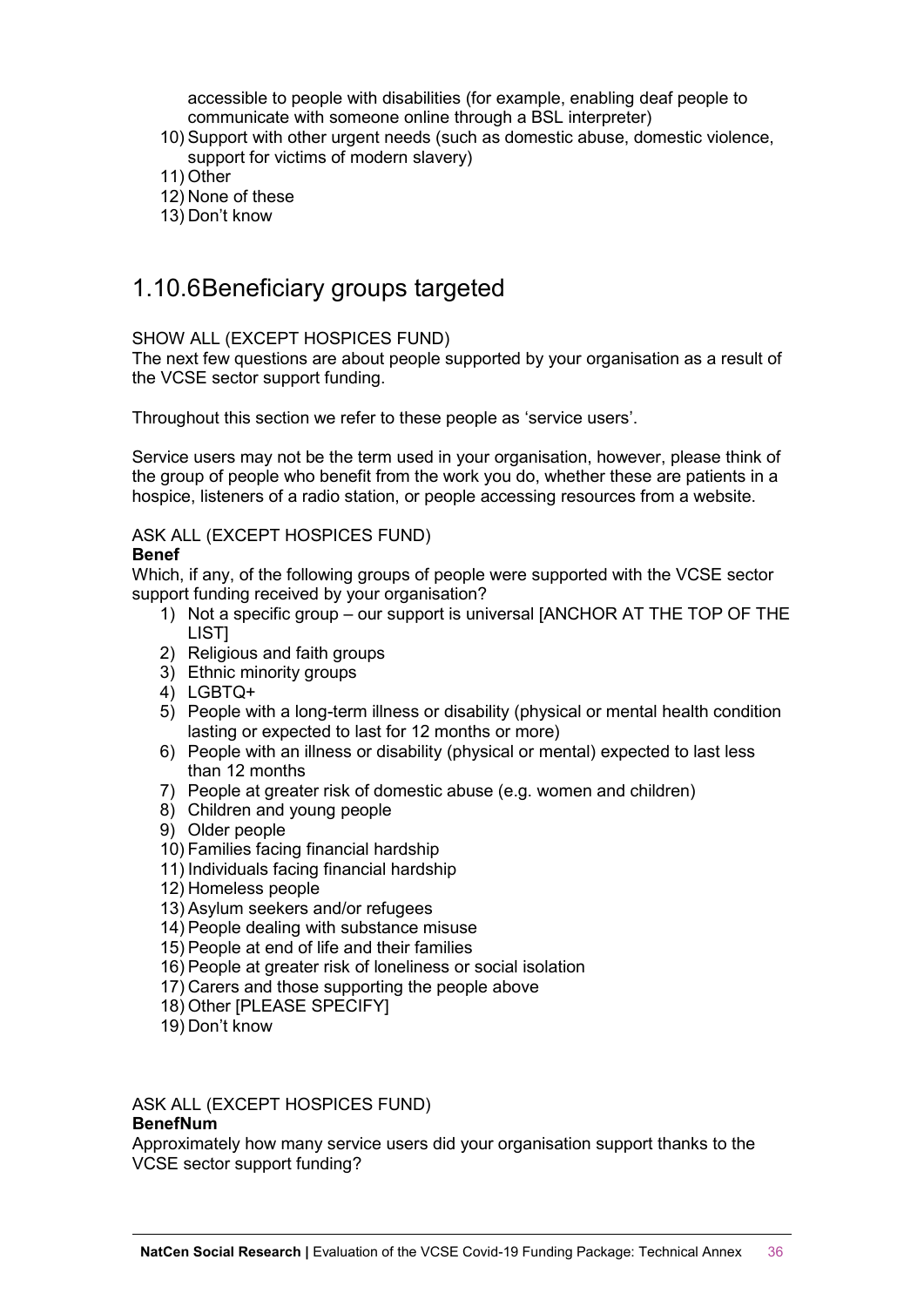Again, service users may not be the term used in your organisation, however, please think of the group of people who benefit from the work you do, whether these are patients in a hospice, listeners of a radio station, or people accessing resources from a website .

- 1) [INCLUDE OPEN END TEXT BOX. LIMIT TO 8 DIGITS]
- 2) Don't know

#### IF BenefNum=2

#### **BenefNumA**

Can you provide an estimate of the number of service users supported by your organisation thanks to the VCSE sector support funding?

- 1)  $1 10$
- 2)  $11 50$ 3)  $51 - 100$ 4) 101 – 500 5) 501 – 1000 6) 1001 – 2000  $7)$  2001 – 4000
- 8) 4001 6000 9) 6001 – 8000 10) 8001 – 10,000 11) 10,000 – 50,000 12) 50,001 – 100,000 13) 100,001 – 500,000 14) 500,001 or more 15) Don't know

#### ASK ALL (EXCEPT HOSPICES FUND)

#### **NewBenef**

Thinking of those service users supported thanks to the VCSE sector support funding, were any of these people **new** service users?

That is, people you did not engage before receiving the funding.

- 1) Yes
- 2) No
- 3) Don't know

# ASK IF NewBenef=1

#### **NewBenefA**

What proportion of those supported thanks to the VCSE sector support funding were **new** service users?

That is, people you did **not** engage before receiving the funding?

12. 0-10% 13. 11-20% 14. 21-30% 15. 31-40% 16. 41-50% 17. 51-60% 18. 61-70% 19. 71-80% 20. 81-90%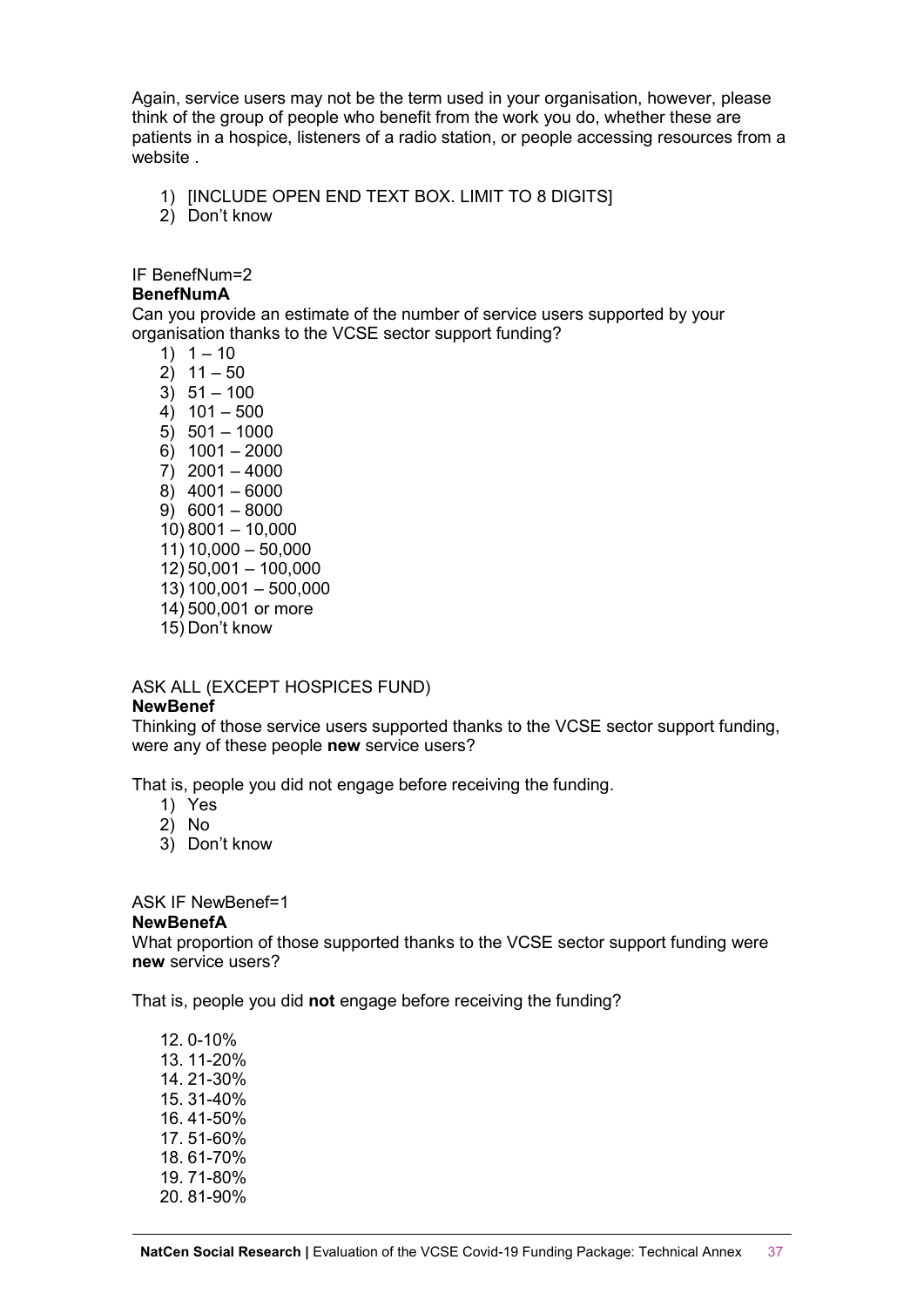21. 91-100% 22. Don't know.

# 1.10.7Achieved outcomes for service users

#### ASK ALL (EXCEPT HOSPICES FUND)

#### **AchOutc**

This question is about the ways in which people benefited as a result of the activities or services your organisation delivered thanks to the VCSE sector support funding.

Please look at the following list and select all the ways in which people's situation was improved by the work your organisation did. SELECT ALL THAT APPLY

- 1) People were better informed about other sources of support or similar services
- 2) People had better access to healthcare or social care services
- 3) People's experience of end of life care was improved
- 4) People experiencing bereavement received better support
- 5) People's physical health improved
- 6) People's mental health and wellbeing improved
- 7) People's short-term basic needs (such as food, clothing and shelter) were better met
- 8) People had more opportunities of social contact
- 9) People's experience of loneliness was reduced
- 10) People's protection from harm, violence and abuse was improved
- 11) Children and young people's education and development was improved
- 12) People developed their skills and confidence in themselves
- 13) People's resilience and ability to respond to changing circumstances was improved
- 14) Other [PLEASE SPECIFY]
- 15) Don't know

ASK IF AchOutc =  $1 - 13$ 

#### **BenHow**

Thinking about all the service users supported by your organisation as a result of the VCSE sector support funding, how many of these were helped in each of the following areas?

#### SHOW ONLY THOSE SELECTED AT AchOutc

|                                                                                               | All of | Most of | Some    | A few   | None    | Don't |
|-----------------------------------------------------------------------------------------------|--------|---------|---------|---------|---------|-------|
|                                                                                               | them   | them    | of them | of them | of them | know  |
|                                                                                               |        |         |         |         |         |       |
| 1. People were better<br>informed about<br>other sources of<br>support or similar<br>services |        |         |         |         |         |       |
| 2. People had better<br>access to<br>healthcare or<br>social care<br>services                 |        |         |         |         |         |       |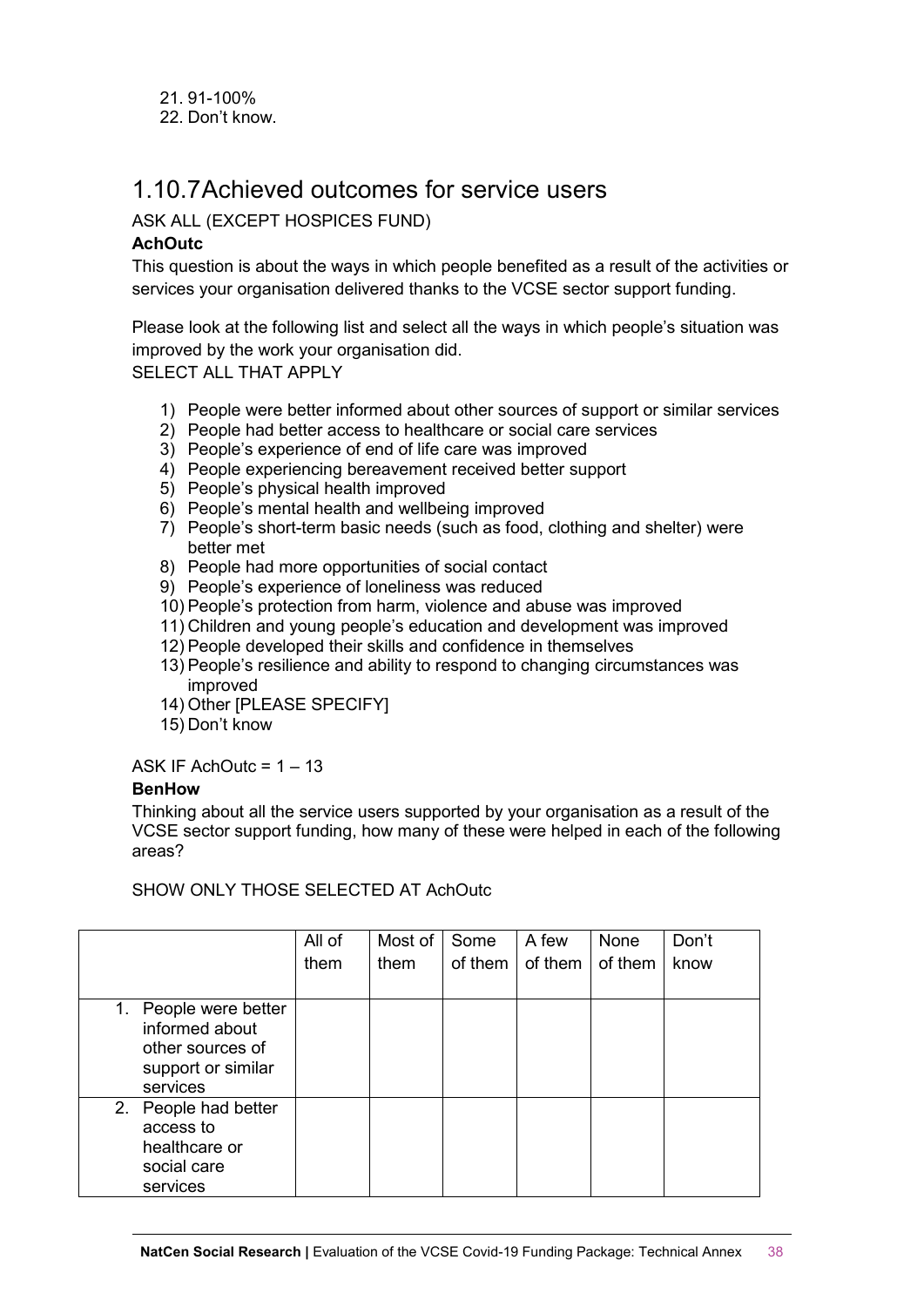|                                 | All of | Most of | Some    | A few   | None    | Don't |
|---------------------------------|--------|---------|---------|---------|---------|-------|
|                                 | them   | them    | of them | of them | of them | know  |
|                                 |        |         |         |         |         |       |
| 3. People's                     |        |         |         |         |         |       |
| experience of end               |        |         |         |         |         |       |
| of life care was                |        |         |         |         |         |       |
| improved                        |        |         |         |         |         |       |
| 4. People                       |        |         |         |         |         |       |
| experiencing                    |        |         |         |         |         |       |
| bereavement                     |        |         |         |         |         |       |
| received better                 |        |         |         |         |         |       |
| support                         |        |         |         |         |         |       |
| 5. People's physical            |        |         |         |         |         |       |
| health improved                 |        |         |         |         |         |       |
| 6. People's mental              |        |         |         |         |         |       |
| health and<br>wellbeing         |        |         |         |         |         |       |
| improved                        |        |         |         |         |         |       |
| 7. People's short-              |        |         |         |         |         |       |
| term basic needs                |        |         |         |         |         |       |
| (such as food,                  |        |         |         |         |         |       |
| clothing and                    |        |         |         |         |         |       |
| shelter) were                   |        |         |         |         |         |       |
| better met                      |        |         |         |         |         |       |
| 8. People had more              |        |         |         |         |         |       |
| opportunities of                |        |         |         |         |         |       |
| social contact                  |        |         |         |         |         |       |
| 9. People's                     |        |         |         |         |         |       |
| experience of<br>loneliness was |        |         |         |         |         |       |
| reduced                         |        |         |         |         |         |       |
| 10. People's                    |        |         |         |         |         |       |
| protection from                 |        |         |         |         |         |       |
| harm, violence and              |        |         |         |         |         |       |
| abuse was                       |        |         |         |         |         |       |
| improved                        |        |         |         |         |         |       |
| 11. Education and               |        |         |         |         |         |       |
| development of                  |        |         |         |         |         |       |
| children and young              |        |         |         |         |         |       |
| people were                     |        |         |         |         |         |       |
| improved                        |        |         |         |         |         |       |
| 12. People developed            |        |         |         |         |         |       |
| their skills and                |        |         |         |         |         |       |
| confidence in                   |        |         |         |         |         |       |
| themselves                      |        |         |         |         |         |       |

#### ASK ALL(EXCEPT HOSPICES FUND)

#### **CovidBen**

Thinking about the service users you supported with the VCSE sector support funding.

How much of this support was to do with issues **primarily** caused by the coronavirus pandemic?

1. All of it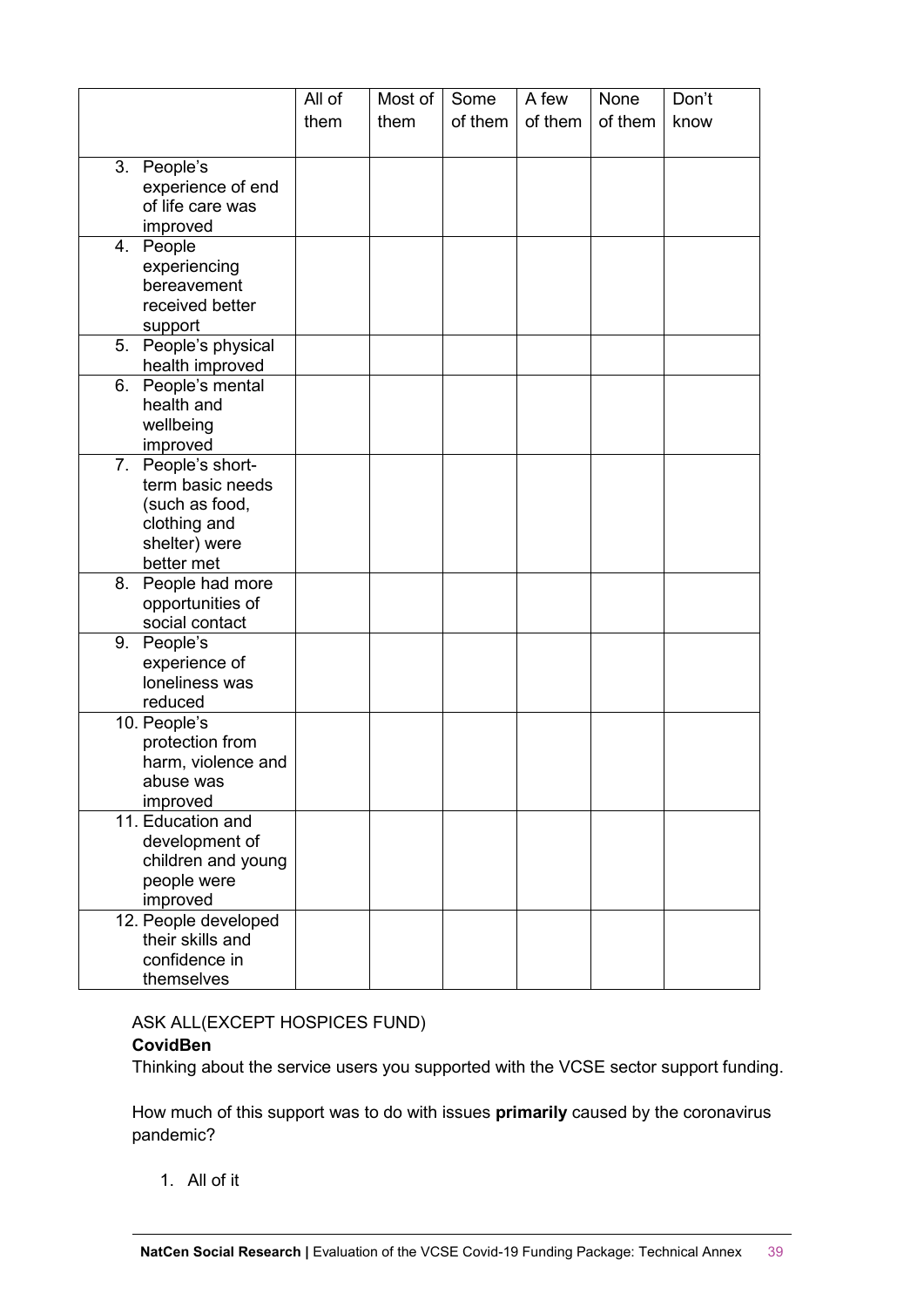- 2. A great deal
- 3. Some of it
- 4. Very little of it
- 5. None of it
- 6. Don't know.

# 1.10.8Volunteers

#### SHOW IF FundUse<sub>2</sub> = 2 or 4

The next questions are about how the VCSE sector support funding supported your organisation in working with your voluntary staff during the pandemic.

Please think about anyone who worked for your organisation whose time was unpaid during this period.

#### ASK IF FundUse2= 2

#### **VolKeep**

How many existing and/or new volunteers did your organisation work with as a result of the VCSE sector support funding?

Please only include volunteers whose work would not have been possible without this additional financial support.

- 1) OPEN
- 2) Don't know

ASK IF VolKeep = 2

#### **VolKeep2**

Can you provide an estimate of how many existing and/or new volunteers your organisation was able to continue working with as a result of the VCSE sector support funding?

Please only include volunteers whose work would not have been possible without this additional financial support.

- 1) 1 to 10
- 2) 11 to 50
- 3) 51 to 100
- 4) 101 to 500
- 5) 501 or more
- 6) Don't know

#### ASK IF FundAct= 4 **VolNew**

And how many, if any, of these were **new** volunteers which your organisation was able to begin working with due to the VCSE sector support funding?

By 'new volunteers' we mean anyone who began volunteering with your organisation after the pandemic began.

1) OPEN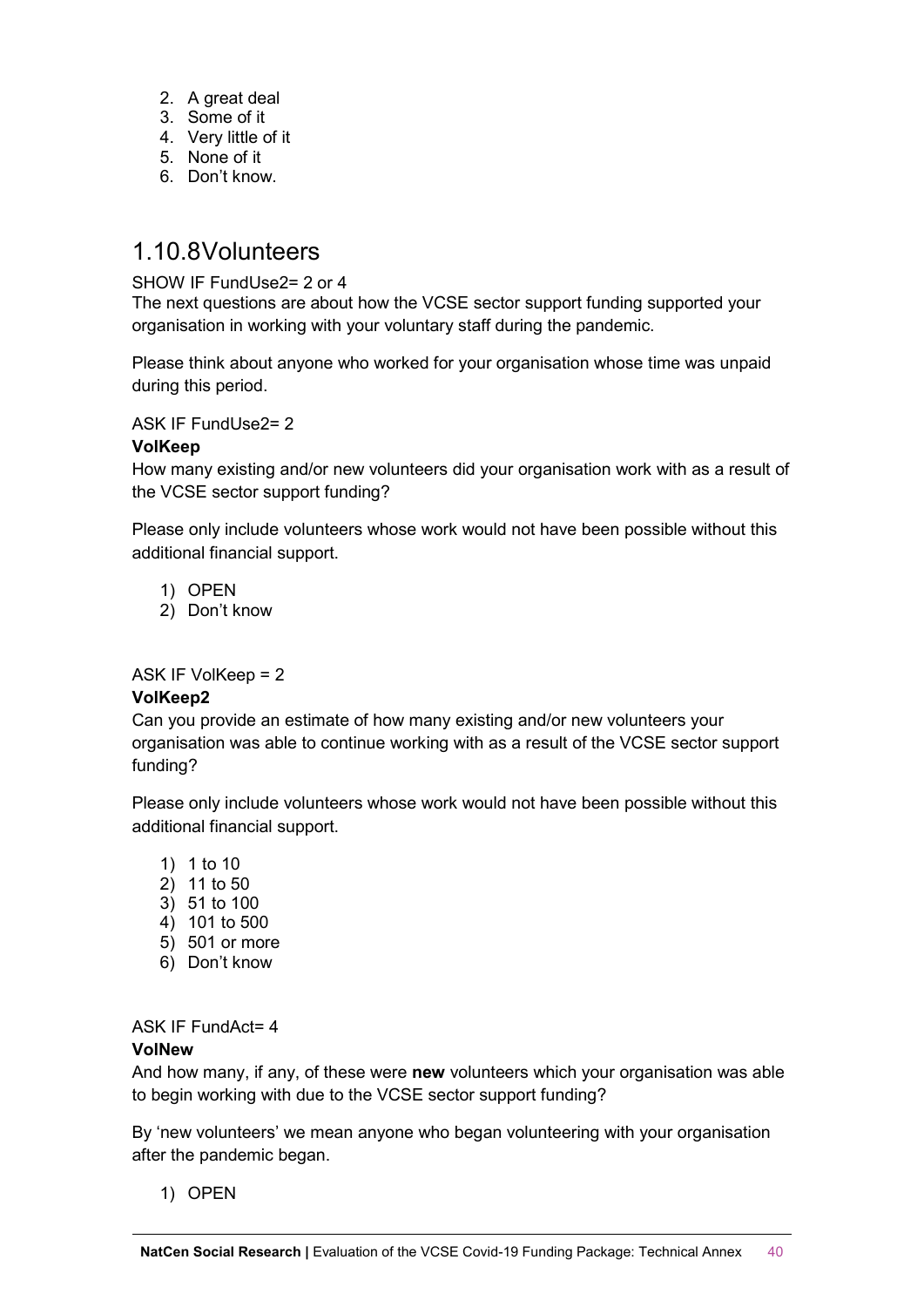2) Don't know

#### ASK IF VolNew = 2 **VolNew2**

Can you provide an estimate of how many were **new** volunteers, which your organisation was able to begin working with due to the VCSE sector support funding?

- 1) 1 to 10
- 2) 11 to 50
- 3) 51 to 100
- 4) 101 to 500
- 5) 501 or more
- 6) Don't know

ASK IF FundAct= 2 or 4

#### **VolHour**

Thinking about the overall contribution of these volunteers, in total, how many hours did they give to your organisation in an average week during the pandemic?

Please include both new volunteers and existing ones.

- 1) OPEN
- 2) Don't know

#### ASK IF VolHour = 2

#### **VolHour2**

Can you provide an estimate of how many hours in total these volunteers gave to your organisation in an average week during the pandemic?

- 1.  $1 10$
- 2.  $11 50$
- 3.  $51 100$
- 4. 101 500
- 5.  $501 1000$
- 6. 1001 2000
- 7. 2001 5000
- 8. 5001 or more
- 9. Don't know

ASK IF Volunteers NOT EQUAL TO "None" **VolNum**

Without the VCSE sector support funding, would the number of volunteers you worked with have fallen during the pandemic?

- 1) Yes
- 2) No
- 3) Don't know

ASK IF VolNum=1 **VolNum2**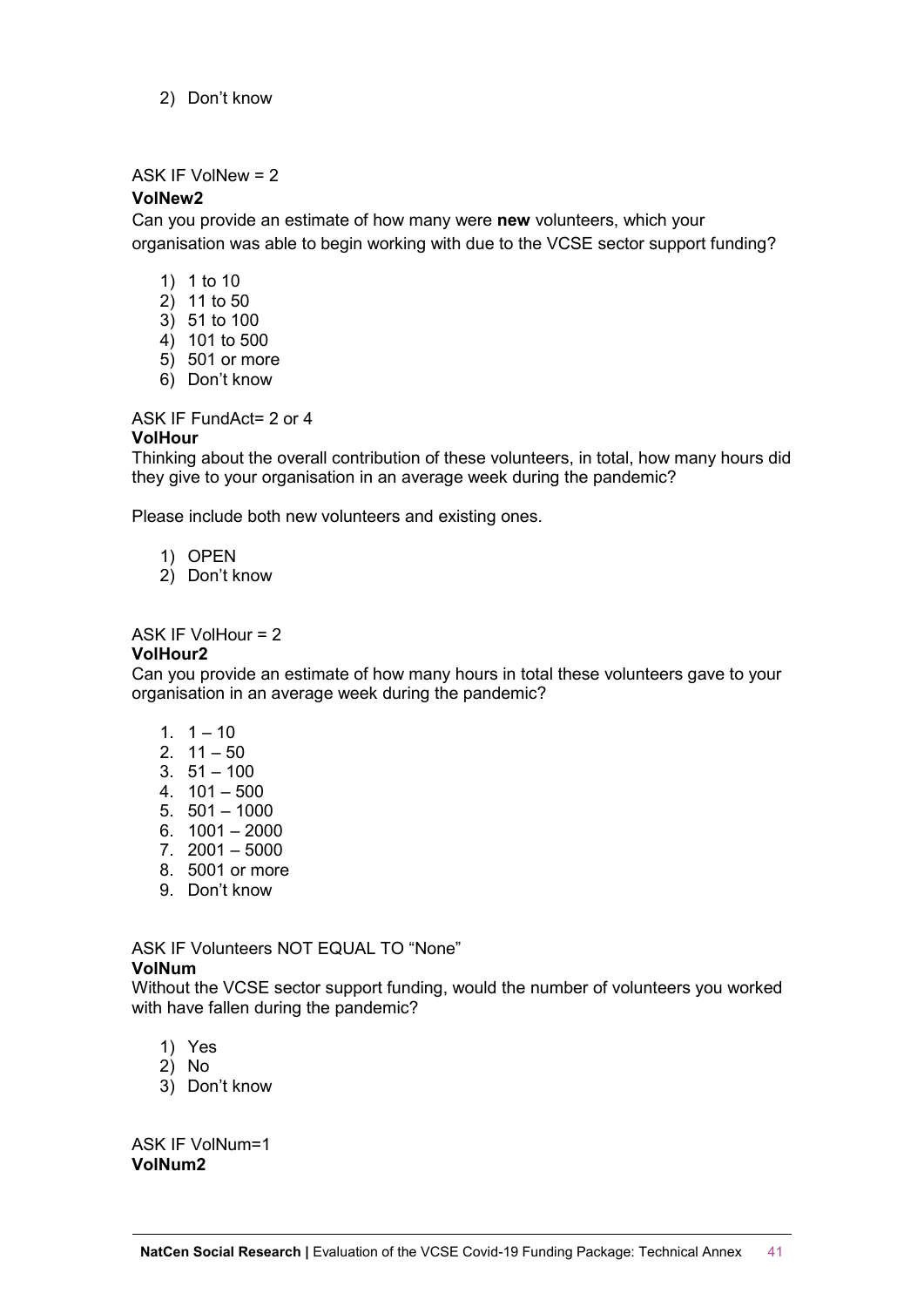Without the VCSE sector support funding, how many volunteers would your organisation have had to stop working with as a result of the pandemic?

- 1) OPEN
- 2) Don't know

#### ASK IF VolNum=2

#### **VolNum3**

Without the VCSE sector support funding, can you provide an estimate of how many volunteers your organisation would have had to stop working with as a result of the pandemic?

- 1) 1 to 10
- 2) 11 to 50
- 3) 51 to 100
- 4) 101 to 500
- 5) 501 or more
- 6) Don't know

# 1.10.9Staff

#### ASK IF FundUse2 = 1 or 3

#### **FurloughStop**

The next few questions are about how the VCSE sector support funding supported your organisation to retain or recruit new staff during the pandemic.

Have staff been kept off the Furlough Scheme or brought back to work using this funding?

#### SELECT ALL THAT APPLY

- 1) Yes, kept off the Furlough Scheme
- 2) Yes, brought back from the Furlough Scheme
- 3) No
- 4) Don't know

#### ASK IF FurloughStop = 1

#### **StaffKept**

How many staff have been kept off the Furlough Scheme due to your organisation's use of the VCSE sector support funding?

- 1) OPEN
- 2) Don't know

#### ASK IF FurloughStop2 = 2 **StaffKept2**

Can you estimate how many staff have been kept off the Furlough Scheme using the VCSE sector support funding?

- 1) None
- 2) 1 to 10
- 3) 11 to 50
- 4) 51 to 100
- 5) 101 to 500
- 6) 501 or more
- 7) Don't know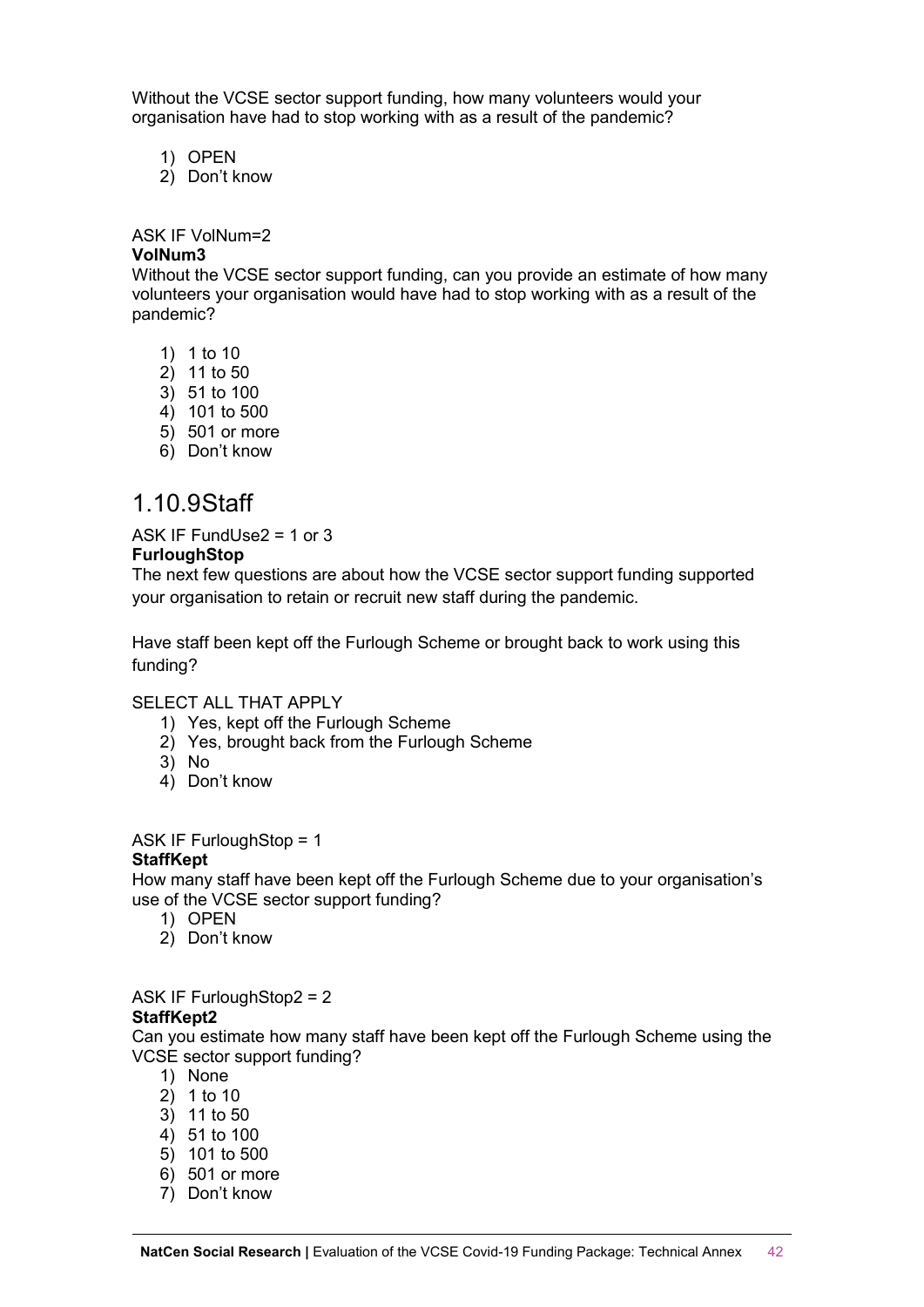#### ASK IF FurloughStop = 2

#### **StaffReturn**

How many staff have been returned to work from the Furlough Scheme using the VCSE sector support funding?

- 1) OPEN
- 2) Don't know

#### ASK IF FurloughStop2 = 2 **StaffReturn2**

Can you estimate how many staff have been returned to work from the Furlough Scheme using the VCSE sector support funding?

- 1) 1 to 10
- 2) 11 to 50
- 3) 51 to 100
- 4) 101 to 500
- 5) 501 or more
- 6) Don't know

#### ASK IF FundUse $2 = 3$

#### **NewStaff**

Have any new staff been hired using the money received from the VCSE sector support funding?

- 1) Yes
- $2)$  No
- 3) Don't know

### ASK IF NewStaff = 1

#### **NewStaff1**

How many new staff have been hired using grant money received from the VCSE sector support funding?

- 1) OPEN
- 2) Don't know

#### ASK IF NewStaff1 = 2 **NewStaff2**

Can you estimate how many staff have been hired using grant money received from the VCSE sector support funding?

- 1) 1 to 10
- 2) 11 to 50
- 3) 51 to 100
- 4) 101 to 500
- 5) 501 or more
- 6) Don't know

#### ASK IF FundAct= 1 or 3

#### **WorkHour**

In this question please think about the overall contribution of staff hired or returned to work from furlough by the VCSE sector support funding.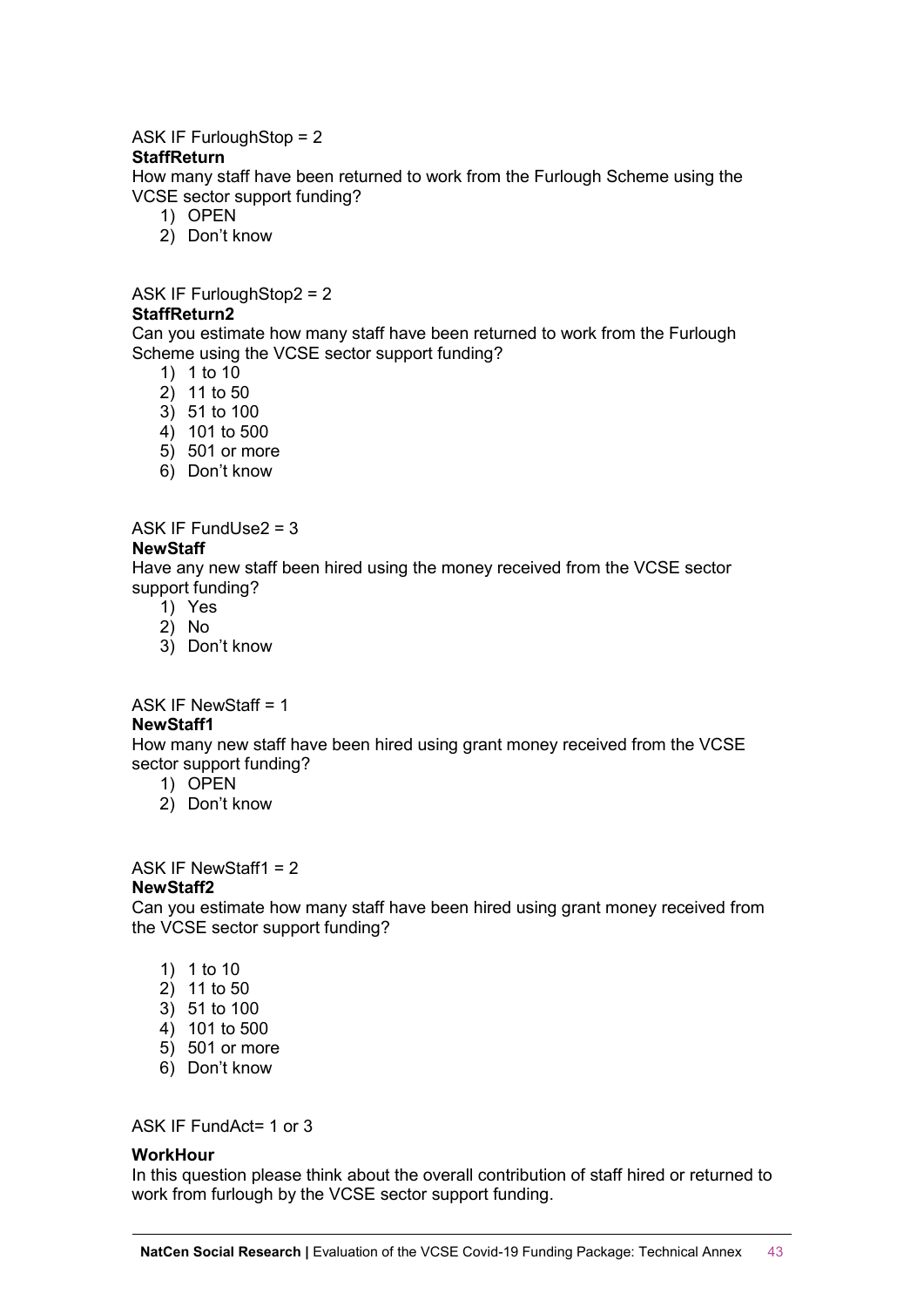Thinking about the total number of hours worked by all the staff in your organisation during the last month, how much of this was from staff hired or brought back to work from furlough using the VCSE sector support funding?

- 1. All of them
- 2. Most of them
- 3. Some of them
- 4. Not very many of them
- 5. None of them
- 6. Don't know

# 1.10.10 Financial position of the organisation

#### SHOW TO ALL

The next questions are about the financial position of your organisation and any emergency funding received during the coronavirus pandemic.

### ASK ALL

#### **FinHealth**

Thinking about the financial health of your organisation **now**, overall would you describe yourself as…

- 1) Very concerned about its finances
- 2) Somewhat concerned about its finances
- 3) A little concerned about its finances
- 4) Not at all concerned about its finances
- 5) Don't know

### ASK ALL

#### **FinChang**

And thinking about the financial health of your organisation **before** the coronavirus pandemic began (in March 2020), would you say you were…

- 1) Very concerned about its finances
- 2) Somewhat concerned about its finances
- 3) A little concerned about its finances
- 4) Not at all concerned about its finances
- 5) Don't know

# ASK ALL

### **IncChang**

Thinking about how your organisation's annual turnover has changed since the beginning of the coronavirus pandemic (in March 2020), which of the following applies best to your organisation?

Please take into account any funding your organisation has received from the VCSE sector support funding.

1) Our income has increased substantially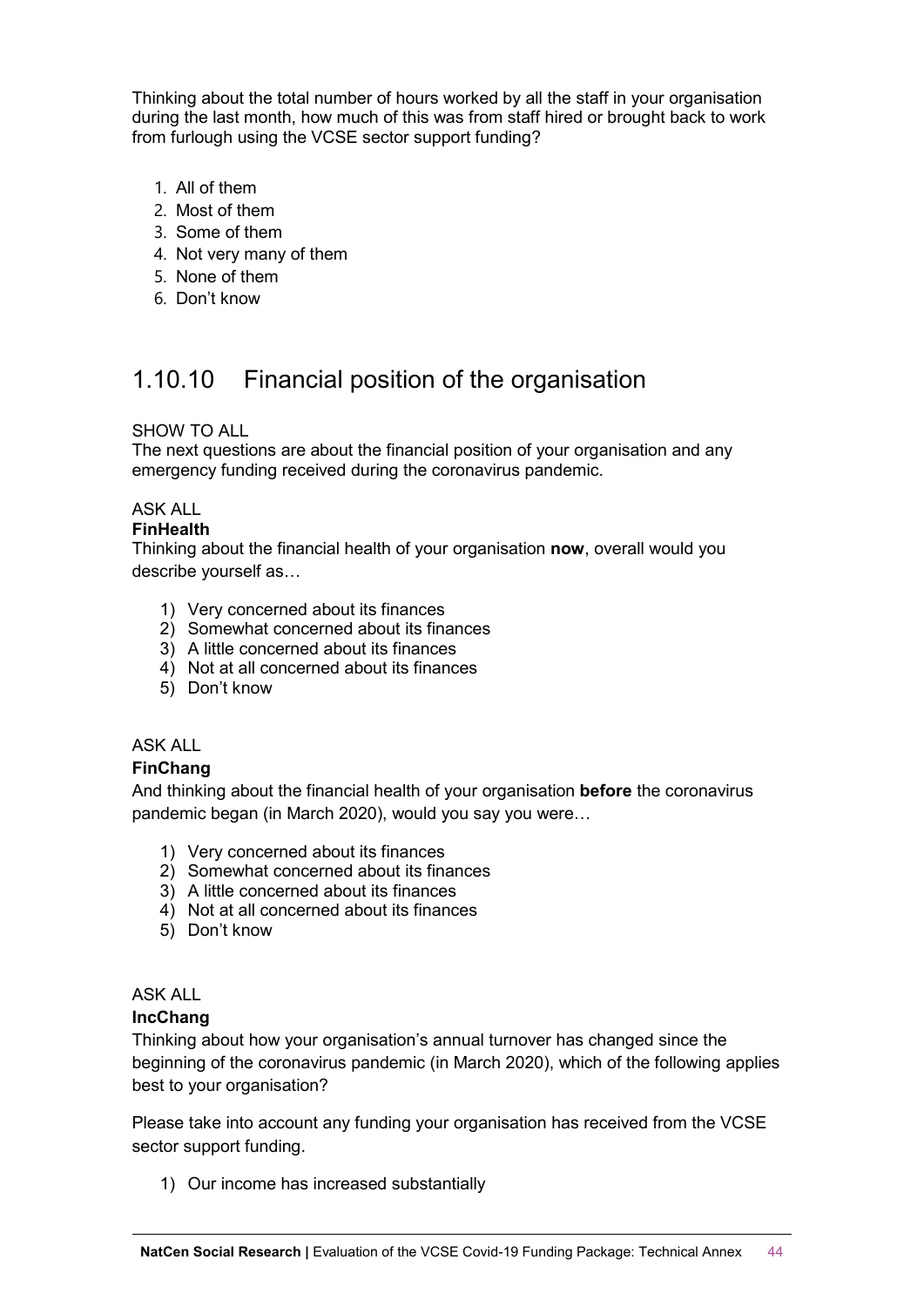- 2) Our income has increased a little
- 3) Our income has remained largely unchanged
- 4) Our income has fallen a little
- 5) Our income has fallen substantially
- 6) Don't know
- 7) Prefer not to say

#### ASK ALL NOT Don't know OR Prefer not to say AT **IncChang IncChan2**

And thinking about how your organisation's annual turnover would have changed since the beginning of the coronavirus pandemic **without** the VCSE sector support funding, which of the following applies best to your organisation?

- 1. Our income would have increased substantially
- 2. Our income would have increased a little
- 3. Our income would have remained largely unchanged
- 4. Our income would have fallen a little
- 5. Our income would have fallen substantially
- 6. Don't know
- 7. Prefer not to say

#### ASK IF FundUse = 1

#### **FundImp**

To what extent, if at all, would you say the VCSE sector support funding helped your organisation to sustain or improve its financial health during the pandemic?

- 1) Not at all
- 2) Very little
- 3) Somewhat
- 4) Quite a bit
- 5) A great deal
- 6) Don't know

### ASK ALL

#### **FundOth**

The next questions are about grant funding from **other sources**, besides the VCSE sector support funding.

The VCSE sector support funding includes: [INSERT FUNDING STREAM NAME OR NAMES HERE].

Besides this funding, has your organisation applied for any other grant funding during the coronavirus pandemic?

- 1) Yes
- 2) No
- 3) Don't know

ASK IF FundOth = 1 **FundApp**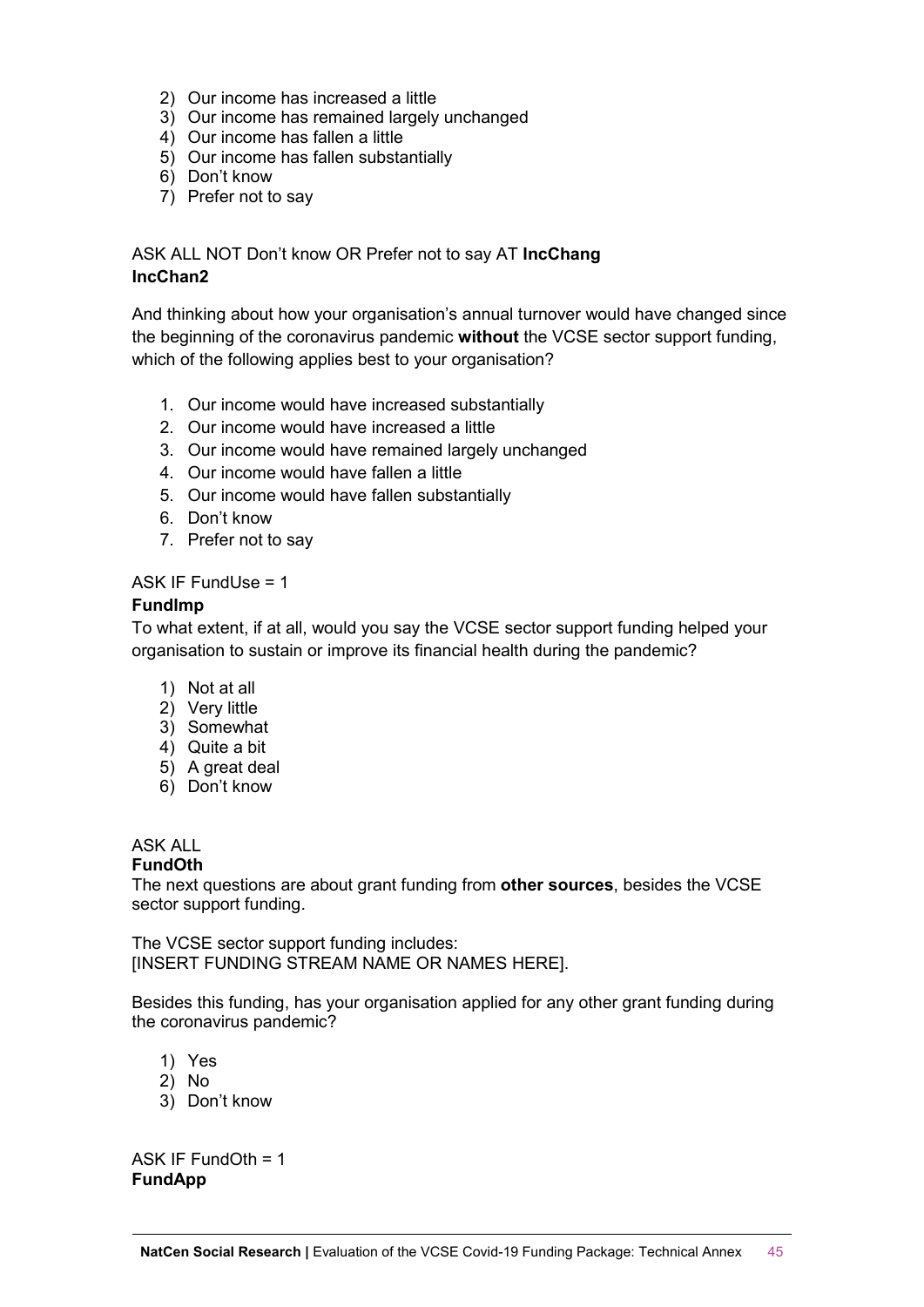And was your organisation's application for other grant funding successful?

- 1) Yes, all our applications were successful
- 2) Yes, some of our applications were successful
- 3) No
- 4) Don't know

#### ASK IF FundApp = 1 or 2

#### **FundAmount**

And what was the value of the other grant funding your organisation was successful in applying for during the coronavirus pandemic?

Please exclude support from the VCSE sector support funding.

- 1) OPEN
- 2) Don't know

#### ASK IF FundAmount = 2

#### **FundAmount2**

Can you estimate the value of the additional grant funding your organisation was successful in applying for during the coronavirus pandemic?

Please exclude support from the VCSE sector support funding.

- 1. £1 £10,000
- 2. £10,001 £50,000
- 3. £50,001 £100,000
- 4. £100,001 £300,000
- 5. £300,001 -£500,000
- 6. £500,001 or over
- 7. Don't know

#### ASK IF FundOth = Yes

#### **Contr**

How much, if any, of the other coronavirus related grant funding was used for the same purposes as the VCSE sector support funding?

- 1. All of the other funding was used for the same purposes
- 2. Most of the other funding was used for the same purposes
- 3. Some of the other funding was used for the same purposes
- 4. None of the other funding was used for the same purposes
- 5. Don't know.

#### ASK ALL

#### **FundH**

Thinking about the impact of the coronavirus pandemic on your ability to continue delivering your normal services, if your organisation had not received the [insert grant name here] funding, which of the following would have applied best to your organisation?

- 1) We would have been able to keep the level of services we provided **the same**
- 2) The level of services we provided would have had to be **slightly reduced**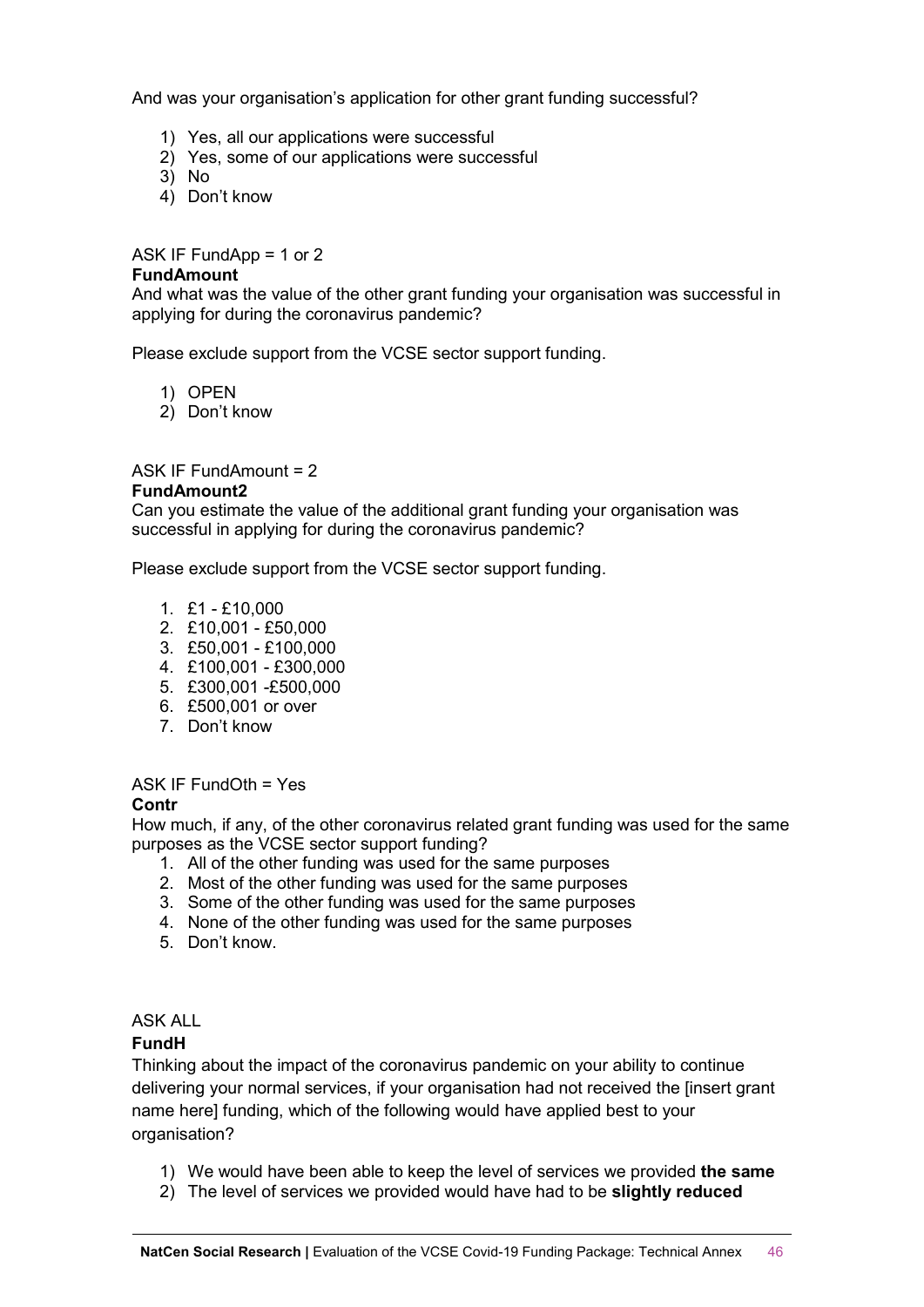- 3) The level of services we delivered would have had to be **substantially reduced**
- 4) We would have had to **close or stop** delivering services.
- 5) Don't know

#### ASK ALL

#### **FundH2**

And thinking about how your organisation has coped during the coronavirus pandemic, which of the following applies best to your organisation?

- 1) We have **substantially increased** the level of services we deliver
- 2) We have **slightly increased** the level of services we deliver
- 3) We have kept the level of services we deliver **the same**
- 4) We have **substantially decreased** the level of services we deliver
- 5) We have **slightly decreased** the level of services we deliver
- 6) We have had to close or stop delivering services altogether
- 7) None of these
- 8) Don't know

#### ASK IF FundH =  $2, 3$  or 4

#### **FundBarr**

You mentioned that if you had not received the VCSE sector support funding your organisation would have had to slightly reduce the level of services it delivers/substantially reduce the level of services it delivers/close or stop delivering services altogether.

Which, if any, of the following reasons for this would have applied to your organisation?

#### SELECT ALL THAT APPLY

- 1) Our income would have fallen
- 2) Our staff or volunteers would have been unable to continue working (for example, because they would have been unable to work from home)
- 3) We would not have been able to change the way services were delivered (e.g. moving to remote delivery, or putting in place social distancing)
- 4) Other (please describe)
- 5) Don't know

#### ASK IF FundBarr = 1, 2 or 3 AND MORE THAN ONE SELECTED **Barr2**

And which of these would have been the most important reason for a decrease in your services during the coronavirus pandemic?

- 1) SHOW OPTIONS SELECTED AT FundBarr
- 2) Both were equally important
- 3) Don't know

#### ASK ALL

#### **Sustain1**

Thinking about the financial position of your organisation, which of the following applies best to your organisation over the **next 3 months?**

**1.** We will be able to **substantially** increase the level of services we deliver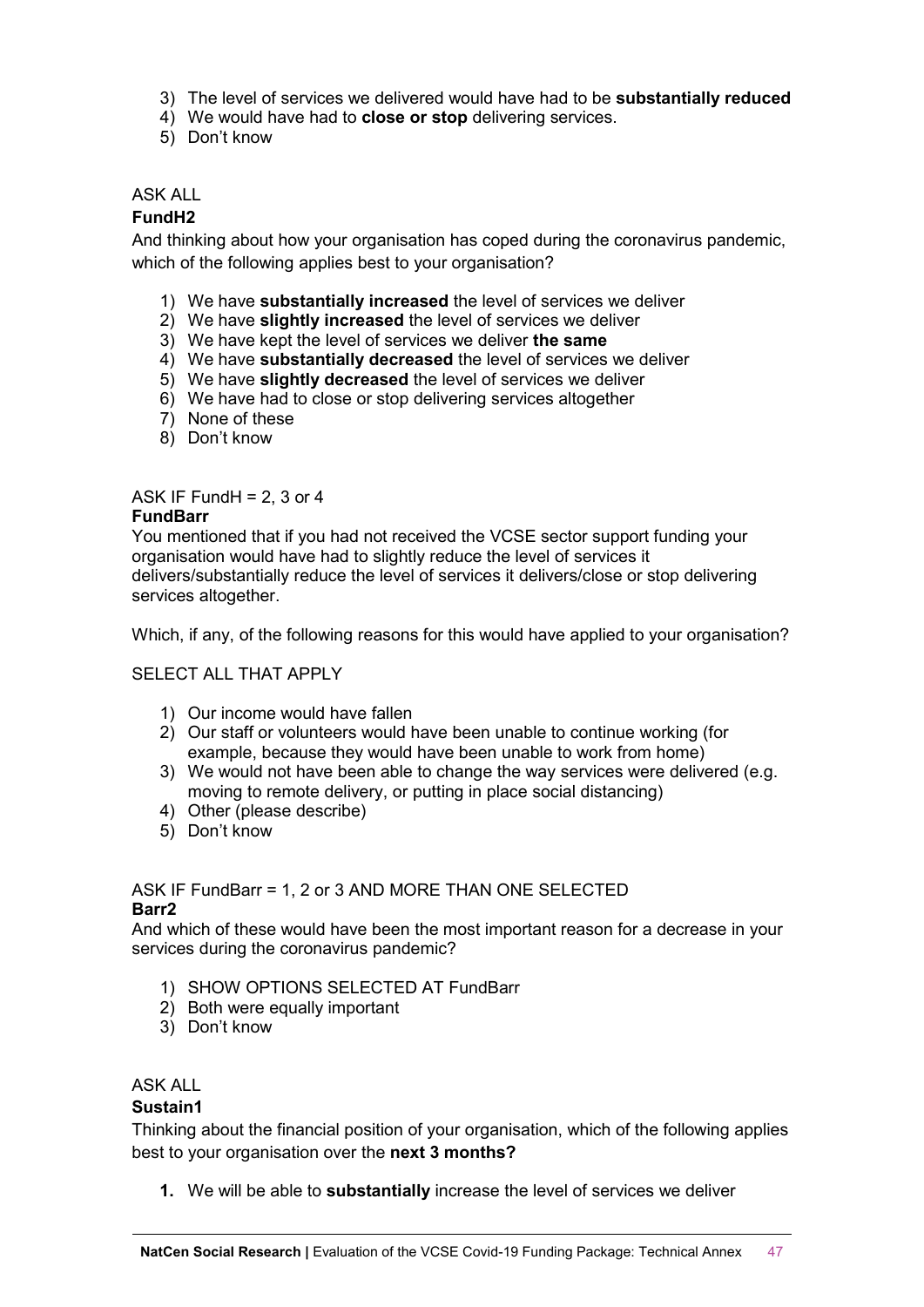- **2.** We will be able to **slightly** increase the level of services we deliver
- **3.** We will be able to keep the level of services we deliver **the same**
- **4.** We will have to **slightly** decrease the level of services we deliver
- **5.** We will have to **substantially** decrease the level of services we deliver
- **6.** We will have to close or stop delivering services altogether
- **7.** Don't know

#### ASK ALL

#### **Sustain2**

And thinking about the financial position of your organisation over the **next year**, which of the follow applies best to your organisation?

- 1) We will be able to **substantially** increase the level of services we deliver
- 2) We will be able to **slightly** increase the level of services we deliver
- 3) We will be able to keep the level of services we deliver **the same**
- 4) We will have to **slightly** decrease the level of services we deliver
- 5) We will have to **substantially** decrease the level of services we deliver
- 6) We will have to close or stop delivering services altogether
- 7) Don't know

#### ASK IF Sustain2 NOT 6 or 7

#### **Sustain3**

How important, if at all, would you say the VCSE sector support funding has been in allowing your organisation to [IF SUSTAIN2=1 or 2: "increase the level of services it delivers over the next year?"; IF SUSTAIN2 = 3: "keep the level of services it delivers the same over the next year?"; IF SUSTAIN2 = 4 or 5: "continue delivering services over the next year?"

- 1) Not at all important
- 2) Not very important
- 3) Quite important
- 4) Very important
- 5) Don't know

ASK IF Sustain2 NOT 6 or 7 **Sustain4**

And has the VCSE sector support funding improved your organisation's ability to continue delivering services over the next year in any of the following other ways?

- 1) By allowing us to keep existing staff or recruit new ones,
- 2) By allowing us keep existing volunteers or recruit new ones,
- 3) By allowing us to change the way we deliver services,
- 4) By allowing us to maintain important assets, such as offices, machinery or vehicles
- 5) By allowing us to collaborate better with other VCSE organisations or public services
- 6) Another way (please describe)
- 7) None of these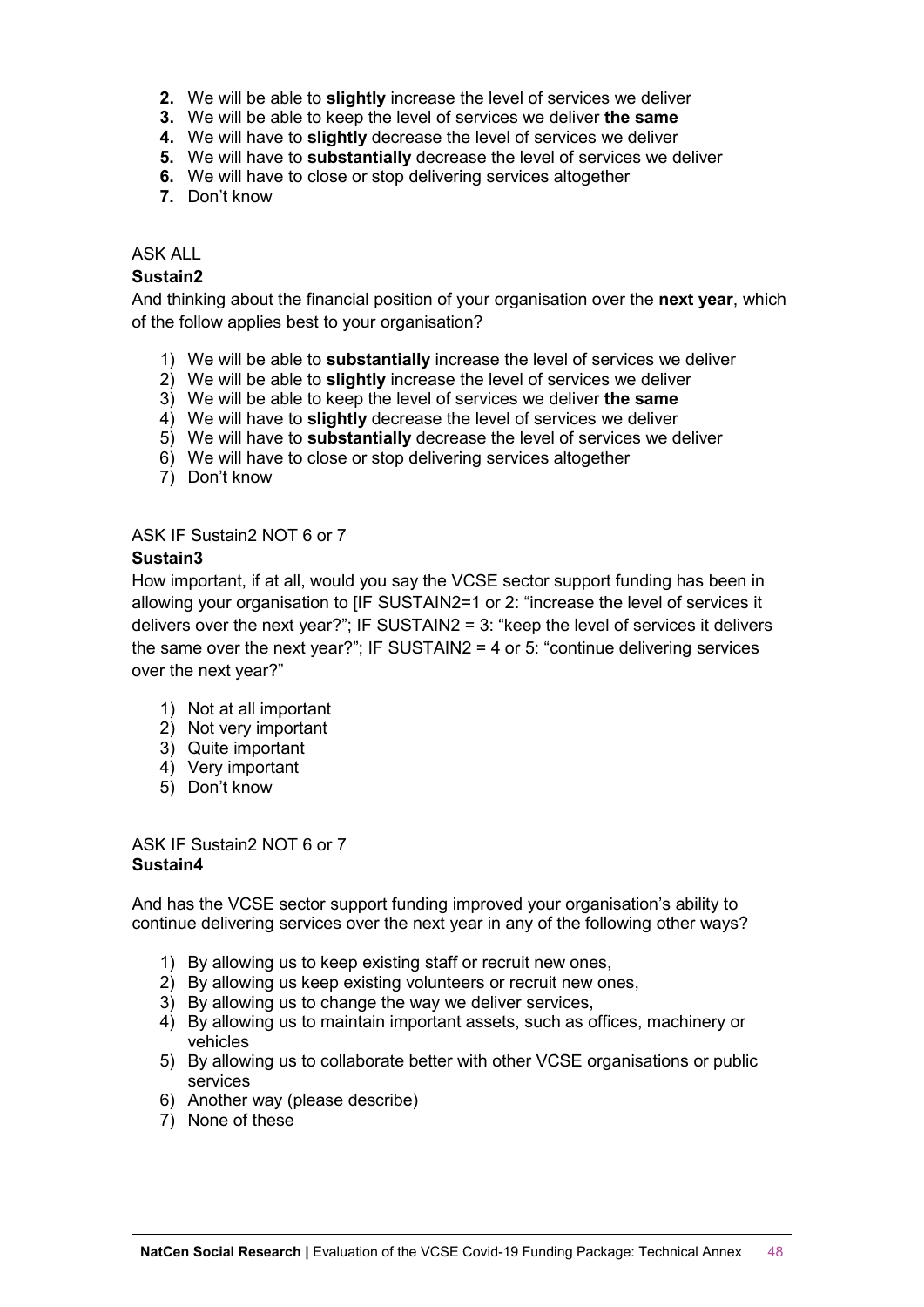# 1.10.11 Application process

#### ASK ALL (EXCEPT HOSPICES FUND)

#### **Apply**

Thinking about the process of applying for the VCSE sector support funding, how easy or difficult was it for your organisation to apply for this?

- 1) Very easy
- 2) Fairly easy
- 3) Neither easy nor difficult
- 4) Fairly difficult
- 5) Very difficult
- 6) Don't know

ASK IF Apply  $= 4$  or 5

#### **Apply2**

You mentioned that the application process was difficult , what were the main causes of the difficulties you encountered?

#### SELECT ALL THAT APPLY

- 1) Unclear instructions
- 2) Communication issues with the funder
- 3) Extent or type of documentation required
- 4) Limiting selection criteria
- 5) Other (please describe)
- 6) Don't know
- 7) Prefer not to say

# 1.10.12 Organisational background

The final section of the survey is about your organisation and its situation before the coronavirus pandemic began.

These will help us understand what types of organisation received the funding and where there was greatest need for it.

#### ASK ALL

**Staff**

Thinking about before the pandemic began (in March 2020), can you estimate how many staff your organisation employed?

- 1. 1
- 2.  $2 5$
- $3. 6 10$
- $4. 11 20$
- 5.  $21 50$ <br>6.  $51 100$
- $51 100$
- $7. 101 500$
- 8. 501 or more
- 9. Don't know

ASK ALL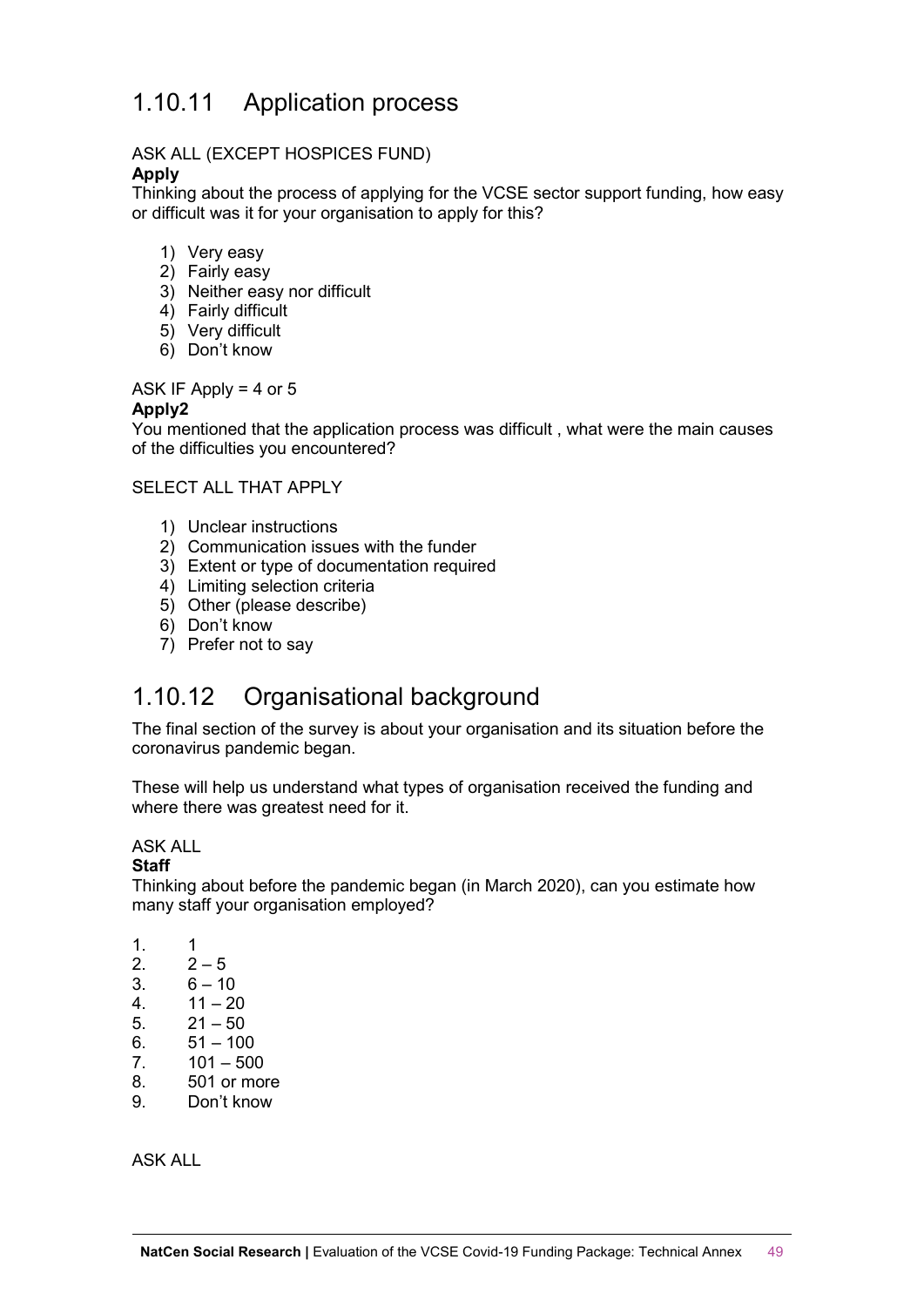#### **Furlough**

During the coronavirus pandemic, did your organisation put any staff on the UK Government Furlough Scheme?

- 1. Yes
- 2. No
- 3. Don't know

ASK IF Staff2 = 1

#### **FurloughNum**

How many staff were put on the Furlough Scheme during the pandemic?

If staff were put on the scheme repeatedly at different points, please only count them once.

1. OPEN

2. Don't know

#### ASK IF FurloughNum = 2 **FNum2**

Can you estimate how many staff were put on the Furlough Scheme during the pandemic?

- 1.  $1 5$
- 2.  $6 10$
- 3. 11– 20
- 4. 21 50
- 5. 51 100
- 6. 101 500
- 7. 501 or more
- 8. Don't know

#### ASK ALL

#### **VolNum**

Throughout this survey, we refer to 'volunteers' but your organisation may call them something else. Please think of anyone giving unpaid time as part of your organisation's work to benefit someone else.

Again, thinking about before the pandemic began (in March 2020), how many people volunteered at your organisation?

- 1. OPEN
- 2. Don't know

ASK IF VolNum=2 **Volunteers**

Thinking about before the pandemic began (in March 2020), can you estimate how many people volunteered at your organisation?

- 1. None<br>2. 1 5
- 2.  $1 5$ <br>3.  $6 10$
- $6 10$
- $4. 11 20$
- 5.  $21 50$
- 6.  $51 100$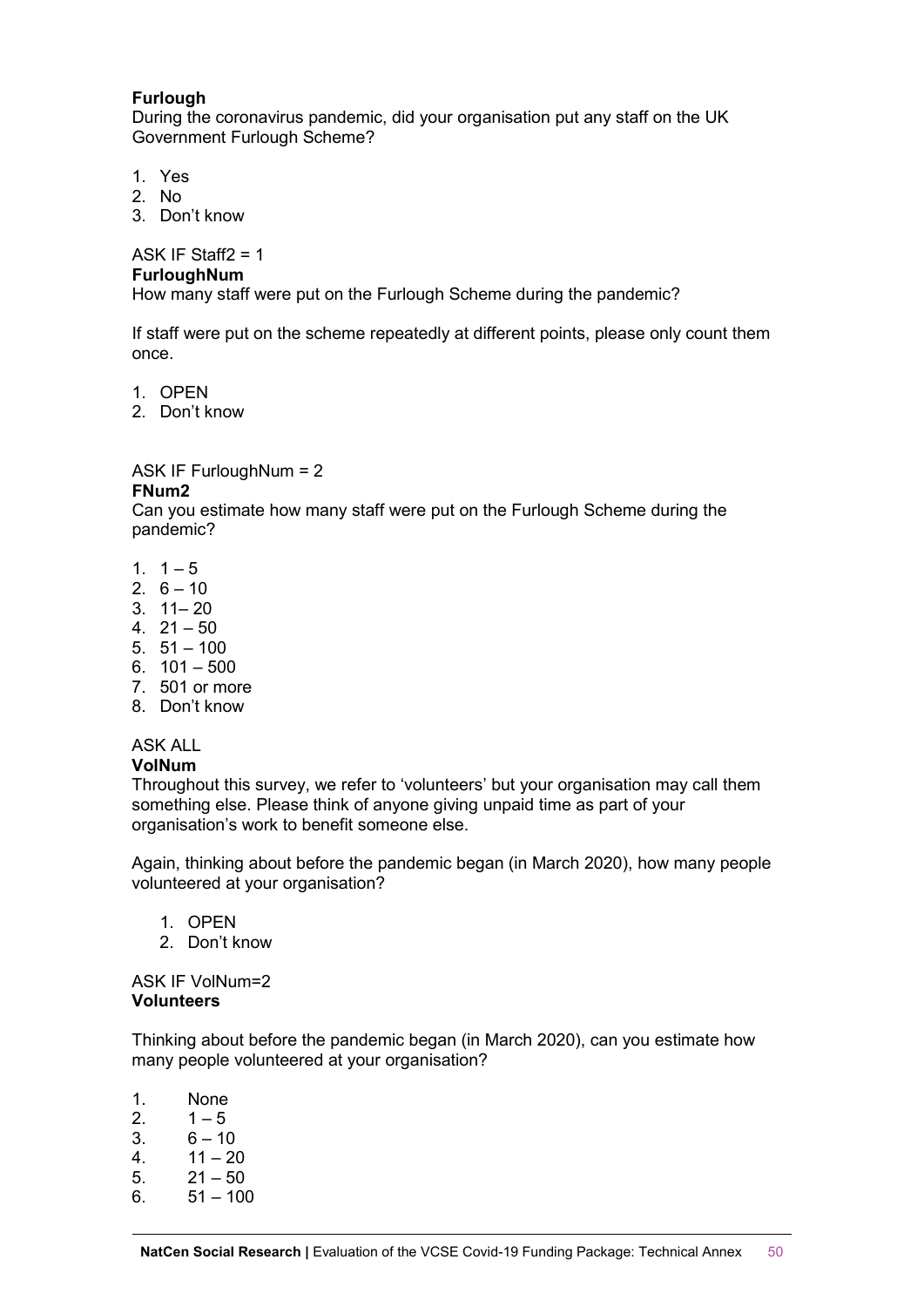- $7.101 500$
- 8. 501 or more<br>9. Don't know
- Don't know

ASK ALL **Sector** Which, if any, of these areas does your organisation operate in? SELECT ALL THAT APPLY

- 1) Education
- 2) Social care
- 3) Health (including mental health, addiction support)
- 4) Families and children
- 5) Community
- 6) Economic development
- 7) Advocacy
- 8) Legal support
- 9) Housing
- 10) Culture
- 11) Sport
- 12) Religious or faith based
- 13) Other (please describe)
- 14) Don't know

ASK FundUse $2 = 2$  or 4 **VolSurvey**

As part of this evaluation, NatCen is also conducting a survey of people who volunteered with organisations like yours which received the COVID-19 Support funding during 2020-2021.

We would like to ask for your help in forwarding the survey invitation to individuals who volunteered with your organisation at the time you received the VCSE sector funding.

The survey will give volunteers a chance to tell us about their experiences of volunteering and it will be completely confidential and anonymous for them to take part.

Would you be willing to be contacted again in early December to send out, on NatCen's behalf, an email inviting volunteers to take part in the survey?

We will provide this email, which will explain what taking part involves, why it is important complete the survey, that it is completely voluntary, and what will be done with the data they provide.

> Yes I am happy to be contacted and will be able to forward the email to volunteers on the funded activities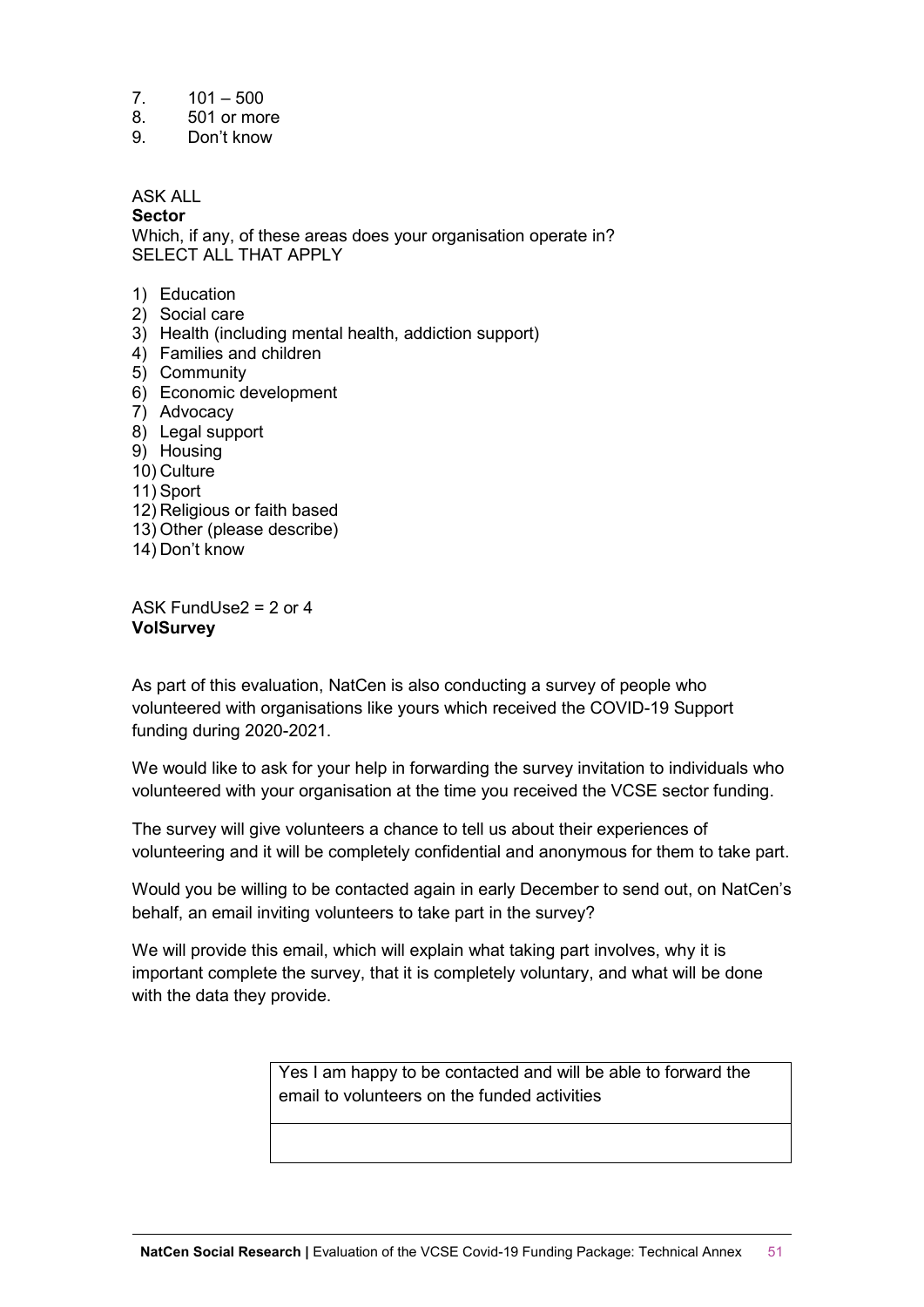No, I do not want to be contacted again / we do not have the resources to forward the volunteer survey to our volunteers

If you leave your name here it will **only** be used to contact you for the volunteers survey and will be securely deleted at the end of the project.

Contact details (please type in if you are happy for us to send you the invitation to take part in the volunteer survey and to forward that on to volunteers on the funded activities)

| Name  |  |
|-------|--|
| Email |  |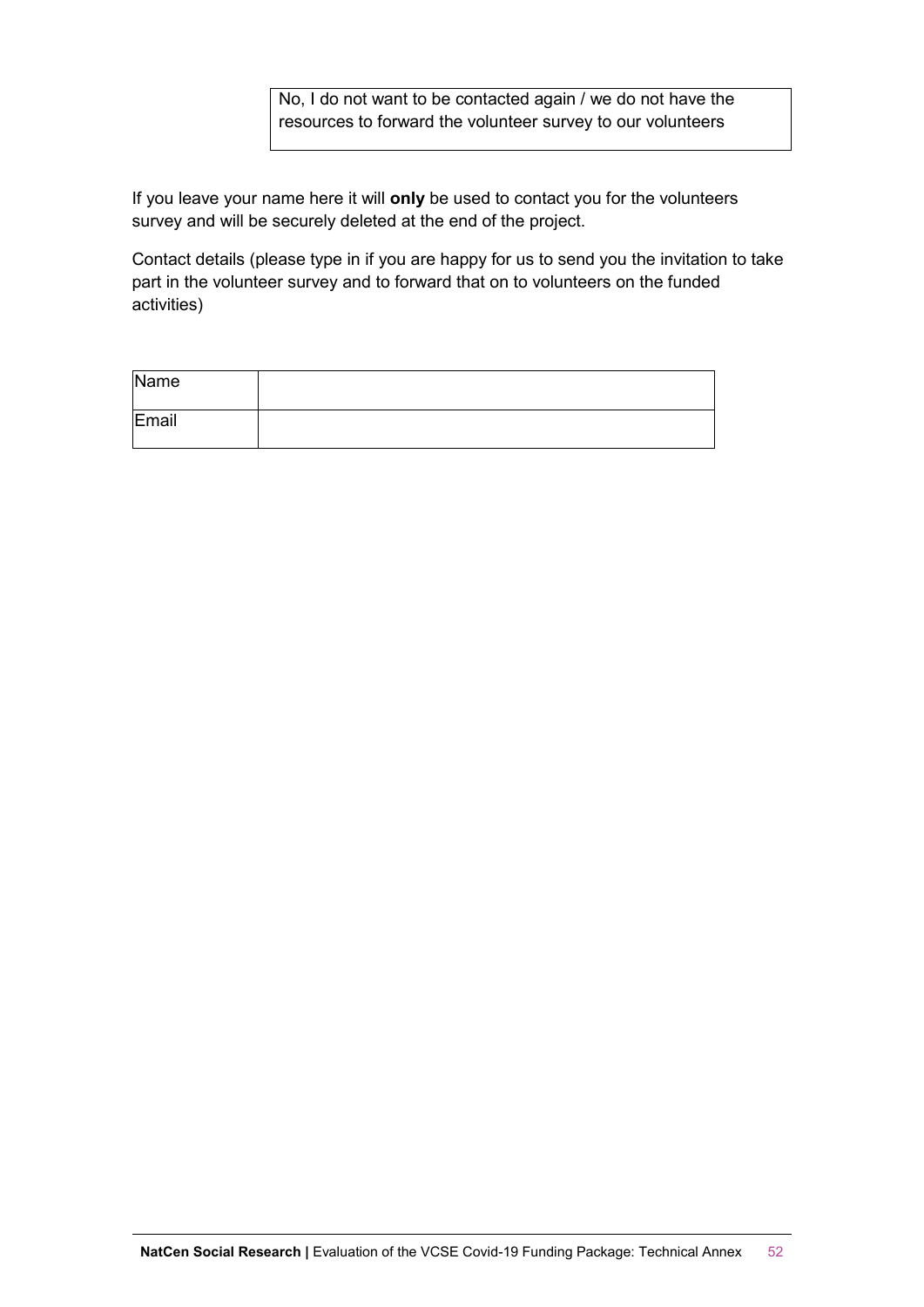# <span id="page-52-0"></span>1.11 Volunteer survey

#### **Intro**

"Thank you for taking part in this survey of volunteers. It's part of a wider evaluation of government funding to organisations, charities and groups during the COVID-19 pandemic (since March 2020).

This survey has been sent to you by an organisation or community group that you have volunteered for (or given unpaid help to). It has been sent on behalf of the Department for Digital, Culture, Media and Sport (DCMS). DCMS has commissioned this survey to understand the experiences of people who volunteered during the COVID-19 pandemic at organisations that received government funding to help them through the pandemic.

Your views and experiences are very important to this research. The answers you give will help us to report on how the funding worked, what went well and less well, what difference the funding made to people in need of support, and any lessons learned. What you tell us will help to inform and plan future support during the COVID-19 pandemic and other emergencies.

Throughout the survey, references are made to volunteering. Volunteering may not be the term used in your organisation but please think of this as any unpaid help given to an organisation.

It should take about 15 minutes to complete this survey. If you have any questions please get in touch with the survey team at NatCen on **0800 652 0601** or by emailing us at VCSEvolunteersurvey@natcen.ac.uk. Participation is voluntary, and you can choose not to answer specific questions or to stop the survey at any time.

Please complete the questionnaire in one sitting, or leave your browser open, because the survey does not allow you to save your answers and continue later.

Your answers will be used to inform a report which evaluates funding provided to the Voluntary, Community and Social Enterprise (VCSE) sector during the pandemic. All findings will be based on aggregated responses, and it will not be possible to identify your answers. A fully anonymised dataset will also be delivered to the Department for Digital, Culture, Media and Sport. We will remove from that dataset any information that may make you identifiable."

# 1.11.1About your volunteering

#### ASK ALL **Organisation**

"First, please can you confirm the full name of the organisation which asked you to complete this survey?

OPEN TEXT RESPONSE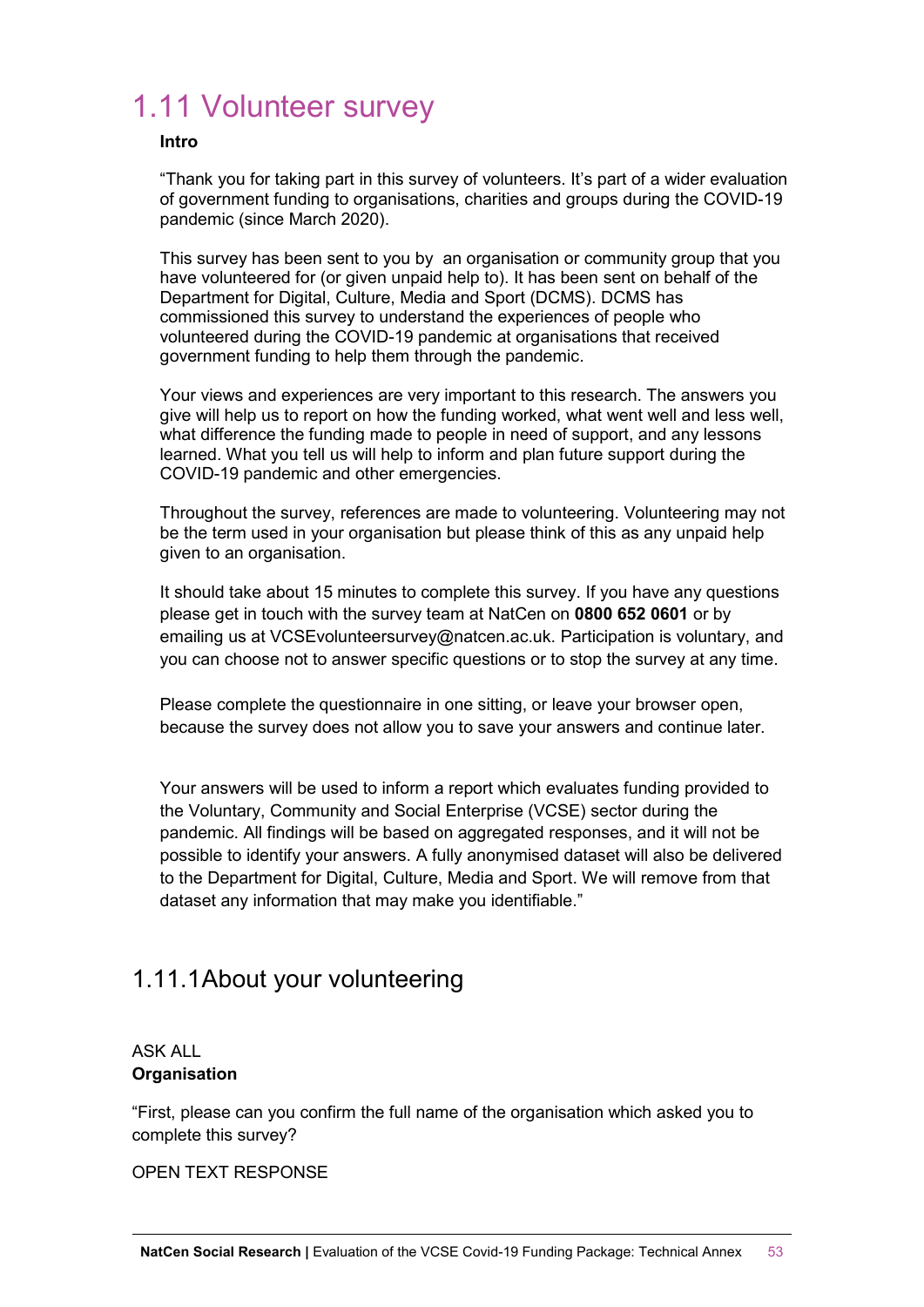*The responses given at this question were then textfilled into the survey later on, to refer to the name of the organisation people volunteered with.* 

#### ASK ALL

#### **Org**

"The next few questions are about how long you have been volunteering with {Organisation Name}, both **during** and **before** the COVID-19 pandemic.

Have you volunteered for {Organisation Name} during the **coronavirus pandemic (since March 2020)**?"

1. Yes

2. No

3.Don't know

IF  $O \nvert q = 2$  or 3, route to End page1 (route out of survey)

#### **End\_page1**

Unfortunately, you are not eligible to take part in this survey. Your survey has now been ended.

This survey is addressed to people who volunteered during the COVID-19 pandemic for {Organisation Name} which was funded by the Voluntary, Community and Social Enterprise (VCSE) Funding Package.

If you did not volunteer through {Organisation Name} thank you for your time but unfortunately your experience of volunteering is outside the scope of this study. You may be interested to read more about the study's aims here: [natcen.ac.uk/vcse](https://www.natcen.ac.uk/taking-part/studies-in-field/evaluation-of-the-voluntary,-community,-and-social-enterprise-sector-(vcse)-covid-19-support-funding-package/)[evaluation.](https://www.natcen.ac.uk/taking-part/studies-in-field/evaluation-of-the-voluntary,-community,-and-social-enterprise-sector-(vcse)-covid-19-support-funding-package/)

If you have any questions or concerns about the survey, please contact NatCen on 0800 652 0601 or VCSEvolunteersurvey@natcen.ac.uk.

Thank you for your interest in taking part.

#### ASK ALL **C19BEG**

"When did you start volunteering for {Organisation Name}? Please give an estimate if you can't remember exactly.

*Type the date in numbers, for example 20/04/2020 for 20th April 2020 or 01/2021 for January 2021*"

1. DD/MM/YYYY [allow DD to be left blank]

#### 2. Don't know

#### ASK ALL **C19END**

"Are you still volunteering with {Organisation Name}?"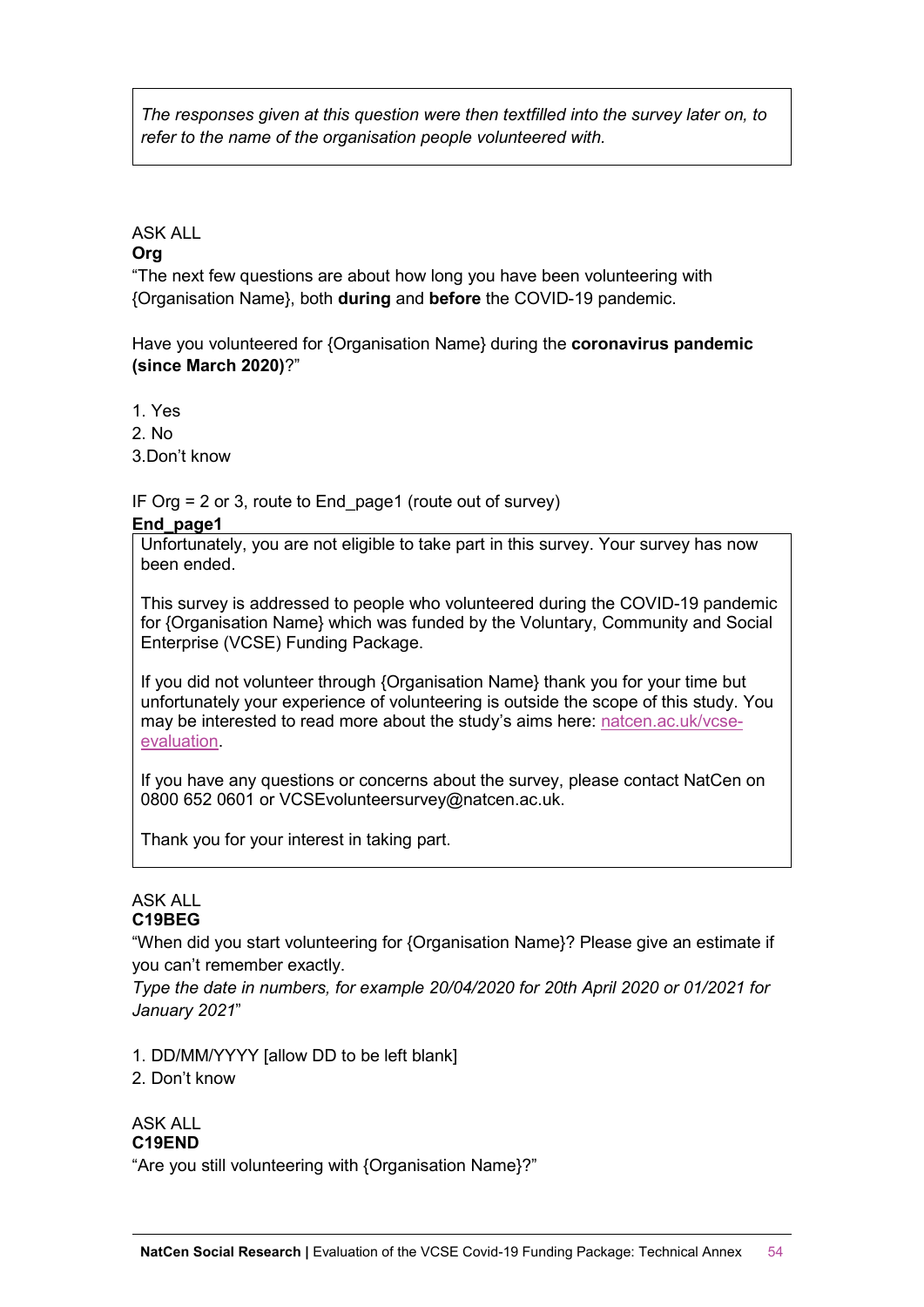*Type the date in numbers, for example 20/04/2020 for 20th April 2020 or 01/2021 for January 2021*"

- 1. Yes
- 2. No
- 3. Don't know

#### IF C19END = 2

#### **C19END2**

"When did you stop volunteering with {Organisation Name}?"

1. DD/MM/YYYY [allow DD to be left blank]

2. Don't know

IF  $C19END = 2$ 

**C19ENDWhy** [MULTICODE. RANDOMISE CODES 1…11] "Why did you stop volunteering with {Organisation Name}?"

- 1. I only participated as part of the response to COVID-19
- 2. I didn't enjoy it
- 3. The organisation/programme is no longer running
- 4. The organisation/programme I was volunteering for no longer need me
- 5. I am no longer interested in the cause
- 6. I am no longer able to dedicate enough time
- 7. I have returned to my normal caring responsibilities for a family member
- 8. I am no longer able to due to a return to normal working patterns
- 9. I am no longer able to due to the end of the furlough scheme
- 10. I don't want to undergo the process of DBS/background checks
- 11. I cannot afford to do unpaid work
- 12. Other [STRING: 200] [ANCHOR]
- 13. Don't know [ANCHOR]

#### ASK ALL **VOLMUCH**

"Thinking about the volunteering you did for [Name of Organisation] during the COVID-19 pandemic (that is, after March 2020).

In general, how often did you volunteer for this organisation?"

- 1. Several times a week or more
- 2. About once a week
- 3. About once every two weeks
- 4. About once a month
- 5. About once every three months/ once a quarter
- 6. About once every six months
- 7. About once a year
- 8. Less than once a year
- 9. Never
- 10. Varied too much to say
- 11. Don't know / can't recall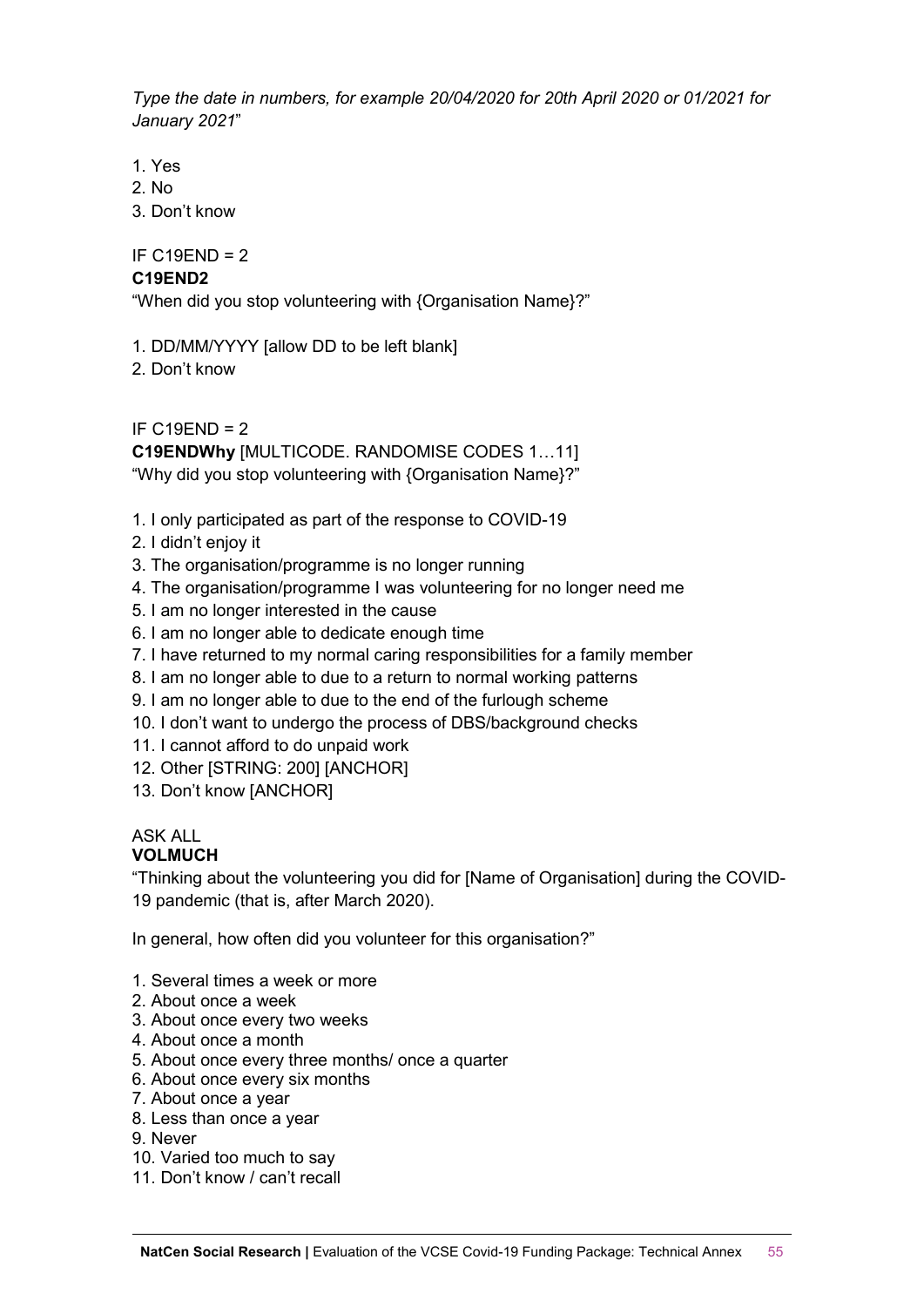#### ASK ALL **VOLOTH1**

"Still thinking about **during** the COVID-19 pandemic, have you volunteered with any other organisations, charities or groups (apart from {Organisation Name}) since March 2020?"

- 1. Yes
- 2. No
- 3. Don't know

#### IF VOLOTH1 = 1 **VOLOTH2**

"Are you still volunteering now with any of the other organisations, charities or groups you volunteered with **since March 2020**?"

- 1. Yes
- 2. No
- 3. Don't know

#### IF VOLOTH1 = 1 **YRSOTH1**

"Thinking about your volunteering for these other organisations, charities or groups, how long would you say you have volunteered with them?"

#### 1. Less than one year

- 2. 1-2 years
- 3. 3-5 years
- 4. More than five years
- 5. Varies too much to say
- 6. Don't know

#### IF VOLOTH1 = 1

#### **TIMEOTH1**

"Still thinking about the volunteering you did for *other* organisations, charities or groups **during** the Covid-19 pandemic (since March 2020).

In general, how often did you volunteer with them?

*Please choose the closest option*."

- 1. Several times a week or more
- 2. About once a week
- 3. About once every two weeks
- 4. About once a month
- 5. About once every three months/ once a quarter
- 6. About once every six months
- 7. About once a year
- 8. Less than once a year
- 9. Never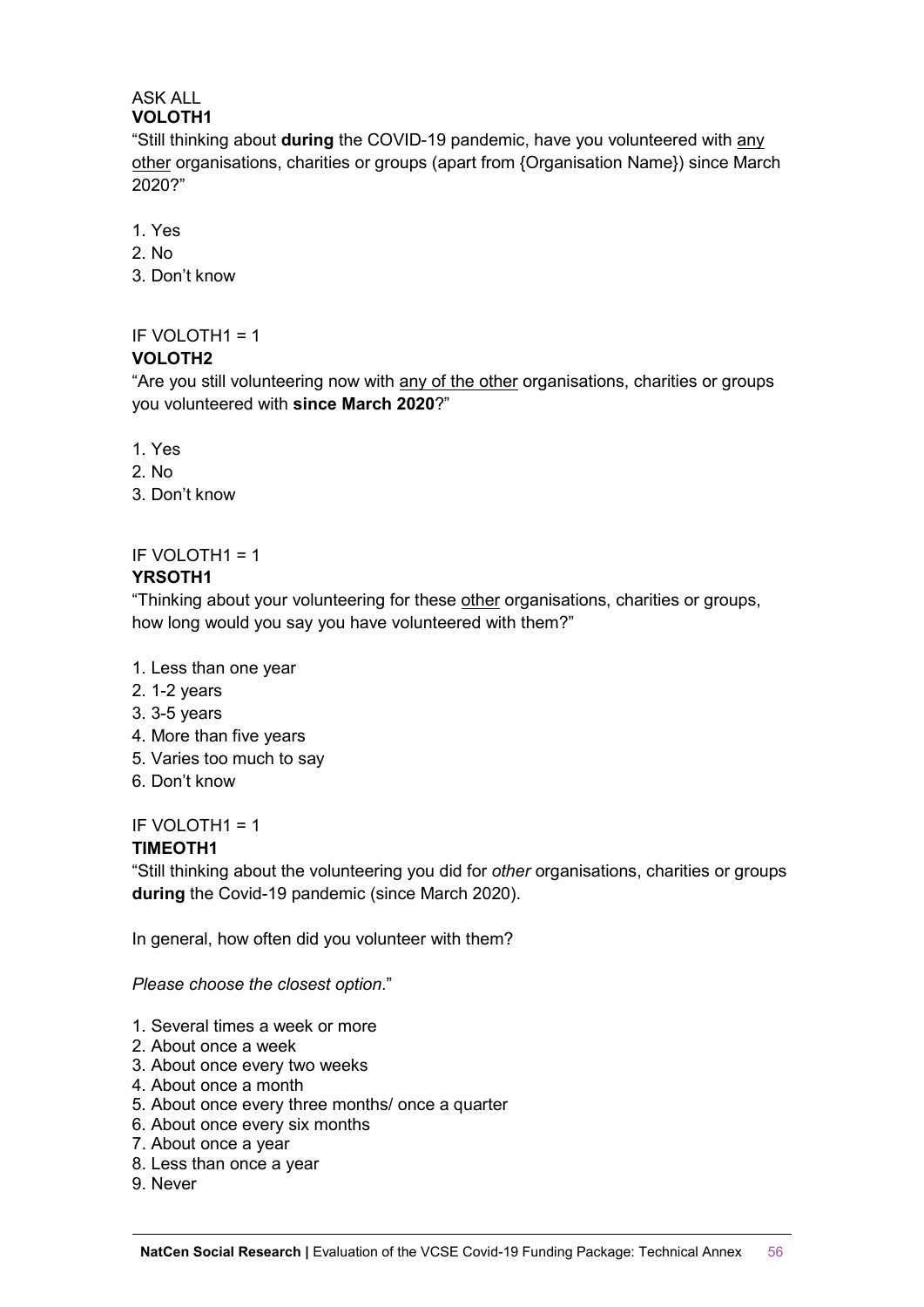11. Don't know / can't recall

# 1.11.2 Reasons for volunteering

#### SHOW TO ALL **ReasonsIntro**

"The next questions are about your volunteering with {Organisation Name}."

ASK ALL

**REASONS** [MULTICODE. RANDOMISE CODES 1…14]

"Which five, if any, of the following are the most important reasons why you have volunteered with {Organisation Name} during the COVID-19 pandemic (since March 2020).

Please only answer in relation to volunteering with {Organisation Name}.

*Please choose up to five options only."*

- 1. I was bored/wanted a reason to get out and about during the pandemic
- 2. I was on furlough and had time to do it
- 3. I wanted to do something useful/play my part during the pandemic
- 4. I wanted to feel connected to my community
- 5. I hoped it would improve my career/job prospects
- 6. I wanted to meet people/make friends
- 7. The cause or organisation was really important to me
- 8. It was connected with the needs of my family/friends
- 9. I had helped Organisation] before the pandemic
- 10. Someone asked me to give help
- 11. My friend(s)/family member(s) were already involved
- 12. It's part of my religious belief/philosophy of life to help people
- 13. I wanted to improve my mental wellbeing
- 14. I wanted to improve my physical health and fitness
- 15. Other (please describe) [STRING 400] [ANCHOR]
- 16. Don't know/ don't recall [ANCHOR] [EXCLUSIVE]

17. Not applicable – there were no reasons in particular why I started volunteering [ANCHOR] [EXCLUSIVE]

#### IF 2 OR MORE RESPONSES SELECTED AT **REASONS MAINREAS**

"And which of these, if any, was the most important reason you started volunteering with Organisation?"

1. PULL THROUGH CODES FROM **REASONS**

2. Don't know

ASK ALL **HOWHEARD**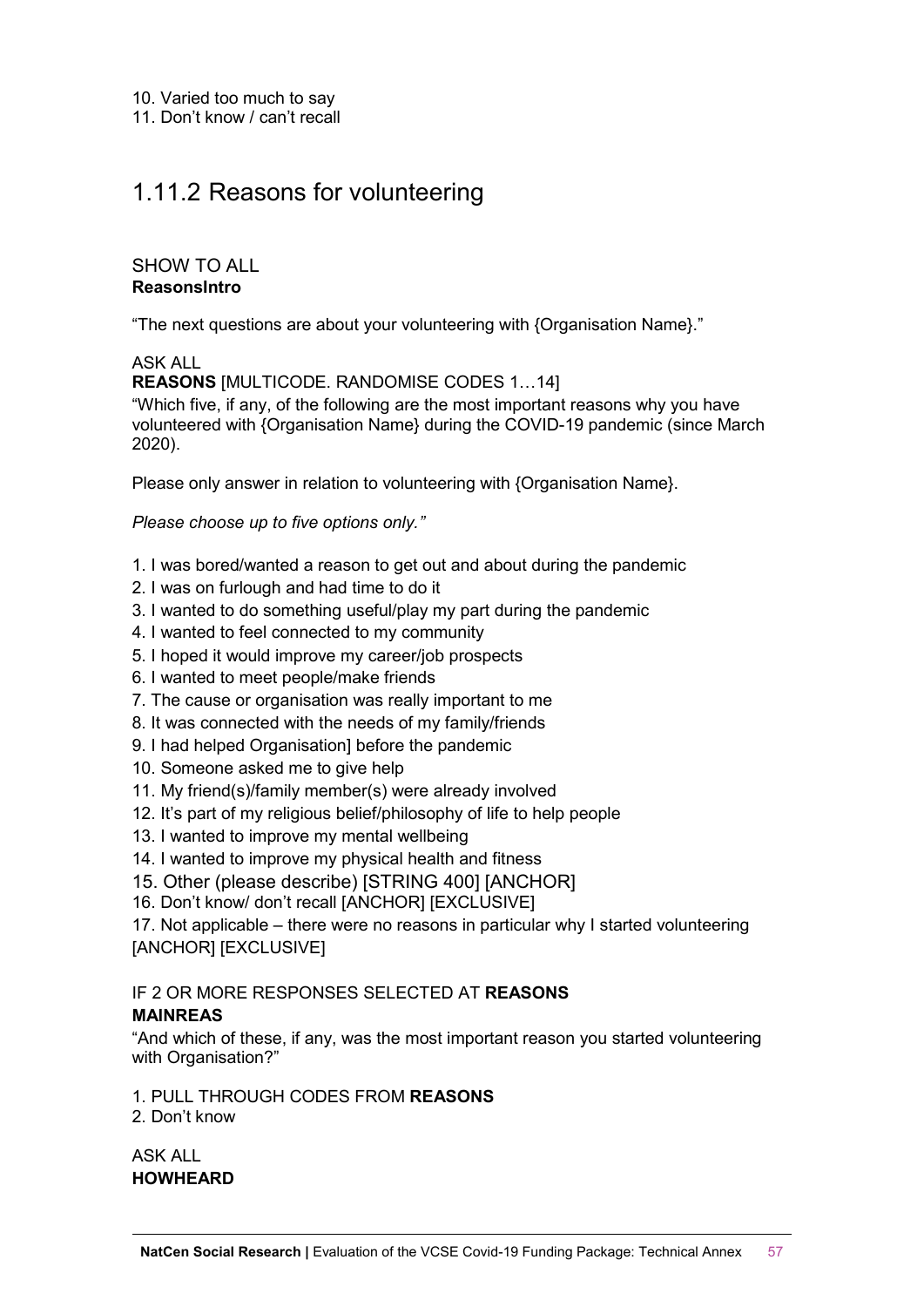"How did you hear about the volunteering opportunity with {Organisation Name}?"

- 1. From {Organisation Name} itself
- 2. Local authority/local government/local council
- 3. Community, voluntary or faith organisations/mutual aid group
- 4. Word of mouth (though family, friends or people I know)
- 5. Social media
- 6. Online search engine
- 7. I was already volunteering with/involved with Organisation}
- 8. Other (please describe) [STRING 400] [ANCHOR]
- 9. Don't know/Don't recall
- 10. Prefer not to say

# 1.11.3 Volunteer activities

#### SHOW TO ALL} **VolActIntro**

"This section of the survey is about the volunteering you did for Organisation} during the COVID-19 pandemic (since March 2020)."

#### ASK ALL}

**VOLACTIV** [MULTICODE. RANDOMISE CODES 1…14] "In which, if any, of the following ways did you volunteer for {Organisation Name} during the COVID-19 pandemic (since March 2020)?"

- 1. Raising or handling money / taking part in sponsored events
- 2. Leading a group / member of a committee
- 3. Getting other people involved
- 4. Organising or helping to run an activity or event
- 5. Visiting or befriending people in person
- 6. Befriending people online or over the phone
- 7. Helping people access food and essential items
- 8. Supporting people to access services and support (including healthcare)
- 9. Ongoing mentoring for people
- 10. Giving advice / information to people
- 11. Administrative or technical support
- 12. Campaigning
- 13. Support with education and learning
- 14. Acting as a trustee
- 15. Other [Please describe] [ANCHOR]
- 16. Don't know [EXCLUSIVE] [ANCHOR]

# IF 2 OR MORE RESPONSES SELECTED AT **VOLACTIV**}

#### **VOLMAIN**

"And which of these, if any, was the main way you volunteered for {Organisation Name} during the COVID-19 pandemic (since March 2020)?"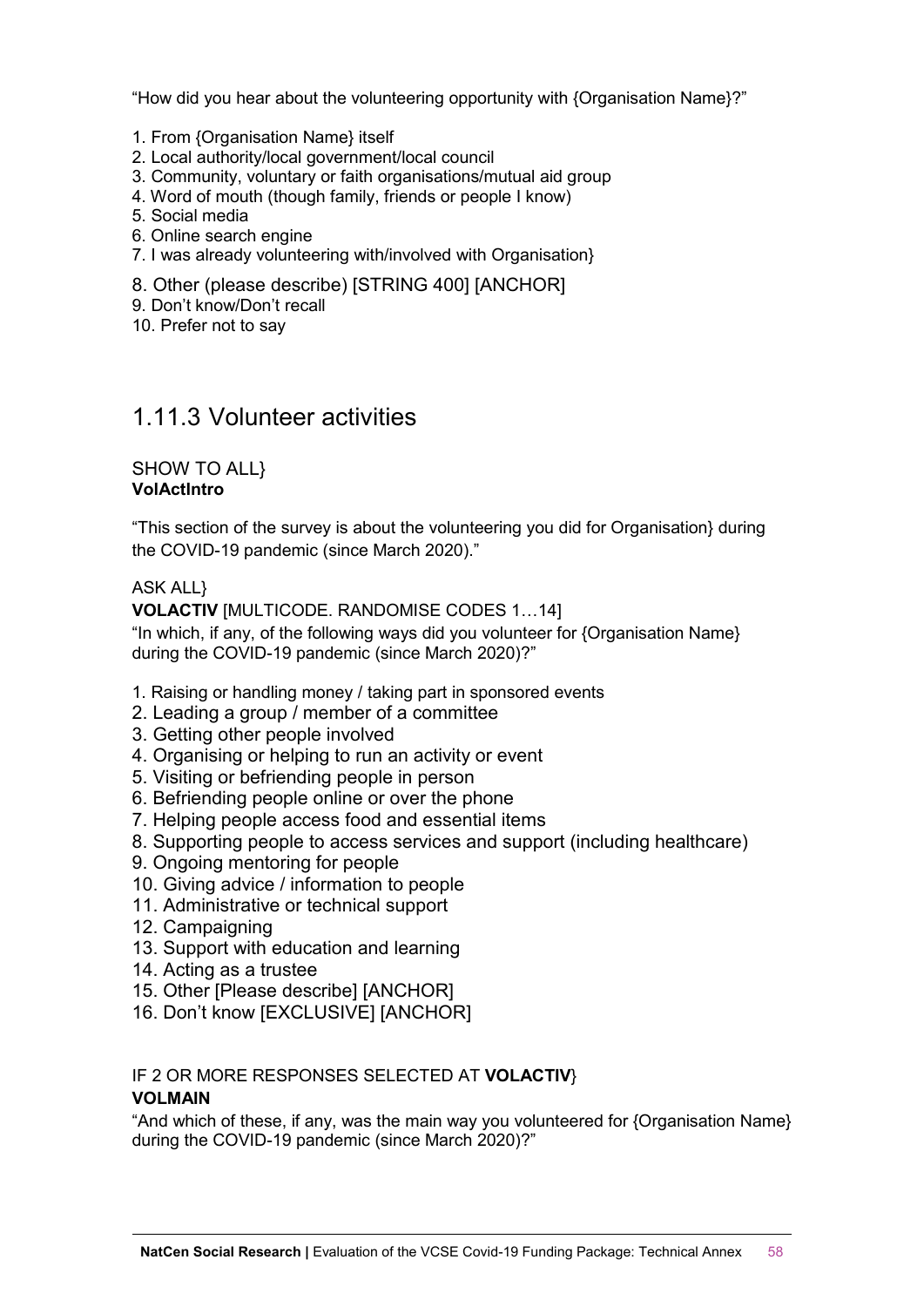#### 1. PULL THROUGH CODES FROM **VOLACTIV [1-14]**

- 2. Difficult to say/ none of these was the 'main' activity I was engaged in
- 3. Don't know

#### IF **VOLACTIV** NOT EQUAL TO '16'} **TIMEVOL**

"In a **typical month** during the COVID-19 pandemic (since March 2020), approximately how many hours have you spent doing these things for {Organisation Name} since you have been involved?

If you are not sure please give an estimate."

- 1. NUMERIC [1…1,000]
- 2. Varies too much to say
- 3. Don't know

IF TIMEVOL = 3}

#### **TIMEVOL2**

"Are you able to estimate the total number of **hours** you spent doing these things for {Organisation Name} in a typical month during the COVID-19 pandemic (since March 2020)?"

- 1. 1-5 hours
- 2. 6-10 hours
- 3. 11-15 hours
- 4. 16-20 hours
- 5. 20 or more hours
- 6. Varies too much to say
- 7. Don't know

#### IF **VOLACTIV** NOT EQUAL TO 16 "Don't know"} **TOTVOL**

"In **total** during the COVID-19 pandemic (since March 2020), approximately how many **days** (including weekend days) have you spent doing these things for {Organisation Name}?

If you are not sure please give an estimate."

1. NUMERIC [1…1,000]

2. Don't know

#### IF TOTVOL =  $2$ } **TOTVOL2**

"Are you able to estimate the total number of **days** you spent doing these things for {Organisation Name} during the COVID-19 pandemic (since March 2020)?"

- 1. Less than 10 days 2. 11-50 days
- 3. 51-100 days
- 4. 101 or more days
- 5. Don't know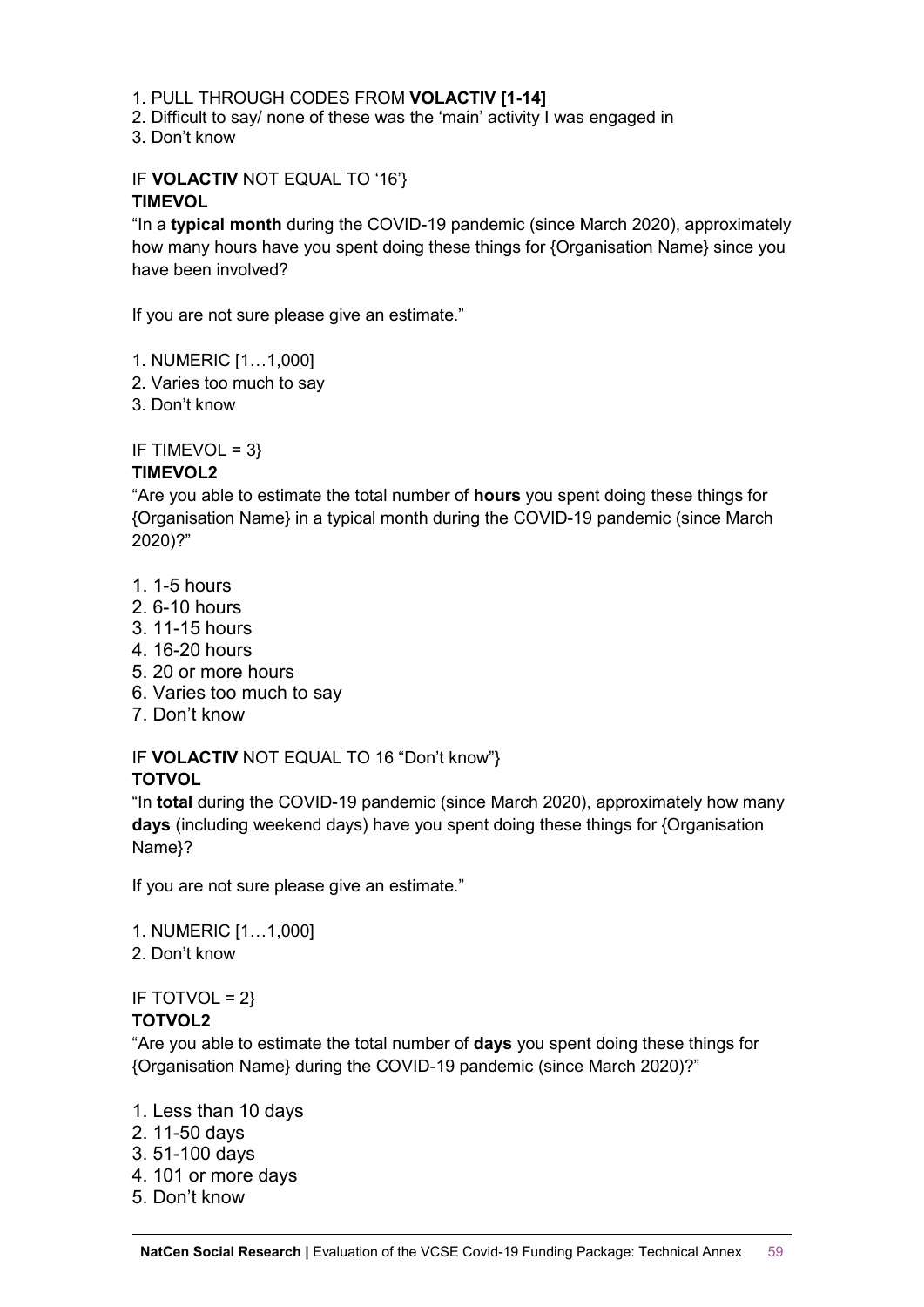ASK ALL}

**VOLBEN** [MULTICODE. RANDOMISE CODES 2…14]

"Which, if any, of the following groups of people did you support through your volunteering?

#### *Please select all that apply.*"

1. Not a specific group – support was universal [ANCHOR AT THE TOP OF THE LIST]

- 2. Religious / faith groups
- 3. Ethnic minority groups
- 4. LGBTQ+
- 5. People with an illness or disability/ people who are shielding
- 6. People at greater risk of domestic abuse (e.g. women and children)
- 7. Children / young people (aged 16-24)
- 8. Older people
- 9. People and families who face financial hardship/ food insecurity
- 10. Homeless people
- 11. Asylum seekers and / or refugees
- 12. People dealing with substance misuse
- 13. People at end of life and their families
- 14. Lone parents, carers and those supporting the people above
- 15. Other (please describe) [ANCHOR]
- 16. Don't know [EXCLUSIVE] [ANCHOR]

ASK ALL}

**VOLIMP** [MULTICODE. RANDOMISE CODES 1…15]

"The next question is about the difference, if any, you think the volunteering you did made to other people.

Which, if any, of the following do you think the volunteering you did contributed towards?

By contributing towards, we mean things that you think were **better than they otherwise would have** been as a result of the volunteering you did.

#### *Please select all that apply.*"

- 1. People were better informed about other sources of support or similar services
- 2. People were better supported to access the health care they needed
- 3. People were better supported to access the social care services they needed
- 4. People were better supported to die with dignity
- 5. People were better supported through bereavement or loss
- 6. People's physical health was better

7. People's short-term basic needs were met better (e.g. financial, food, clothing, shelter)

- 8. People had more social contact
- 9. People felt less lonely

10. People were better supported and/ or protected from harm, violence or abuse

- 11. Children and young people's education and development was better
- 12. People's mental health and wellbeing was better
- 13. People developed better skills, strengths and assets
- 14. People were better able to respond to changing circumstances
- 15. People were better able / supported to protect themselves from Covid-19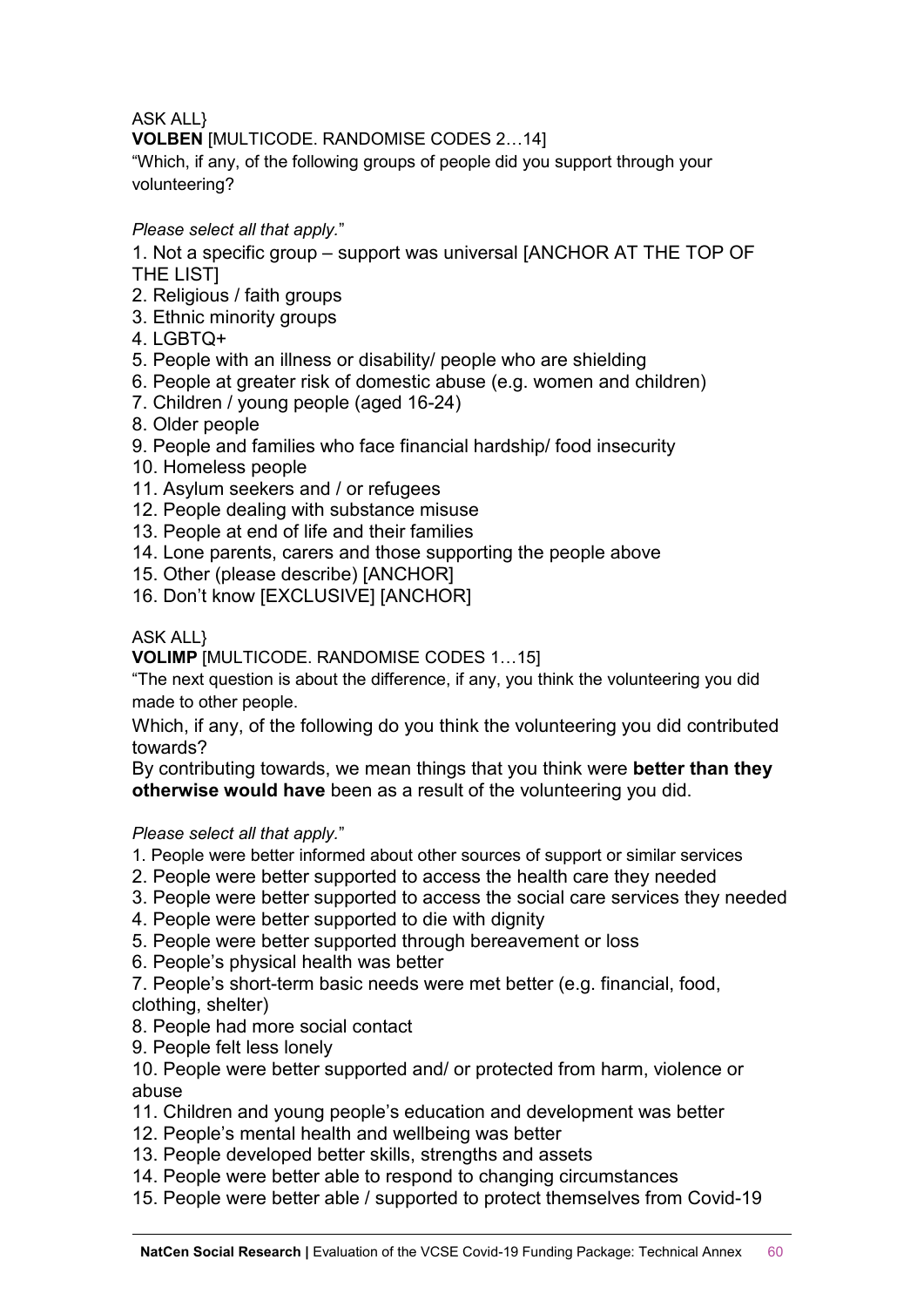- 16. Other (please describe) [ANCHOR]
- 17. Don't know [EXCLSIVE] [ANCHOR]

Ncoutcome = 210 (Partially productive)

# 1.11.4 Experience of volunteering

#### ASK ALL}

**VOLMG** [COLLAPSIBLE GRID]

"Overall, in your view, how well has {Organisation Name} done each of the following?"

GRID ROWS:

- 1. Communicated clearly with you and responded to questions promptly
- 2. Helped you deal with any problems you faced
- 3. Provided any training you needed
- 4. Organised people like you giving unpaid help
- 5. Given you the chance to make decisions about how things were done
- 6. Managed the risks of people like you getting infected by COVID-19
- 7. Communicated their appreciation for your involvement

GRID COLS:

- 1. Very well
- 2. Fairly well
- 3. Not very well
- 4. Not at all well
- 5. Not applicable

VARNAME1: VOLMG1 VARNAME2: VOLMG2 VARNAME3: VOLMG3 VARNAME4: VOLMG4 VARNAME5: VOLMG5 VARNAME6: VOLMG6 VARNAME7: VOLMG7

#### SHOW ALL}

#### **ExperiencesIntro**

**"**The next questions are about how being involved with {Organisation Name} during the COVID-19 pandemic has made a difference to you or had an impact on you as a volunteer."

#### ASK ALL}

**POSEXP** [MULTICODE. RANDOMISE CODES 1…14]

"When people volunteer with groups, clubs or organisations, they may benefit in different ways.

Which, if any, of the following benefits have you experienced when volunteering with this community group or charity during the COVID-19 pandemic (since March 2020)?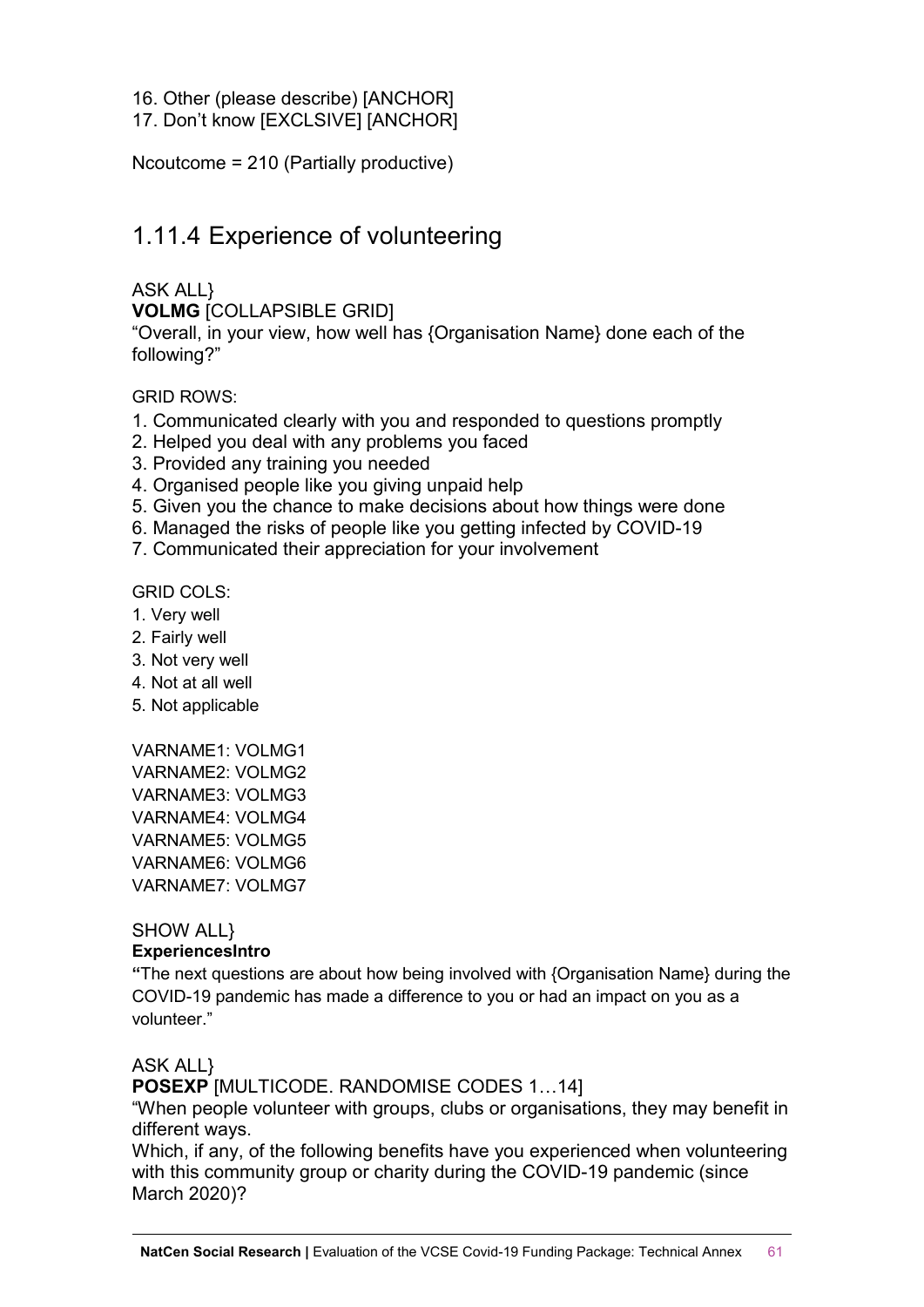*Please select all that apply."*

- 1. I felt I was making a difference
- 2. I met new people
- 3. I enjoyed it
- 4. It helped me feel less isolated
- 5. It gave me new skills and experience
- 6. It gave me more confidence
- 7. It improved my employment prospects
- 8. It improved my mental health and wellbeing
- 9. It improved my physical health
- 10. It brought me in contact with people from different backgrounds or cultures
- 11. It gave me a sense of personal achievement
- 12. It gave me a stronger connection to the local community
- 13. It gave me a sense of control
- 14. It gave me a sense of purpose
- 15. None of these [ANCHOR]
- 16. Don't know [EXCLUSIVE] [ANCHOR]

#### ASK ALL}

#### **NEGEXP** [MULTICODE. RANDOMISE CODES 1…14]

"Still thinking about your experience volunteering for {Organisation Name} during the COVID-19 pandemic (since March 2020).

Which, if any of the following have you experienced when volunteering for this community group or charity?

#### *Please select all that apply."*

- 1. I felt I wasn't part of the group (i.e. excluded)
- 2. I felt in conflict with others
- 3. It negatively affected my family life
- 4. It negatively affected my work or studies
- 5. It negatively affected my mental health
- 6. It negatively affected my physical wellbeing
- 7. I felt pressured by the group / club / organisation to do more than I would like
- / to continue my involvement
- 8. Too much of my time has been taken up
- 9. I felt unappreciated
- 10. I was worse off financially
- 11. I felt unsafe
- 12. I felt I was at a higher risk of contracting COVID-19
- 13. I felt isolated
- 14. None of these [ANCHOR]
- 15. Don't know [EXCLUSIVE] [ANCHOR]

# 1.11.5 Future volunteering

ASK ALL}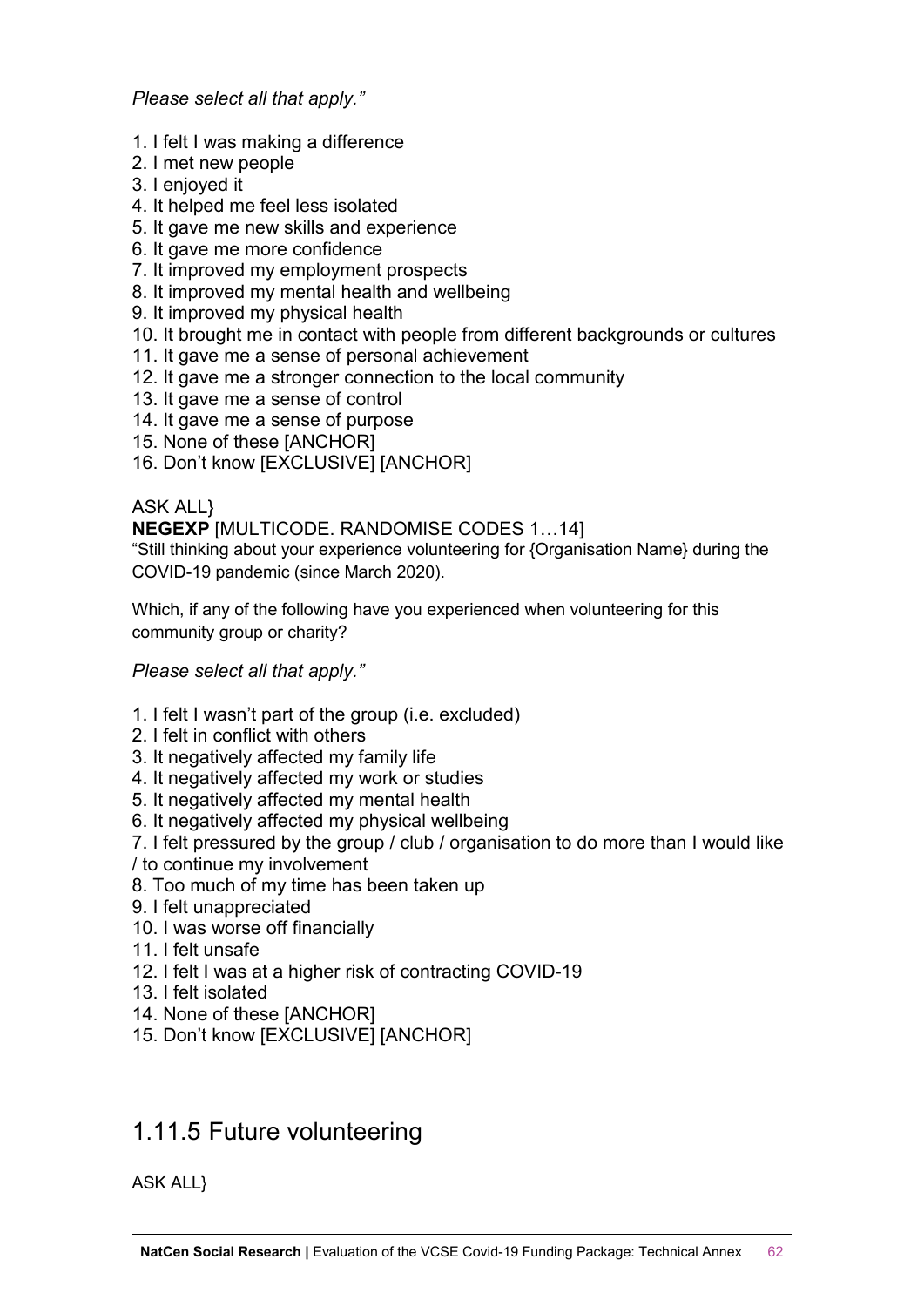#### **FUTVOL**

"The next question is about volunteering with community groups or charities in the future. How likely or unlikely are you to continue volunteering with a community group or charity in future?" ANAYLSIS:"Future volunteering likelihood"

- 1. Certain to
- 2. Very likely
- 3. Fairly likely
- 4. Not very likely
- 5. Not at all likely
- 6. Don't know

IF FUTVOL =  $4$  or  $5$ } **FUTWHY** [MULTICODE. RANDOMISE CODES 1…11] "Why are you **unlikely** to continue volunteering with community groups or charities in future?

#### *Please select all that apply.*"

- 1. I only participated as part of the response to COVID-19
- 2. I didn't enjoy it
- 3. The organisation / programme is no longer running
- 4. The organisation / programme I volunteered for no longer need me
- 5. I am no longer interested in the cause
- 6. I am no longer able to dedicate enough time
- 7. I have returned to my normal caring responsibilities for a family member
- 8. I am no longer able to due to a return to normal working patterns
- 9. I am no longer able to due to the end of the furlough scheme
- 10. I don't want to undergo the process of DBS / background checks
- 11. I cannot afford to do unpaid work
- 12. Other (please describe) [STRING 400}] [ANCHOR]
- 14. Don't know [EXCLUSIVE] [ANCHOR]

#### IF FUTVOL  $= 1-3$

**FUTWHY2** [MULTICODE. RANDOMISE CODES 1…18] "Why are you **likely** to continue volunteering for community groups or charities in future?

*Please select all that apply*."

- 1. I feel as though I am making a difference
- 2. I meet new people
- 3. I enjoy it
- 4. It makes me feel less isolated
- 5. It gives me new skills and experiences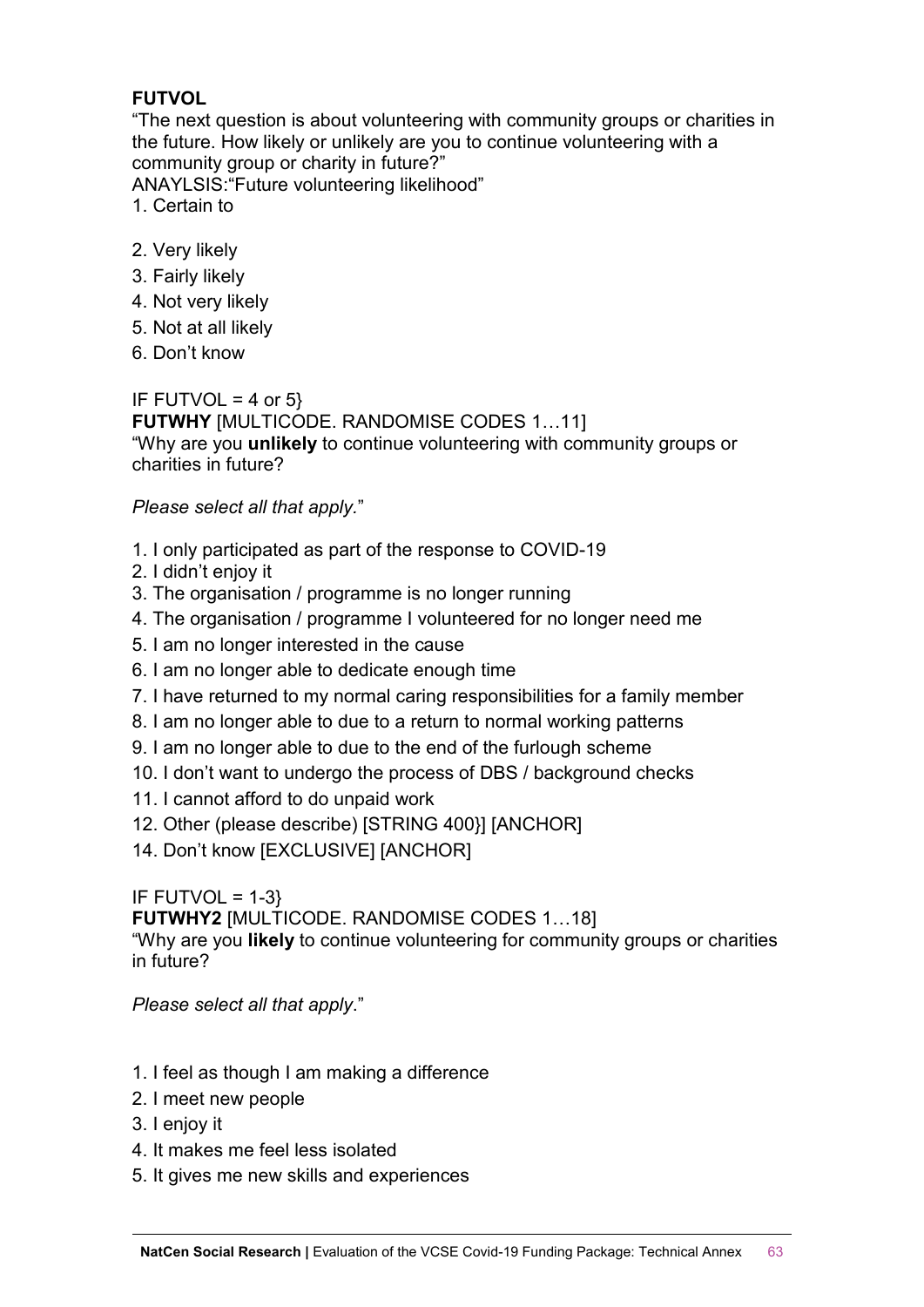- 6. It gives me more confidence
- 7. It improves my employment prospects
- 8. It improves my mental health and wellbeing
- 9. It improves my physical health
- 10. It brings me into contact with people from different backgrounds or culture
- 11. It gives me a sense of personal achievement
- 12. It gives me a stronger connection to the local community
- 13. It gives me a sense of control
- 14. It gives me a sense of purpose
- 15. I am interested in the cause

16. I have more time due to a change in working patterns / stopping working / retiring

- 17. I am able to do volunteering due to a change in financial situation
- 18. I feel the need for volunteering is high
- 19. Other (please describe) [STRING 400] [ANCHOR]
- 20. Don't know [EXCLUSIVE] [ANCHOR]

#### ASK ALL

**FUTSUPP** [MULTICODE. RANDOMISE CODES 1…17] "Which, if any, of the following would help you to continue volunteering for community groups or charities? *Please select all that apply*."

1. Better communication from the organisation

- 2. Better support from the organisation with any problems
- 3. Better organisation of volunteers
- 4. Opportunity to share experience and socialise with other volunteers
- 5. Greater ability to make decisions about how things are done
- 6. Opportunity to volunteer in a different way / use my skills and interests more
- (such as, a different role, different tasks)
- 7. Mental health or wellbeing support
- 8. Improved access to volunteering opportunities for people from

underrepresented groups (such as, people living with disabilities, people from Black, Asian and Minority Ethnic groups)

9. Better safety measures in place to reduce the risk of getting infected by COVID-19

- 10. Support to learn new skills
- 11. Financial support (e.g. expenses paid)
- 12. Less time commitment
- 13. Ability to volunteer at a time which suits me better
- 14. Ability to volunteer closer to where I live
- 15. Ability to volunteer from home
- 16. Childcare support
- 17. Better transport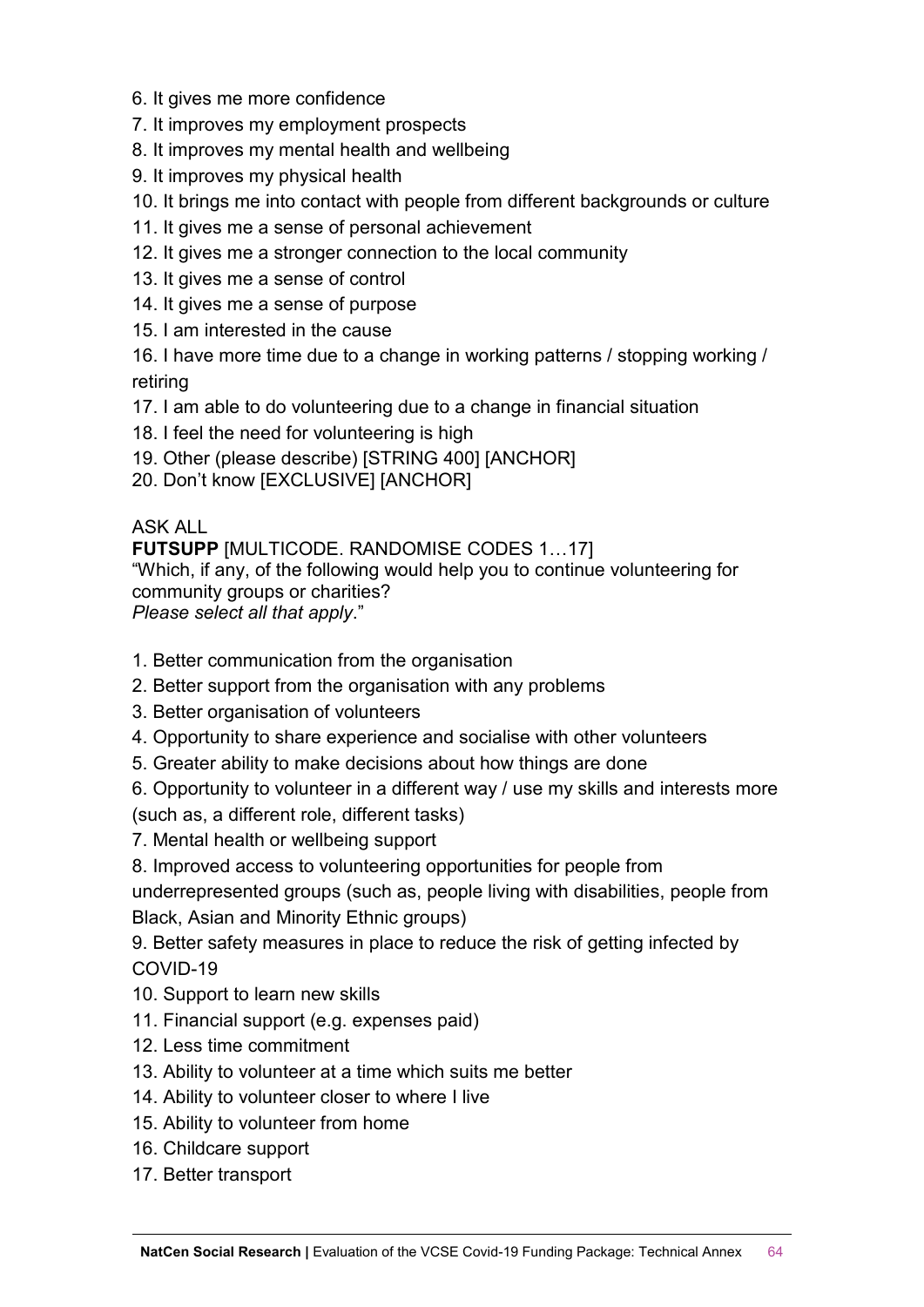- 18. Other (please describe) [STRING 400}] [ANCHOR]
- 19. None of these [EXCLUSIVE] [ANCHOR]
- 20. Don't know [EXCLUSIVE] [ANCHOR]

# 1.11.6 Past volunteering

#### ASK ALL

#### **B4C19**

"Thinking about **before** the COVID-19 pandemic, did you volunteer with {Organisation Name} before March 2020?

*Please select all that apply*."

1. Yes – I volunteered with {Organisation Name} during the 12 months before the pandemic (April 2019–March 2020)

2. Yes – I volunteered with {Organisation Name} before April 2019

- 3. No I did not volunteer with {Organisation Name} before March 2020 [EXCLUSIVE]
- 4. Don't know

5. Prefer not to say

IF B4C19 = 1 or 2

#### **YRSORG**

"Thinking about your volunteering for {Organisation Name} how long would you say you have volunteered with them?"

- 1. 1–2 years
- 2. 3–5 years
- 3. More than five years
- 4. Don't know
- 5. Prefer not to say

# IF B4C19 = 1 or 2

#### **TIMEORG**

"Still thinking about the volunteering for {Organisation Name} before the COVID-19 pandemic (that is, before March 2020). In a **typical month** during the year before the COVID-19 pandemic (**before** March 2020), approximately how many hours have you spent volunteering with {Organisation Name}?

If you are not sure please give an estimate."

- 1. NUMERIC [1…350]
- 2. Varies too much to say
- 3. Don't know

#### IF TIMEORG = 3 **TIMEORG2**

"Are you able to estimate the total number of **hours** you spent volunteering for {Organisation Name} in a typical **month** during the year before the COVID-19 pandemic (**before** March 2020)?"

1. 1-5 hours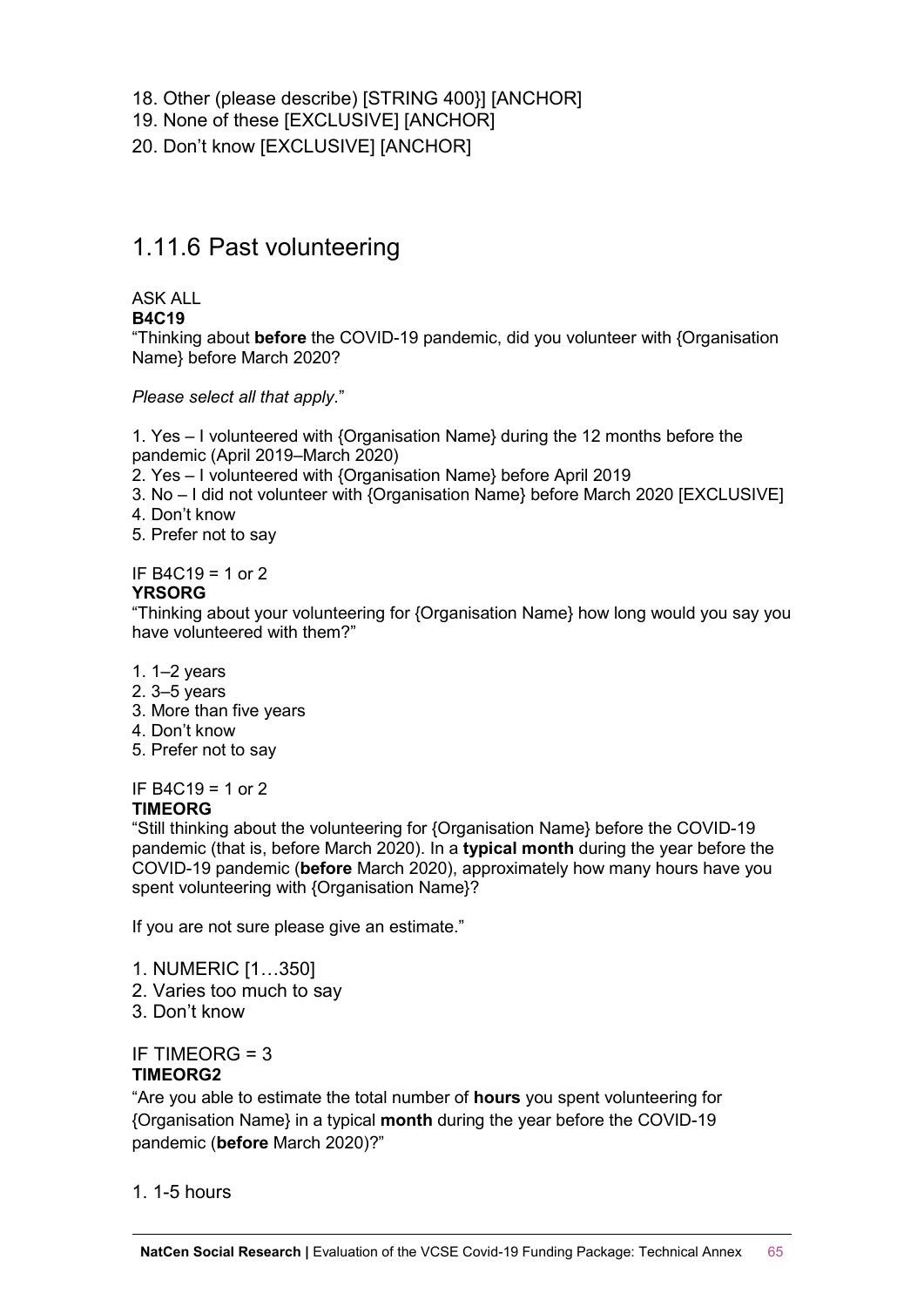- 2. 6-10 hours
- 3. 11-15 hours
- 4. 16-20 hours
- 5. 20 or more hours
- 6. Varies too much to say
- 7. Don't know

#### ASK ALL

#### **VOLOTH3**

"Thinking about **before** the COVID-19 pandemic, have you volunteered with or given any unpaid help to any other organisations, charities or groups **before March 2020**?

1. Yes

- 2. No
- 3. Don't know
- 4. Prefer not to say

#### IF VOLOTH3 = 1 **YRSOTH2**

#### "Thinking about your volunteering for other organisations, charities or groups how long would you say you have volunteered with them? If you have volunteered for more than one organisation, please answer based on the organisation you have volunteered longest with."

- 1. 1–2 years
- 2. 3-5 years
- 3. More than five years
- 4. Don't know
- 5. Prefer not to say

# 1.11.7 About you

#### SHOW TO ALL

"We would now like to ask you a few short questions about you and your background. Any information you provide will be treated in the strictest confidence and will not be passed on to anyone outside of NatCen in a way that can identify you.

These questions are being asked in line with the latest equalities legislation, but if you do not wish to answer a question please select 'Prefer not to say'."

#### ASK ALL **GENDER**

"Are you …"

- 1. Male
- 2. Female
- 3. Prefer to self-describe [Please specify]
- 4. Prefer not to say

ASK ALL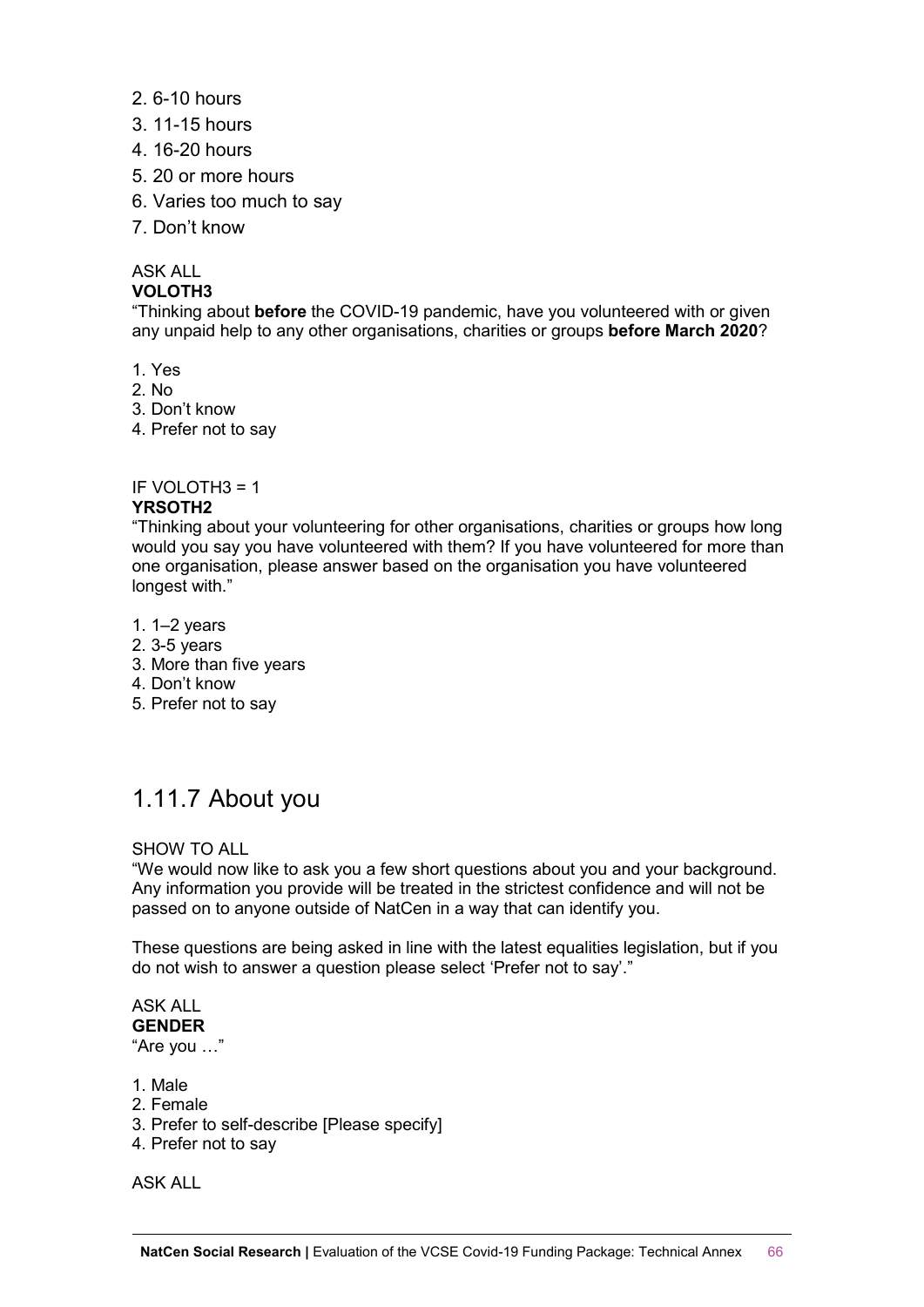**AGE** "How old are you?"

1. NUMERIC [10… 120]

2. Prefer not to say

ASK ALL **LOC** "Where in the UK do you live?"

- 1. Scotland
- 2. Wales
- 3. Northern Ireland
- 4. North East
- 5. North West
- 6. Yorkshire and The Humber
- 7. East Midlands
- 8, West Midlands
- 9. East of England
- 10. London
- 11. South East
- 12. South West
- 13. Don't know
- 14. Prefer not to say

ASK ALL **ETHN** "What is your ethnic group?"

#### **White**

- 1. English / Welsh / Scottish / Northern Irish / British
- 2. Irish
- 3. Gypsy or Irish Traveller
- 4. Any other White background, please describe

#### **Mixed / Multiple ethnic groups**

- 5. White and Black African
- 6. White and Asian
- 7. Any other Mixed / Multiple ethnic background, please describe

#### **Asian / Asian British**

- 8. Indian
- 9. Pakistani
- 10. Bangladeshi
- 11. Chinese
- 12. Any other Asian background, please describe

#### **Black / African / Caribbean / Black British**

- 13. African
- 14. Caribbean
- 15. Any other Black / African / Caribbean background, please describe

#### **Other ethnic group**

18. Arab

19. Any other ethnic group (please describe) [STRING 400]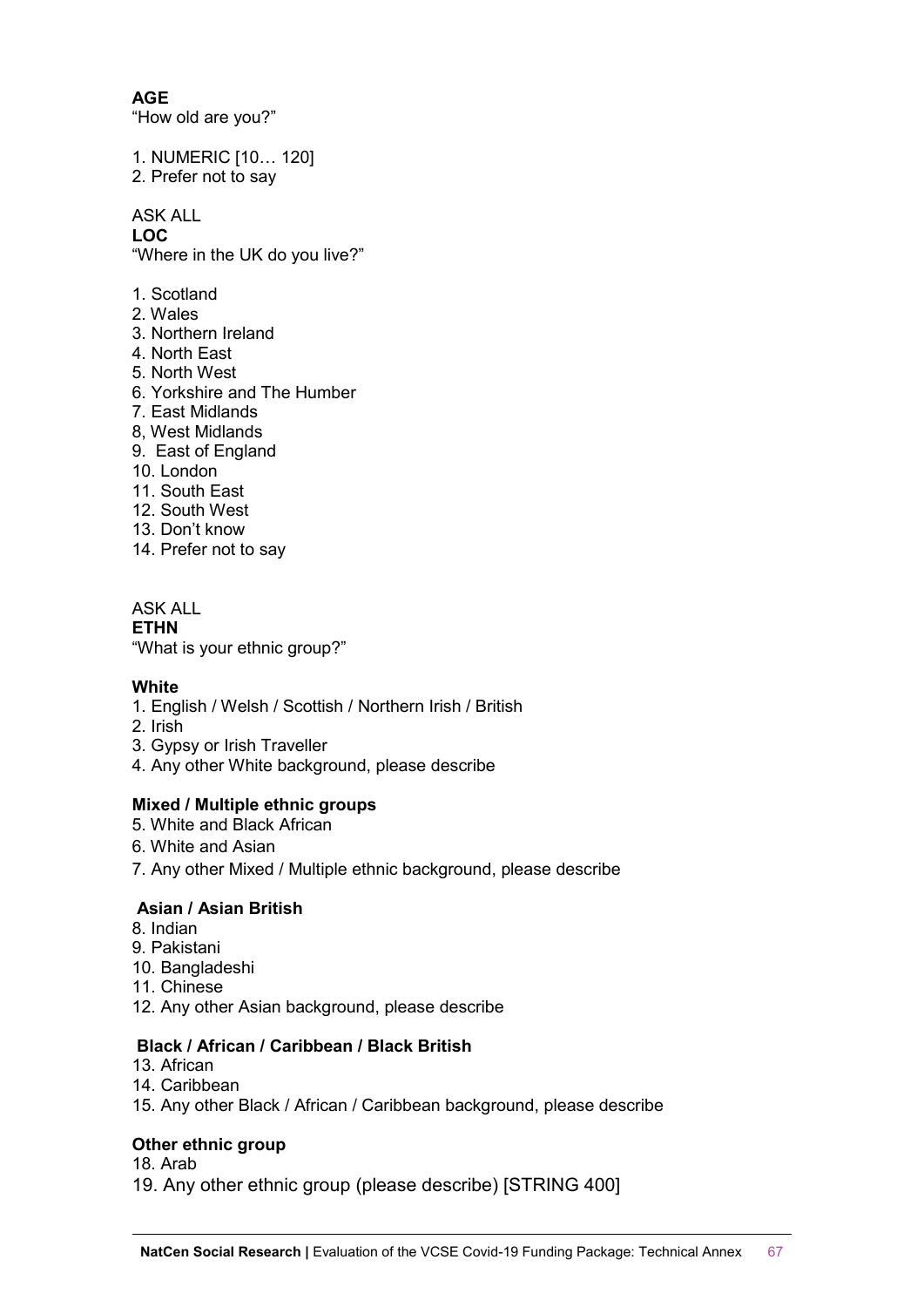#### ASK ALL

#### **LLHCOND**

"The next few questions ask you about your health and if relevant, any illnesses or conditions affecting your ability to carry out day-to-day activities. Do you have any physical or mental health conditions or illnesses lasting or expected to last for 12 months or more?"

#### 1. Yes

- 2. No
- 3. Prefer not to say

# IF LLHCOND = 1

#### **LIMIT**

"Does your condition or illness reduce your ability to carry out day-to-day activities? In answering this question, please think about how you are affected after receiving any treatment or medication for your condition or illness and / or using any devices such as a hearing aid, for example."

- 1. Yes, a lot
- 2. Yes, a little
- 3. Not at all
- 4. Prefer not to say

# 1.11.8 Employment

#### ASK ALL **EMPL1**

#### "The next few questions ask you about your employment status and activity during the COVID-19 pandemic. If you have changed what you are doing, please select the employment status or activity you have been doing for **most of the time** since March 2020. What have you been doing during the pandemic (since March 2020)? *The questions after this one will ask you if you*

*stopped work during the pandemic (through unemployment, retirement, sickness or furlough)."*

- 1. Employed in full-time paid work
- 2. Employed in part-time paid work
- 3. Self-employed full-time
- 4. Self-employed part-time
- 5. Unemployed and actively looking for work
- 6. Unemployed and not actively looking for work
- 7. Not working because of sickness or disability
- 8. Retired
- 9. In education or training
- 10. Looking after the home or family (including unpaid caring)
- 11. Doing volunteering (full-time or part-time)
- 12. Something else (please describe) [STRING 400]
- 13. Prefer not to say